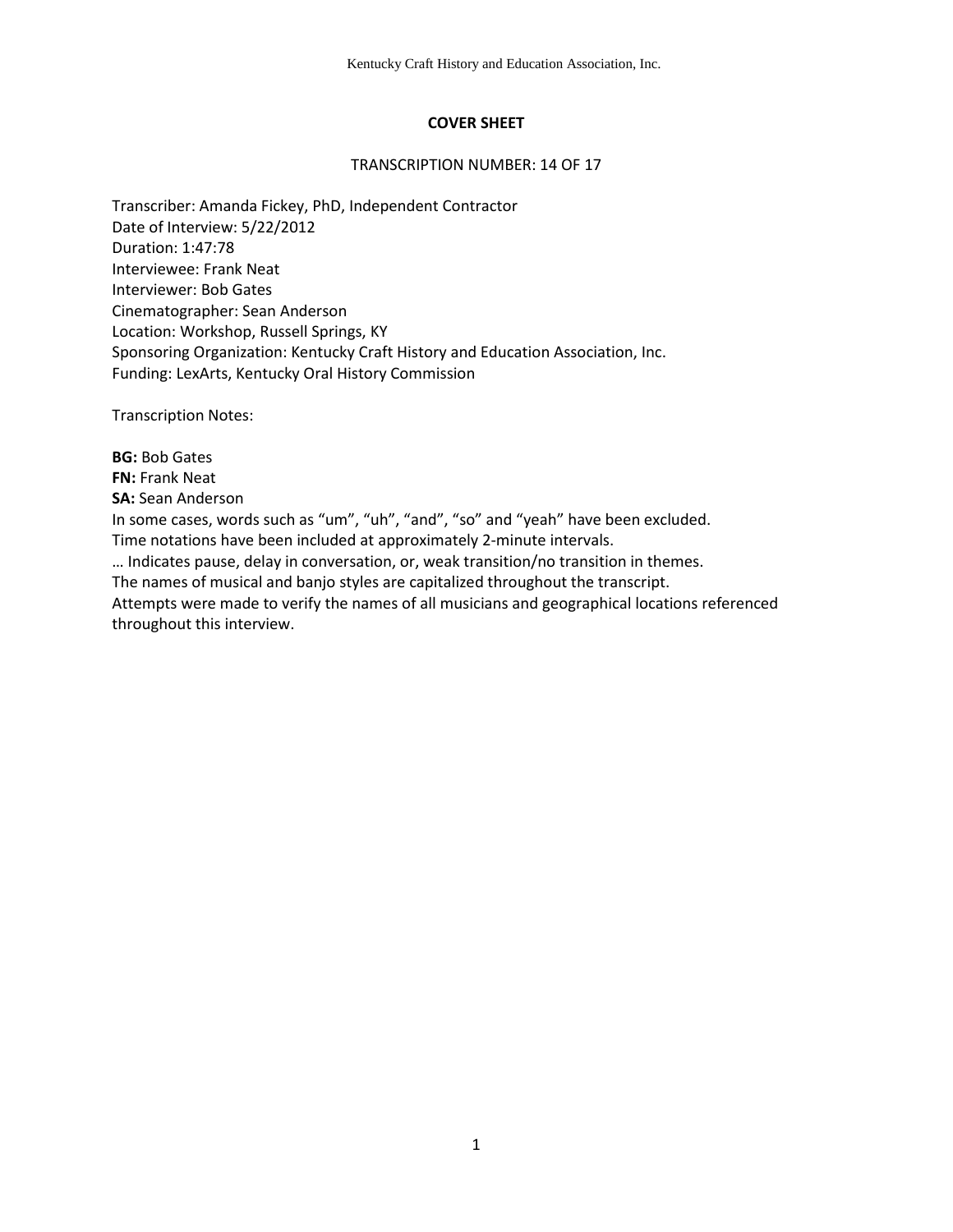# **0:00**

**BG:** We are at Frank Neat's shop here in Russell Springs?

**FN:** Right.

**BG:** It's a great shop.

**FN:** Thank you.

**BG:** I was asking you questions earlier, but I'd like to ask you how you first got into building banjos.

**FN:** I lived in Indiana and in '65 I bought a new Gibson banjo. I was playing with a band. We were playing staff at Bean Blossom, and I met a guy over there who was playing in Indianapolis who told me that he could take it and make it sound better. When I got it back, I tore it apart to see what he had done to it. Then I got better acquainted with him. At that time, he was doing work for Earl Scruggs and J.D. Crowe and some people like that, and through him I met Ralph and met Earl and met J.D. and a lot of the top banjo players. Then I started doing the necks like he was doing and I would get most of the material from him and buy the fingerboard from him, and it had already been inlayed. So I kept doing a little more and a little more of it until finally I got started doing all of it. In '75, I asked Ralph about building him a banjo.

# **BG:** Ralph Stanley?

**FN:** Ralph Stanley, and so I built him one and he called me a couple of months later and said if you'll build these, we'll call these the "Stanleytones," I'll sell them. I started doing them in '75 and within a couple of years I was working second shift in the factory, he was selling so many that I couldn't keep them built. I moved back down here in Kentucky, and started doing it full time in March '80.

# **1:56**

# **[Interruption – fan]**

# **2:02**

**FN:** I moved back here to Kentucky and started doing this full-time in March '80, building full-time.

# **BG:** Were you born in Kentucky?

**FN:** I was, born over in Adair County. So I moved right out of Dunnville and started building them. Then Ralph, he would sell all that I could build. In '90, I moved over here because it was a better location and easier for the people out of Nashville to find me and all of that, and I've been here since '90. We've done banjos for Raymond Fairchild, we've done them for Sonny Osborne, Ralph Stanley, and we've done a few for J.D. Then we do a little Roy Lewis banjo, and it keeps us busy, it keeps the two of us busy.

**BG:** Two of us, your son?

**FN:** My son and myself. Yes.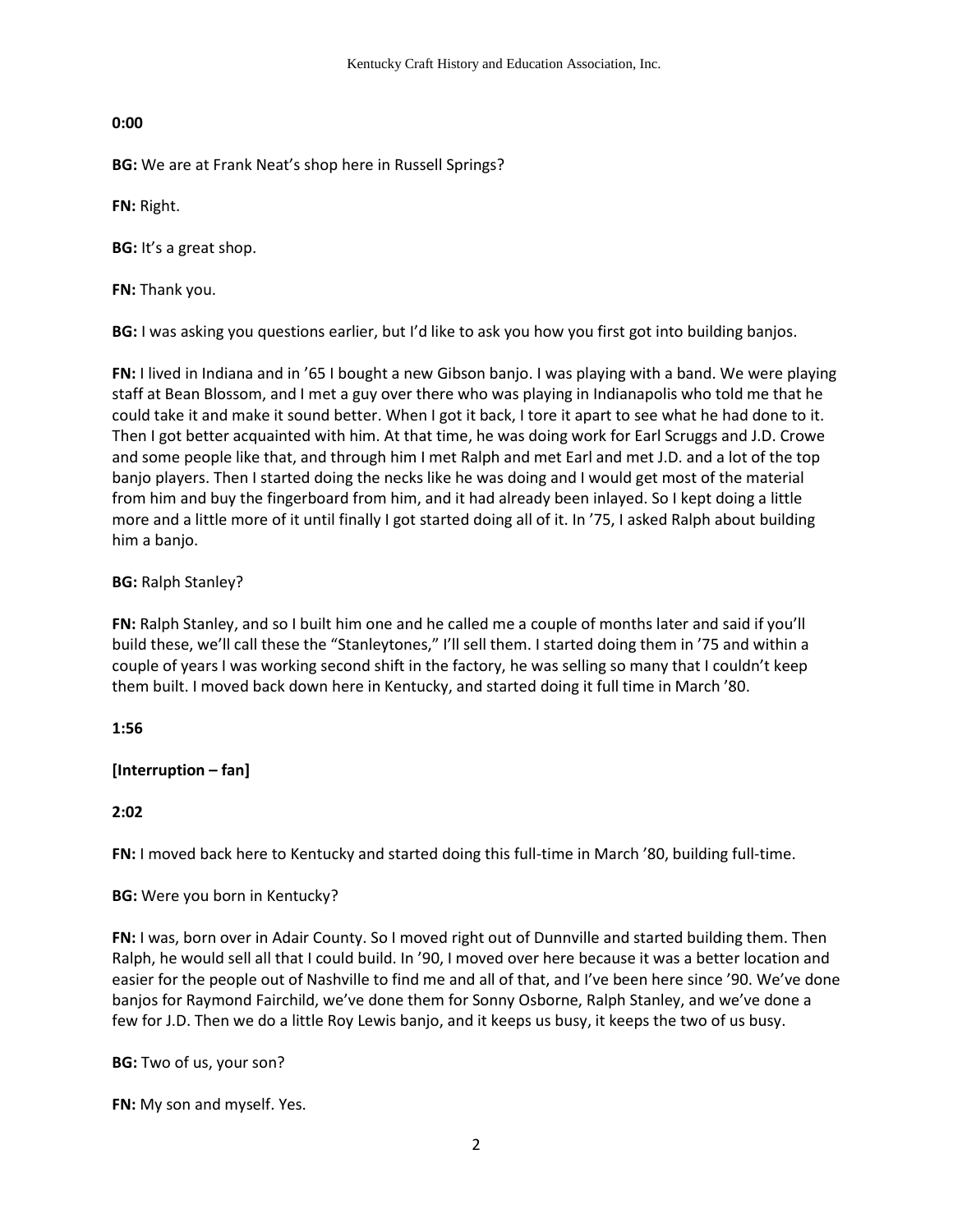**BG:** How did he get started?

**FN:** Whenever he was small, he was real small whenever I bought the first banjo.

**BG:** What's his name again?

**FN:** Ricky. He grew up with it. Then he wanted to try his luck at something else so he went and worked in Tennessee for a while and came back here and worked for a while and then he decided to do this. He's been with me now for about fifteen years. Then I started him cutting the inlay, he likes doing that, and he does all of the inlay work, does all of that, and most of the finishing work.

**BG:** When he was little, did he hang around the shop?

**FN:** He did. He hung around the shop a lot. Yeah.

**BG:** Did he learn much then?

**FN:** He learned some things, but he wasn't really interested in it until after he tried his luck at a few other things. Then he decided that he would like to do this.

**BG:** So it's still in the family? Is he the only one in the family that still does it?

**FN:** I've got a son that lives in Tennessee that will do it a little bit from time to time. He's helped me do some guitars. We did some guitars a while back a few years ago.

**BG:** You did?

**FN:** Yeah. He helped me do some guitars, and he liked doing that too, but he's working in Tennessee instead of doing this.

**BG:** How did you get… you were born down here in Kentucky, right?

**FN:** I was born over here in Adair County?

**BG:** Did your mom and dad have a big family?

**FN:** Yeah, I've got ten sisters and six brothers.

**BG:** So how did you get into music in the first place?

**FN:** I got interested in it whenever I was a teenager. We lived up, there was a guy that we lived close to that played banjo and I got interested in it through by him playing. And then whenever I moved to Indiana I was playing some and then there was a guy from over in Adair County, Bryant Wilson, who came to me and wanted me to play with him in a band. So I got…

**BG:** So you went to Indianapolis?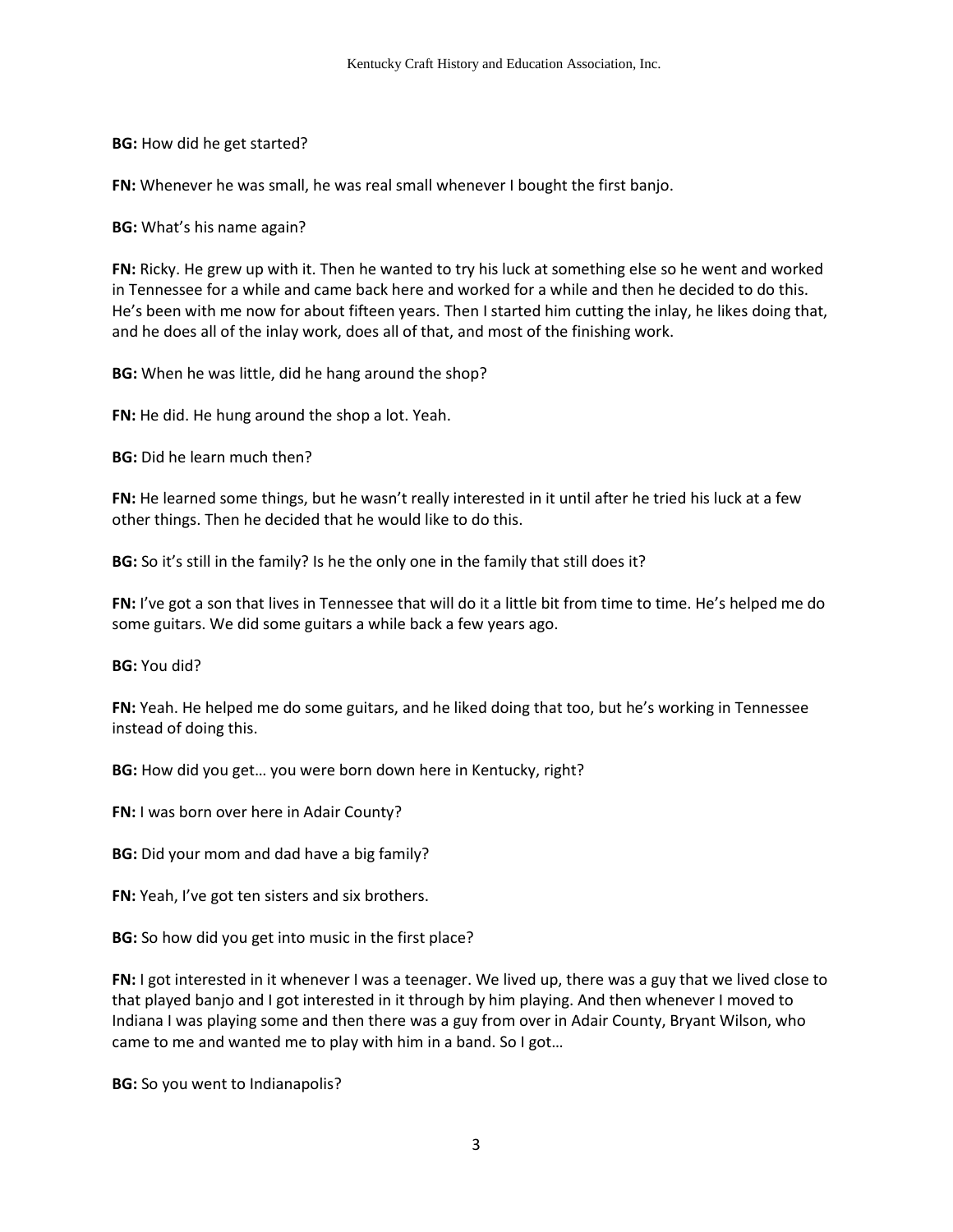**FN:** I went to Columbus.

**BG:** Columbus, Ohio?

**FN:** Columbus, Indiana.

**BG:** Where's that?

**FN:** It's North of Seymour. South of Indianapolis.

**BG:** Ok.

**FN:** Anyway, I worked there for eighteen years in a factory.

**BG:** What kind of a factory?

**FN:** I worked for Arvin Industries. We made mufflers and tail pipes. I was doing that whenever I started working on banjos, I was working there.

**BG:** Was there a Bluegrass scene in that area?

**FN:** Yeah, Bean Blossom, you had Bean Blossom there, and of course, that belonged to Bill Monroe. That was a big Bluegrass area through there. A lot of the people I work for I met while I was at Bean Blossom. I met a lot of the people that… Ralph Stanley, Larry Sparks, and J.D., and all of them at Bean Blossom.

**BG:** What was your role at Bean Blossom? Were you the house band?

**FN:** We were the staff band there.

**BG:** Staff band.

**FN:** We were the staff band there for three years. They had Sunday shows.

**BG:** Ok.

**FN:** We would open the show for the entertainers that would come in there.

**BG:** And that was kind of your part-time job?

**FN:** We did that, I worked second shift in the factory, and then we played music on the weekends. Then I got into building necks and I would do that during the day and then work second shift in the factory. But it was my part-time, I had a part-time job. It started out as a hobby, something I wanted to do, but I got acquainted with the guy in Indianapolis, Jim Falkner, and he was doing that and it was something that interested me and I started doing it.

**BG:** Jim Falkner?

**FN:** Yes. He showed me the basics.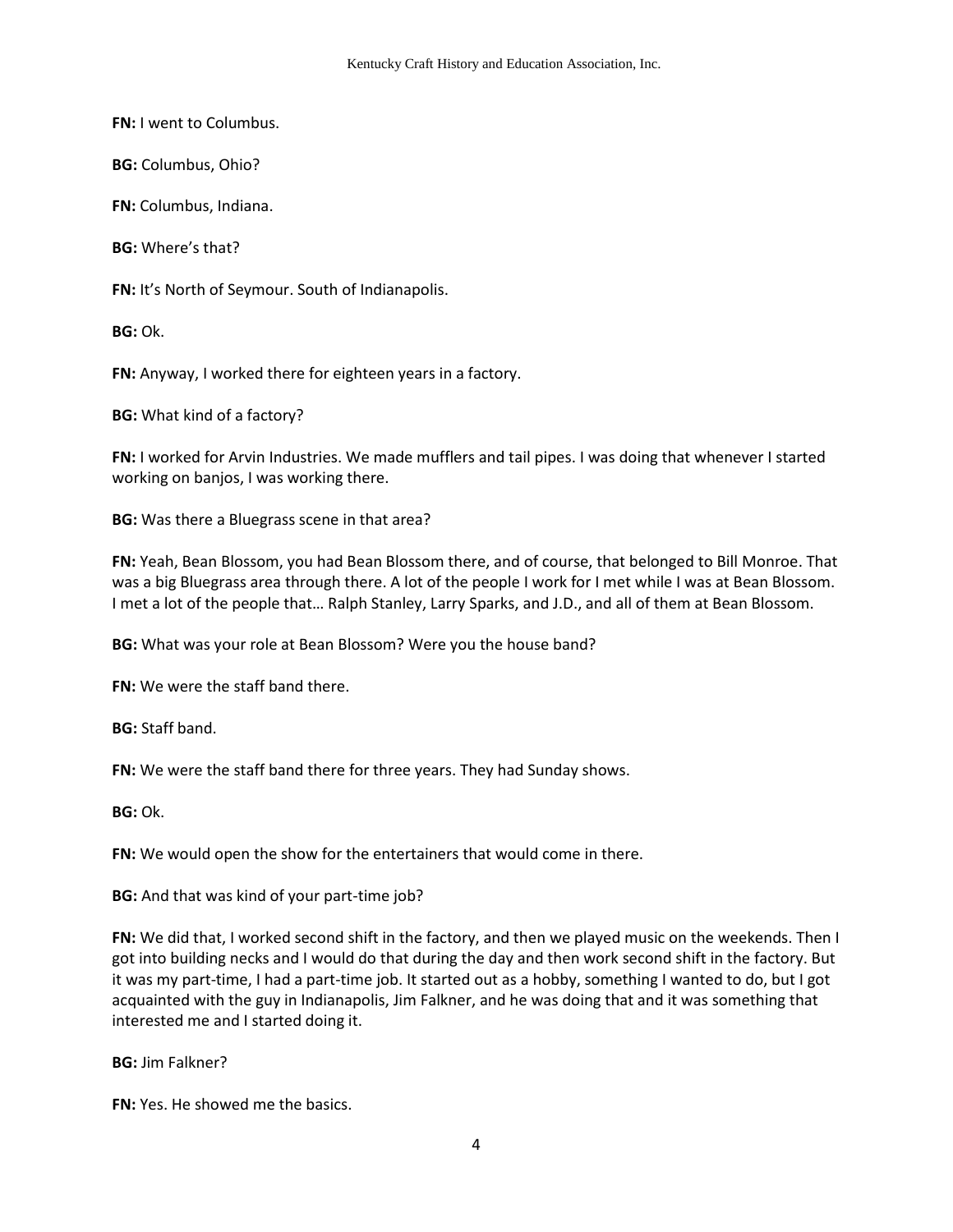**BG:** He was a pretty good banjo maker?

**FN:** He did some necks. He never, I think he only made a couple of banjos. He made himself one, made Earl Scruggs one, but he did more necks and was replacing the tenor and plectrum necks on a lot of Gibson banjos.

**BG:** You know Tom Adler, don't you?

**FN:** I do, yes.

**BG:** He just finished a book on Bean Blossom. Did you get to read it yet?

**FN:** No, I haven't gotten to read it. In fact, Tom plays one of the Osborne Brothers Chief banjos.

**BG:** The Osborne what?

**FN:** The Osborne Chief that we make.

**BG:** Ok. So those are models that you make?

**FN:** Yes.

**BG:** Yes. Ok. So you work with these famous musicians to make models?

## **7:13**

**FN:** We do. We'll work them and they'll tell us what they want. We'll make them and they'll put them on the market. They'll play them and sell them, and then they'll order more. We've never stocked our instruments in stores. We've always worked for individuals like Ralph and Sonny and people like that.

**BG:** So if you want a Neat banjo you need to…?

**FN:** You can contact us. You can contact Sonny or anybody that we work for like that. But the ones we do for Sonny we put Sonny Osborne on them. We put the Osborne Chief on them.

**7:49** 

## **[Interruption – videographer stops filming]**

# **7:53**

**BG:** We were talking about Bean Blossom I guess, and was it exciting to be there in those days?

**FN:** It was. They had the Sunday shows. Of course, we got to meet the Stoneman Family. That's whenever they were big and on televisions. We got to play music with a lot of people out of Nashville and the people that once played on the Opry and all of that. We got to meet a lot of those people.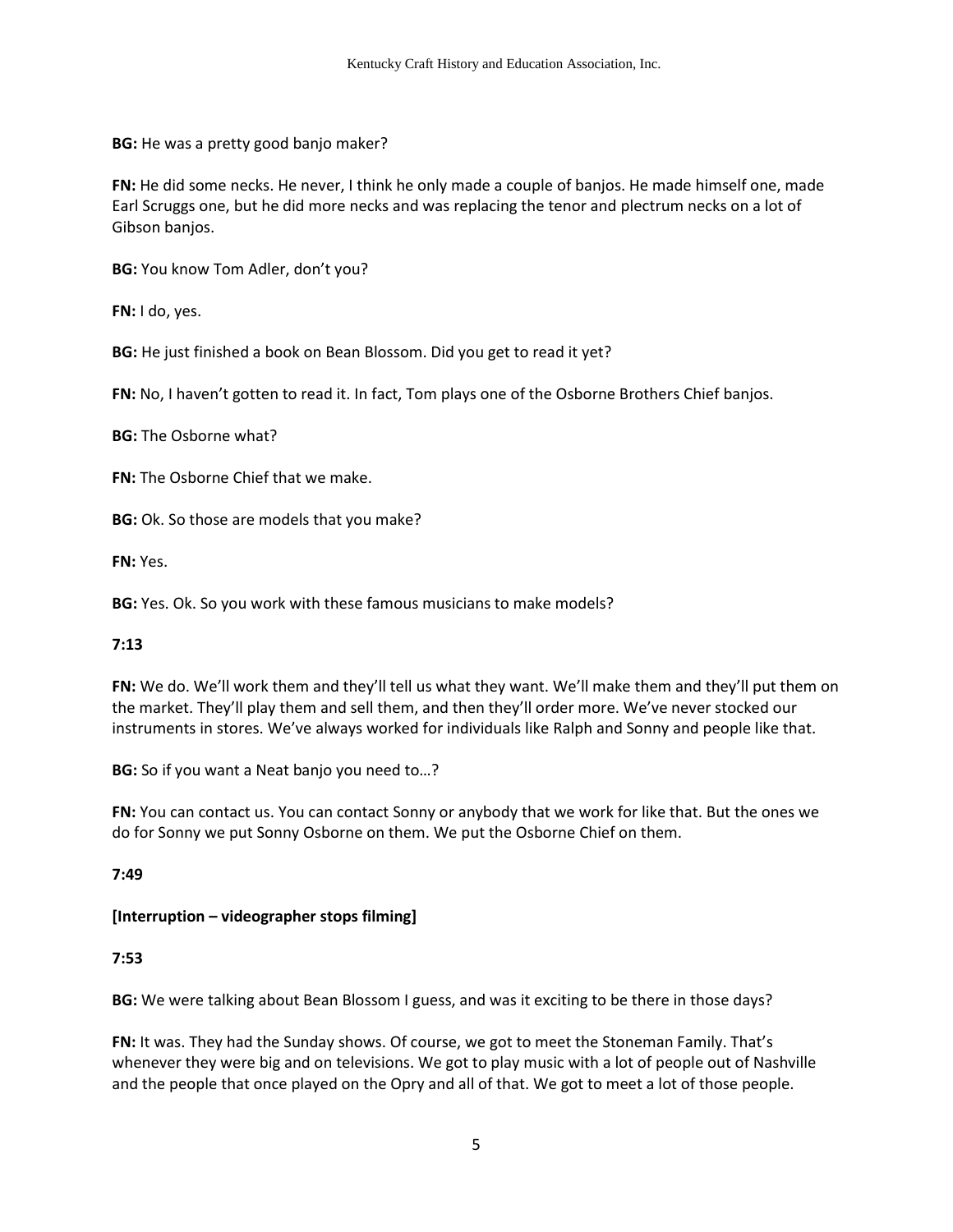**BG**: I think a lot of people who were looking at this may not know what a banjo, what makes up a banjo. I guess, first of all, how did you, why do you like the banjo so much? Why did you pick that as your instrument?

**FN:** Whenever I heard Earl Scruggs play, there is just something about his playing that I liked, I liked the way it sounded.

**BG:** Yeah.

**FN:** And I don't know why I liked it so well, but I did. There's something that stuck out to me more than anything else did. I just really liked the way it sounded.

**BG:** And you heard him on records and so on?

**FN:** I heard him on records and then I got to see him one time in Columbia. I got to see him there at the theatre in Columbia. I got to see Lester and Earl down there.

**BG:** Columbia, Kentucky?

**FN:** Yes. In fact, I bought a book that he had; I think probably fifty cents at that time that showed the chords and all of that in it. That's where I learned the chords.

**BG:** So even then, the guys who were playing in these bands would sell books and instruments?

**FN:** Yeah. They would sell their pictures and they would sell books. They had a lot of things like that that they would sell.

**BG:** so, Gibson made banjos for a long time, right? Can you give a little bit of history about that?

**FN:** I think they came from Africa to start with, but anyway, Gibson was making the banjos in the '20s and the 30s, which you had other companies that were too. Back in the day, you had Vega and a lot of other companies that were making them, but the Gibson was more sought after for the Bluegrass musicians. They liked the sound of the Gibson for the Bluegrass music. Basically, I guess, probably because Earl Scruggs played one. It was made in the '20's and the 30's, before the war, and they made a lot of what they called the tenors and the plectrums, which the tenor is four strings and has got the short neck, and then the plectrum is the four strings with the twenty-two fret neck, same as a five stringed.

**BG:** Does that make the neck longer?

**FN:** It makes a longer neck.

**BG:** But it's still a four string?

**FN:** Yes.

**BG:** Ok.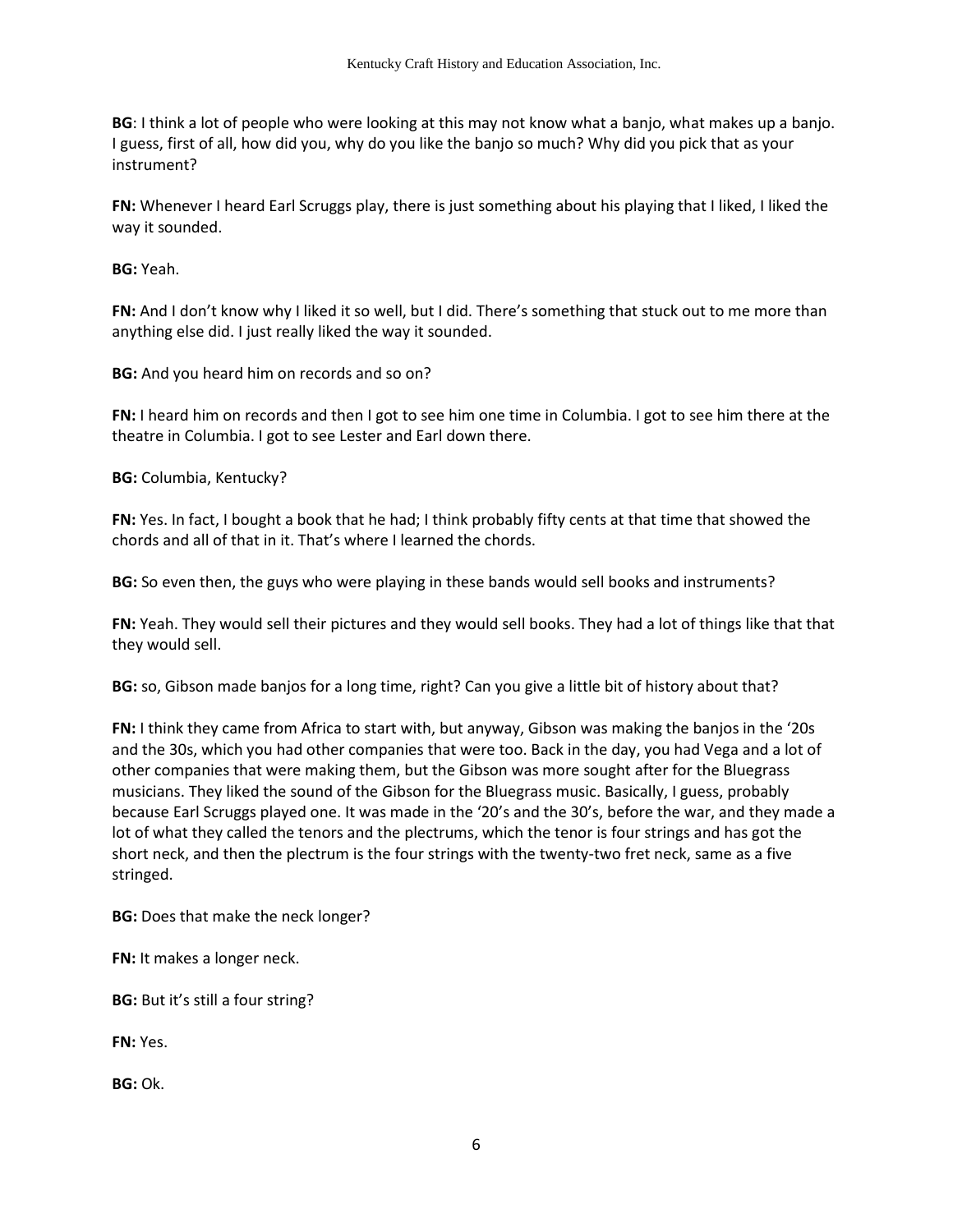# **10:25**

**FN:** So, what we would do, we would take, you could find them in the pawnshops at good prices, and we would take them and people would buy them and then I would put a five stringed neck on them for them. I have put necks on a lot of them.

**BG:** That was part of why you got into the business?

**FN:** That's the very reason I got into it, because I was doing the only necks to begin with.

**BG:** In Indiana?

**FN:** I started doing that in probably '67 & '68, and the only thing I did was make necks up until '75 when I built Ralph his first complete banjo. That's the first one I built was for him.

**BG:** How did you make that step from…?

# **[Interruption – skip in DVD]**

## **11:04**

**FN:** A lot of them to do… Of course, the area I was in, I didn't advertise. I converted about all of the banjos that were around the Indianapolis area.

**BG:** About forty or fifty or a hundred?

**FN:** It would have been over a hundred. Probably close to two hundred. So I didn't have much to do doing the necks so I thought, I'll see if I can do the whole banjo. I checked with Ralph and yeah, he wanted me to build him one and then whenever he called and said ok, you make these and I'll sell them, then I got acquainted with Jimmy Cox, the guy that's in Maine that made all of the hardware and made all of the wood rims and the resonators, and all that, and started working with him.

**BG:** And he's in Kentucky too?

**FN:** He is from Kentucky, but he's in Maine.

**BG:** In Maine?

**FN:** Yeah.

**BG:** Oh ok.

FN: But he is originally from Kentucky, but he has been in Maine for several years now.

**BG:** And he made what you called the hardware?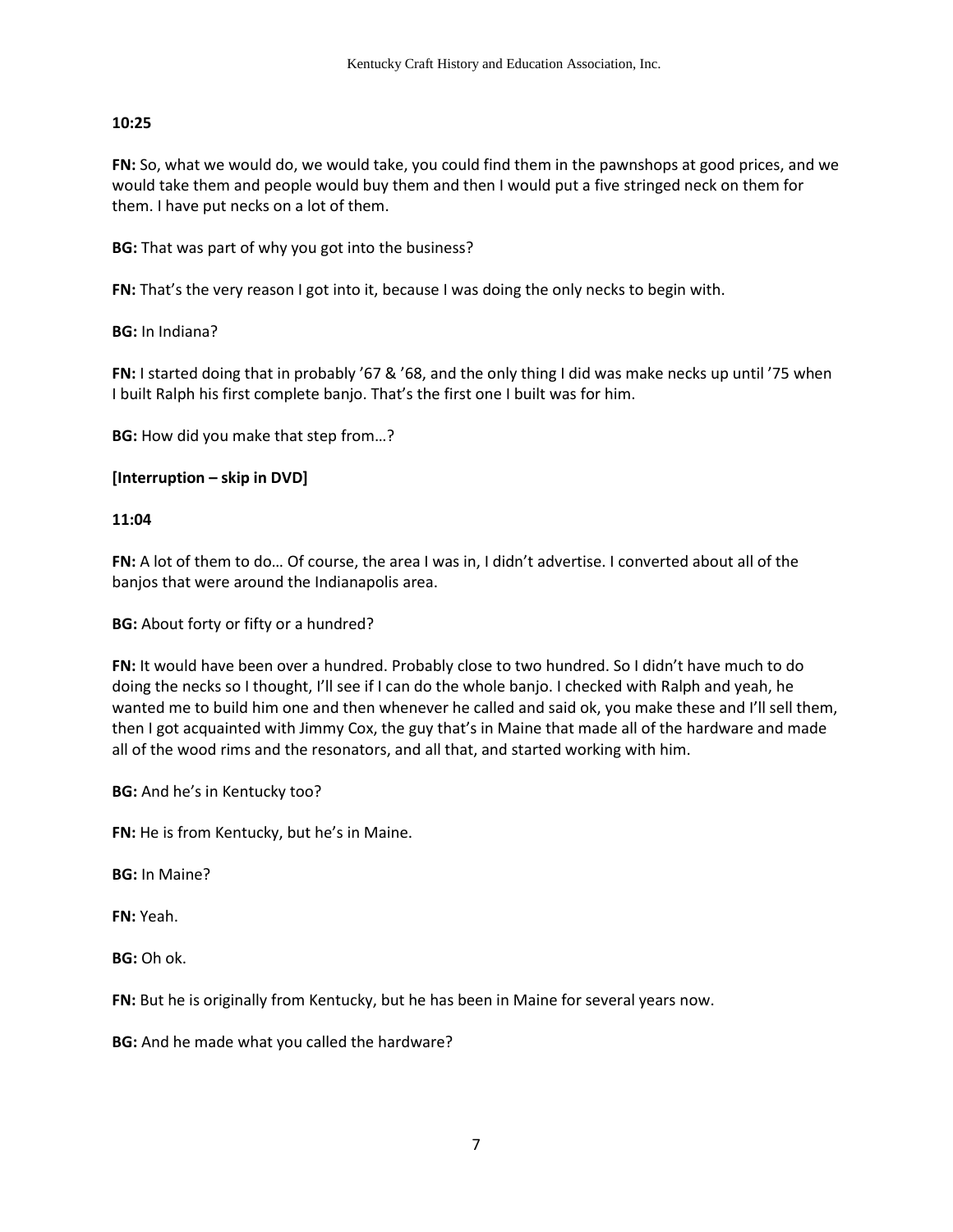**FN:** He makes the hardware, and then he makes the wood rims and the resonators. And then, of course, the wood rims, you have to have the good Hardrock Maple to make a good sounding banjo, and he's up there where he can get that, up North where you can get the good Hardrock Maple.

**BG:** Is that why he moved up there?

**FN:** No. He was in the Air Force.

**BG:** Oh ok.

**FN:** That's what got him up there in the first place, and then he married a girl up there and he stayed.

**BG:** It just happened to be where you got good Maple wood?

**FN:** Yes.

**BG:** Ok.

**FN:** Yes.

**BG:** So you worked with him for years, and you still work with him, right?

**FN:** I still work with him, although he doesn't do much work anymore because he is way up in his seventies now. But we still, I'll do finish work for him, and we trade work back and forth, and we've done that for a long time. He makes the wood rims and the hardware that we use. He makes everything but the tuning pegs. He doesn't make those.

**BG:** And those are metal?

**FN:** They are metal and they have the gears in them and all that.

**BG:** Who makes those?

**FN:** Stuart MacDonald has some. I don't know, there is a machine shop that makes them for them, but I don't know who does it.

**BG:** Oh ok, but you get yours from...

**FN:** Yeah, I get mine; I buy mine from Stu Mac or some place like that.

**BG:** Ok. Can you show me kind of what you are talking about? You have some pieces right behind you of the elements of a banjo, right?

**FN:** I do**. [FN begins to pick up pieces to demonstrate]**. This is a tone ring here. This is what we call the flange. And this is the wood rim that they fit on.

**SA:** Can you hold that up a little?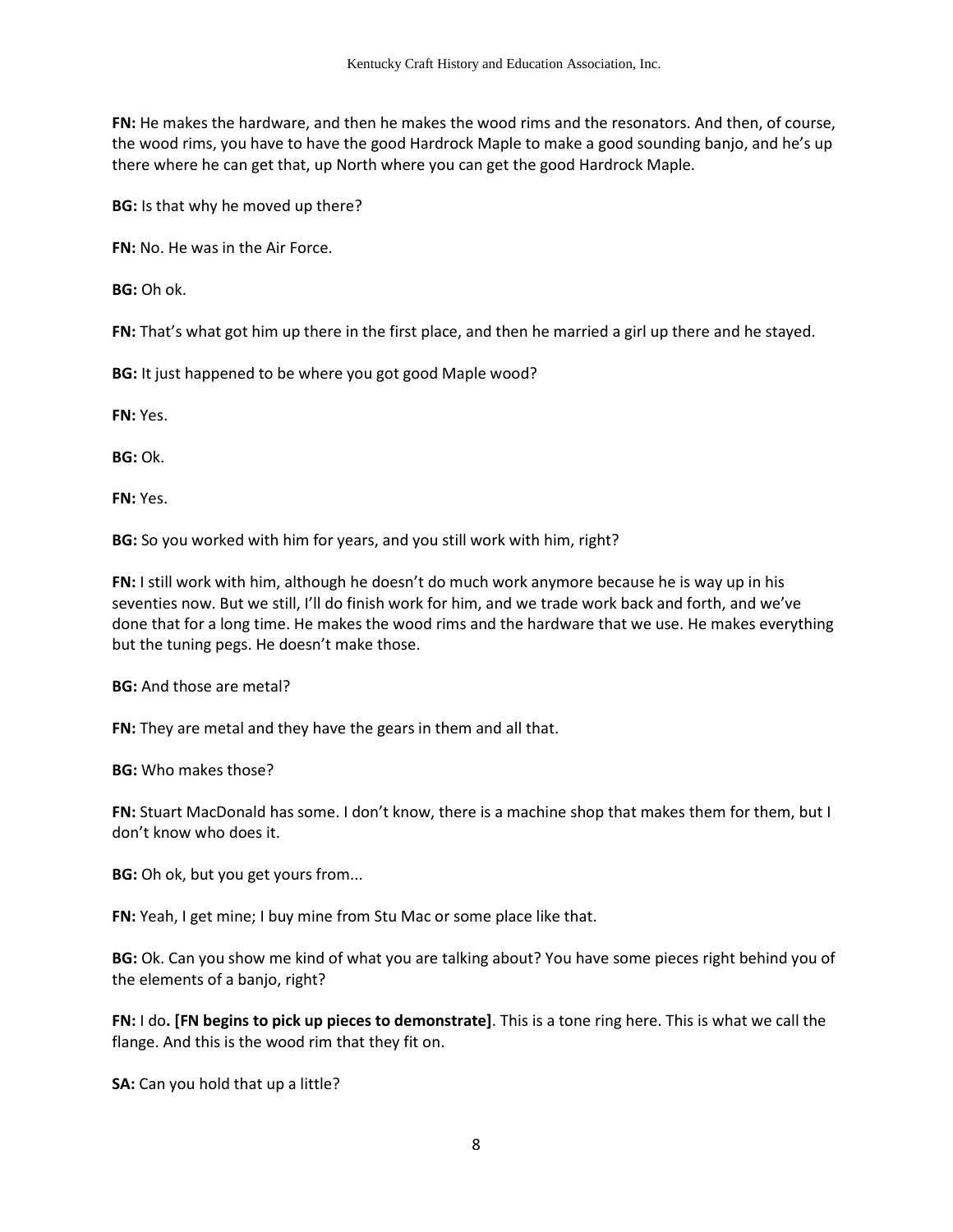**FN:** We get these in the rough and of course, I have to turn them and make everything fit them.

**BG:** And there is a rough one back there, that big one there.

**FN:** That's one with the Monroe flair **[Uncertain of transcription]**. We get them like that.

**BG:** So you get from the Cox guy?

**FN:** Yeah, we get them from Jimmy Cox like this, and he bends the wood and glues them together. It is three-ply Maple is what they are. They are made out of three pieces of Maple.

**BG:** Ok. And you take this piece…?

**FN:** I take this piece and put it on the turning lathe and turn it to where it will fit, turn it like this where the flange will fit on it. This is the flange.

**BG:** Where do you get the flange?

**FN:** This came from… Jimmy Cox makes them. He makes those too.

**BG:** He makes flanges? Ok.

**FN:** And he makes the flanges, so it fits on like that. And then the tone rings. Now this tone ring, this one is made up in Ohio by Bill Blaylock, up there in Grafton, Ohio, that makes the tone rings. He puts my name on the tone rings. They've got, it's got my name in there on it, and it fits on like that.

**BG:** You had to cut down the, what's it called…?

**FN:** I had to cut down the rim to fit all of this to it, yes.

**BG:** So there are different depths that you have to cut?

**FN:** Yes. You have to cut this one here for the tone ring, and then you cut a different one for the flange.

**BG:** Ok. And you pick out the color somewhere along the line?

**FN:** The color, yeah, you can make them any color you want to, but we try to stick with the colors kind of like what Gibson used in the 30s.

**BG:** Ok.

**FN:** That's what everybody is used to, something like that, and that's what we like to stick with.

**BG:** So your innovations are not so much in, I mean, the models you use are pretty much based on what Gibson made, right?

**FN:** It is. We copied what Gibson had done back in the '30s when they were doing them back then.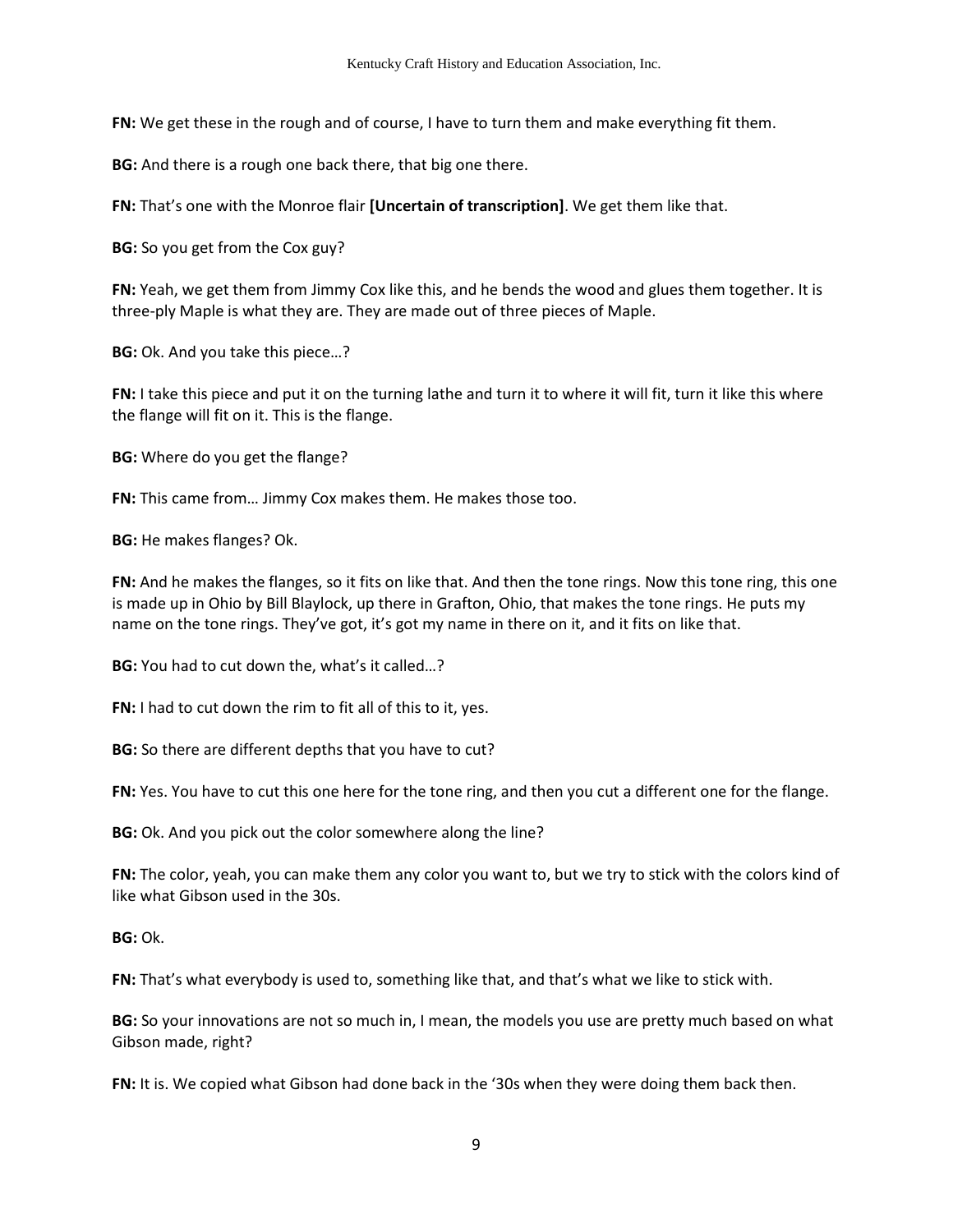**BG:** But the artwork of it, you add to it as inlay…

**FN:** The inlay, and then the shapes of our necks and the woods that we make the necks out of and things like that, we do all of the neck, in fact, I've even bought logs from saw mills and cut them into pieces and then made necks out of them.

# **15:57**

**BG:** I saw over in your area you have a whole rack of wood that you use for that.

**FN:** I do. I cut the neck blanks and usually I'll date them when I cut them out because I like to leave them at least a year or two years before I use them. Although they are dry when I cut them, when I saw them out, I still like to lay them up and let them…

# **BG:** Why?

**FN:** A lot of times, if you are using a piece of Maple, it will, Maple is pretty bad to bow and if you cut it out and lay it up for a year or two if it's going to bow it will and then you can sand it straight and it will stay straight then.

**BG:** Ok. So how'd you learn all of that about how the wood behaves?

**FN:** By doing it.

**BG:** Those other guys didn't teach you?

**FN:** No. This is all I've done over the past thirty-one, thirty-two years and so I learned that by doing it, but experimenting with it and…

**BG:** You didn't go down to Gibson and see them?

**FN:** I've been to Gibson and they showed me through their factory, but as far as learning anything from them I was already doing everything and I've had Gibson come in here and ask me to show them things.

**BG:** Really?

**FN:** Yeah.

**BG:** Tell me about that.

**FN:** Well, they were making Curtis McPeake a banjo once, and Curtis wanted them to come up and have me show them how I turned the rims and the type of fingerboards we used and the way we did them. They came up here with Curtis and spent the day. I turned a couple of rims for them while they were here, and we did some fingerboards for them, for his banjos, and then I don't think they made any of them because they said it was too much handwork and they couldn't get there machines to do what we were doing. It was too much handwork so they just dropped the project and never did finish it out.

**BG:** And Curtis is a banjo player?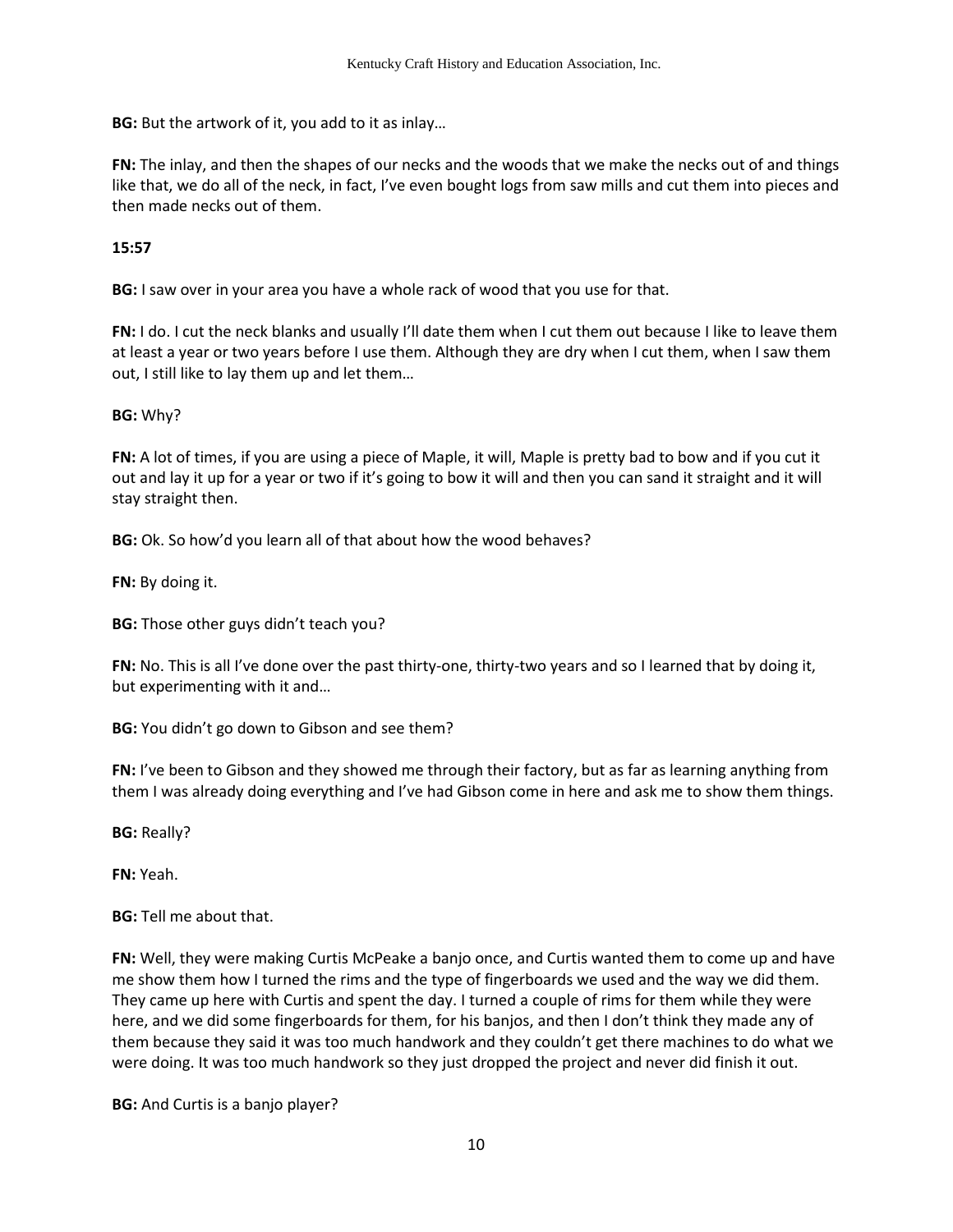**FN:** He's a banjo player, yes.

**BG:** So they came up to see some methods that you were doing because they didn't do it anymore that way.

**FN:** Right. Yeah, they didn't know how we did it.

**BG:** Now if you go to Gibson today, is most of their stuff done by a whole bunch of different people?

### **18:03**

**FN:** It is, you know, they contract it out. I know the guys in Louisville were doing their necks for them and turning their rims for them, so you know, they have different people over the different areas. One will do one job and somebody else will do a different job and they send it all to Gibson and they basically finish it and put it all together. But they aren't doing any of it now. They don't do banjos now.

**BG:** Oh, Gibson doesn't do banjos now?

**FN:** No, not since the flood went through Nashville, they've not done any.

**BG:** When was that?

**FN:** Three years ago.

**BG:** What does the flood have to do with it?

**FN:** They got up in their factory and they had to destroy most of their material and everything. The flood, once the floodwaters got into their material and all that they had to throw it away and they never started back doing it.

**BG:** Just banjos. They still make guitars, right?

**FN:** They make guitars, but they don't do mandolins and they don't do banjos. Of course, the water got into the…

**BG:** So has that given you more business?

**FN:** Not that I can tell. No. I still do necks and people are still coming up with the pre-war Gibsons that were made in the '30s and they'll send them in and we do put necks on them and things like that, like I've done for all of the time.

**BG:** How do people hear about you?

**FN:** I'm on the Internet. If you go to the computer and punch in "Frank Neat" that's what shows up banjos.

**BG:** Banjos.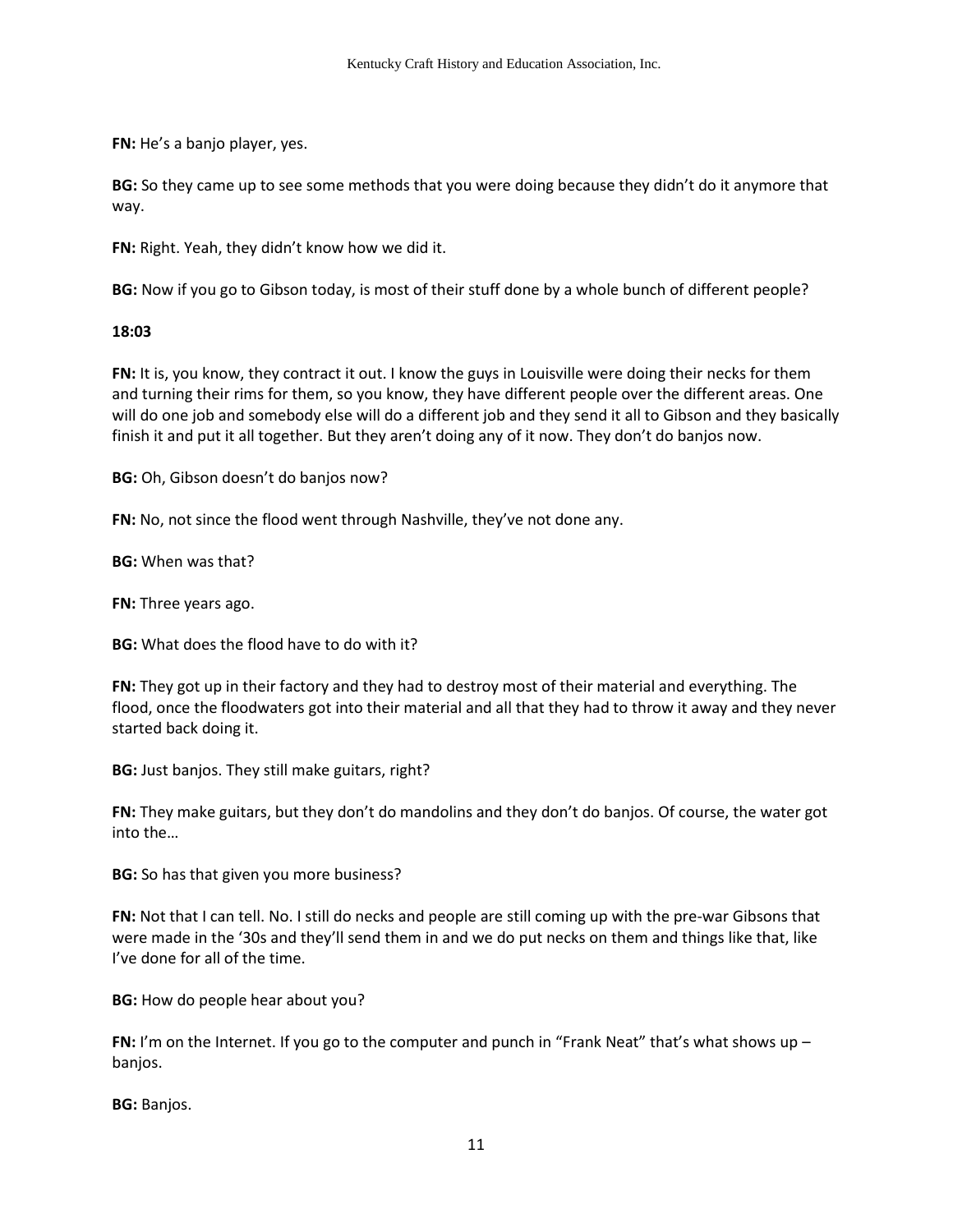**FN:** Yeah.

**BG:** If you punch in "banjos"…

**FN:** Then Frank Neat will show up.

# **[Unable to transcribe comments due to laughter]**

**BG:** So, a lot of the people we've been interviewing are guitar makers or mandolin makers. A lot of what they make is from scratch because they don't need the metal parts and other things, right? But it's not unusual in banjo making to get these different manufactured parts…

**FN:** Well, like Jimmy is set-up for doing the wood rims. I've got the equipment to do them with, but he's already set-up to do them and I can do finish work for him. I'm set-up to do that, and it speeds the job up. If he does part of it, like the wood rims and the resonators, and then I shape his necks and finish them for him and things like that, because I'm set-up to do that.

**BG:** Even though you are going a little faster because you can do faster things, do you feel like the quality suffers at all?

**FN:** No I don't. I think we've watched that close. If anything we do is something that, if I was buying myself then that's what I would look for, and if it doesn't come up to my standards then we don't put it out there.

**BG:** That's the test for you, huh?

**FN:** Yes.

**BG:** And on that right there you have a board.

**FN:** This?

**BG:** Yeah. What's that thing called?

**FN:** This is a neck blank. It's just a neck blank that I've cut out.

**BG:** You cut that out.

**FN:** I cut that out and then I put the date on it. Then I lay it up and I let it lay there for a while.

**BG:** You don't know what banjo that's going to go with at that time.

**FN:** No I don't. It's just a piece of Mahogany wood that's cut into a neck blank.

**BG:** And you said the pieces on the back there go on the sides?

**FN:** This here are the pieces, they call them the ears.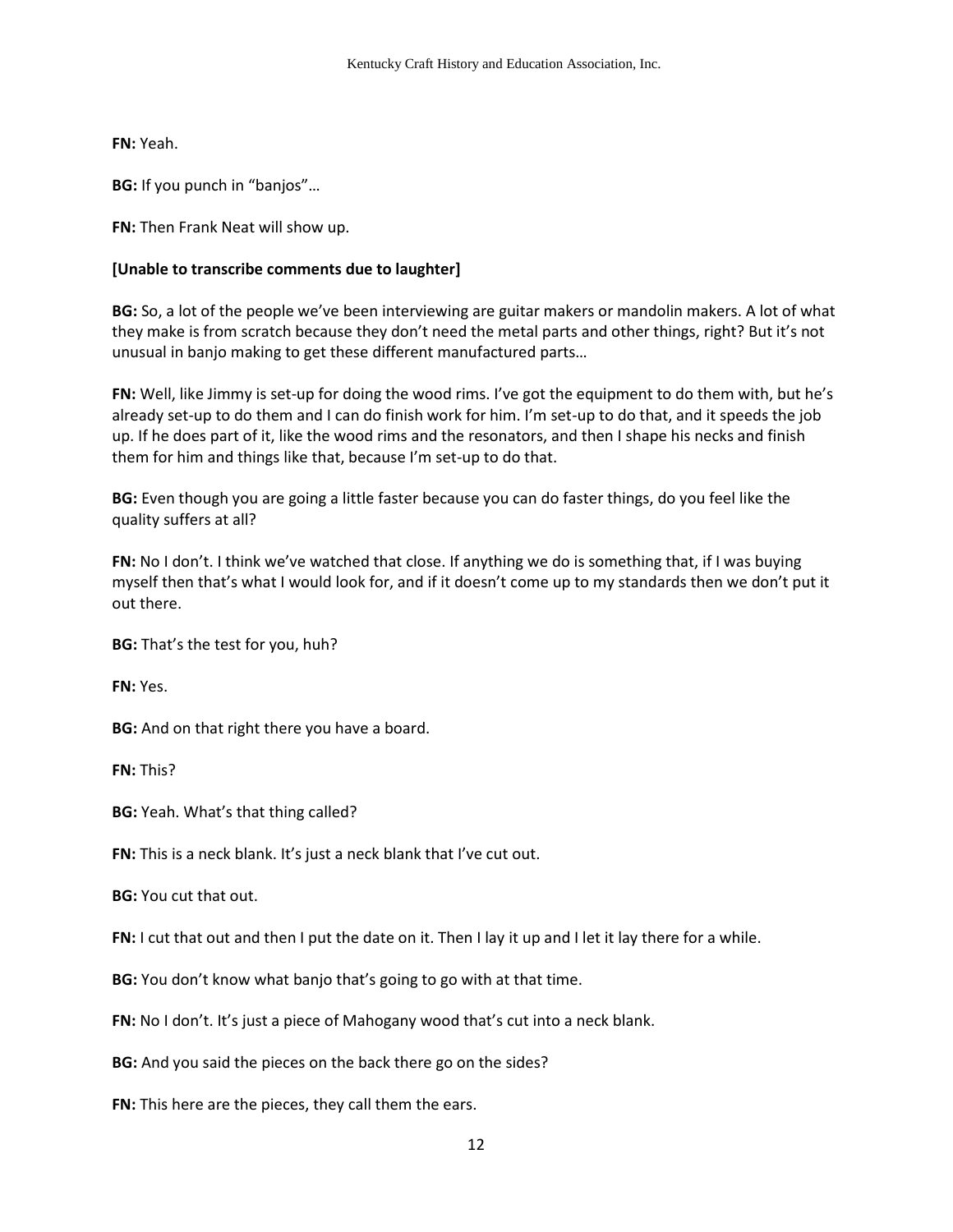**BG:** You have another piece over there…

**FN:** I have a piece here that's already got them on there. This piece of Maple already has the ears on it. This is what Gibson did back pre-war, they did this same thing, because it would take a piece of wood that would be over three inches wide if you didn't put those on there, so you'd have a lot of waste down there.

**BG:** Oh I see, so you are putting those little sides on.

**FN:** You put those little ears on and it saves you a lot of wood.

**BG:** So that's been standard for a long time?

**FN:** Standard. Yes.

**BG:** And then you…?

**FN:** Then I put the rod in it, which is a truss rod.

**BG:** And that's like a guitar, it keeps it straight.

**FN:** It does. It will bow it, this rod will bow it, if it bows up you can straighten it, and if it bows back then you can bow it the other way, it will bow it either way.

**BG:** Ok. So why is there a piece? It's not flat.

**FN:** You cut your grove for the rod to go down in. Then this is a filler stick that you put over the top of it and I've sanded this down flat.

**BG:** You've sanded it down.

**FN:** Yeah this gets sanded down even with the wood.

**BG:** So that takes a lot of carving to do the head.

#### **22:25**

**FN:** And we glue, once we get this sanded down then we glue the piece of Ebony wood on here and we shape the peg head on it…

**BG:** And that's Ebony wood?

**FN:** …which is like this one that's been shaped out. And that's got a piece of Ebony wood. This is Ebony wood that's glued on there.

**BG:** And that's a chunk of it behind you isn't it?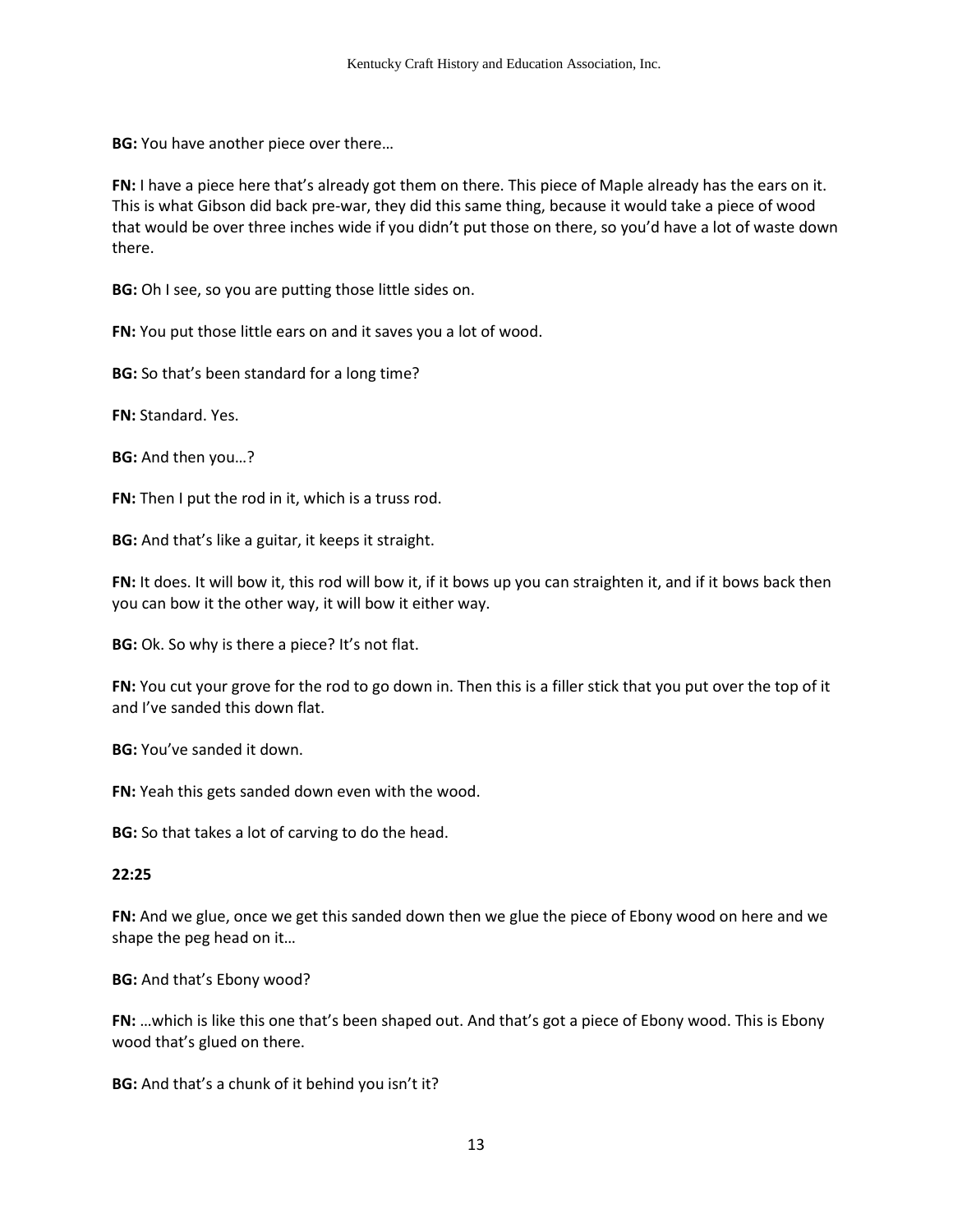**FN:** Yes. This is a chunk of the Ebony that we've got. We cut these caps out of this…

**BG:** Ok.

**FN:** … and make those.

**BG:** So the Ebony wood is on there, and next you are going to drill out the holes?

**FN:** What he'll do next is cut the inlay and lay the inlays down on there and cut the holes and put the inlay in.

**BG:** Oh ok.

**FN:** Then we will do the fingerboard. We will cut the inlays and put them on the fingerboard, then we will glue the fingerboard on it.

**BG:** It looks awful thick. How do you get it thin?

**FN:** Do you mean this?

**BG:** Yeah.

FN: Once the fingerboard is glued on we saw it down with a bandsaw and close, and then I've got a shaper back there that I'll run it through and then I'll finish it up by hand.

**BG:** And it looks like that?

**FN:** And it looks, and you know, it rounds it out and all that.

**BG:** You've got a finished one back there?

**FN:** We've got, yes, that's a finished one there. One we did for J.D. It's "The New South."

**BG:** It says New South on the top.

**FN:** Yeah, and J.D. Crowe down here.

**BG:** Is that the way you always put the, right towards the bottom there you put the name of the model on it?

**FN:** They, we do that because Gibson, when they were doing them, they put "Master Tone" down there. They put Gibson up here and Master Tone down there. Banjo players want them to look like the Gibson did. That's the reason we put the name down there on them.

**BG:** Does that bother you that you have to copy the Gibson so much?

**FN:** It doesn't. No, because I hadn't seen anything that I felt like was better than what Gibson had done then, and until I see something that I feel like is better it doesn't bother me to copy them.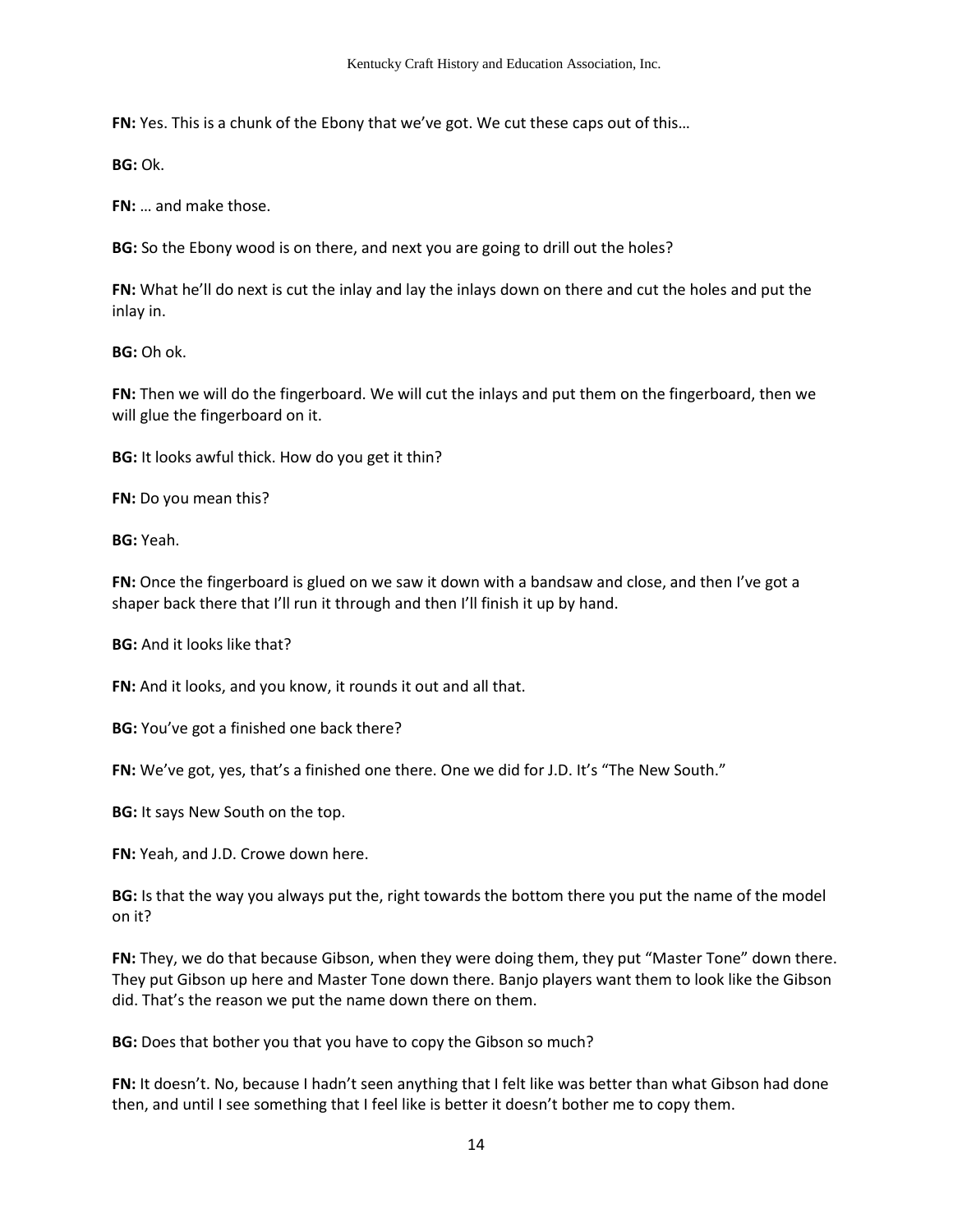**BG:** What makes it a Frank Neat and not a Gibson?

**FN:** Whenever we do ours. This here, this particular one here has got J.D.'s name on it, but we cut our inlay just a little bit different than what Gibson does now. They do theirs with a computer and we don't, we still do ours by hand.

**BG:** You do, ok.

**FN:** And that makes it a little bit that makes it different. Then we pick out the real nice pieces of wood, then we get the shape of the neck, we do them different than about everyone else does. We've got a real good shape that everyone that plays likes.

**BG:** What do you mean? It's thinner?

**FN:** The shape of the roundness of it. The back of it here, the roundness of it, we try to fix it to wear it will fit your hand.

**BG:** Individually or just anybody's hand?

**FN:** Just anybody's hand.

**BG:** Ok.

**FN:** If somebody wants one a little wider or a little thicker we can do that, but we've got a standard size that we build and it seems like most everybody likes that.

**BG:** Do you get a lot of comments on that?

**FN:** We do. Yes.

**BG:** Well that's nice. How did you find that shape?

**FN:** J.D.'s help.

**BG:** Really?

**FN:** Yeah, he used to come down and he would come down and spend the day with me and he would take the necks that I had built and he would says, "This needs a little bit taken off of it here," or, "It needs a little bit here," and so I kept working with until I got one that he said, "This is what you need." So whenever he did that I made a cutter that would cut that shape neck and that's what we get.

**BG:** Maybe later we can go over and see that cutter, right?

**FN:** It's back there on a…

**BG:** That actually… so do you kind of have the dimensions of that in your head or do you have a template?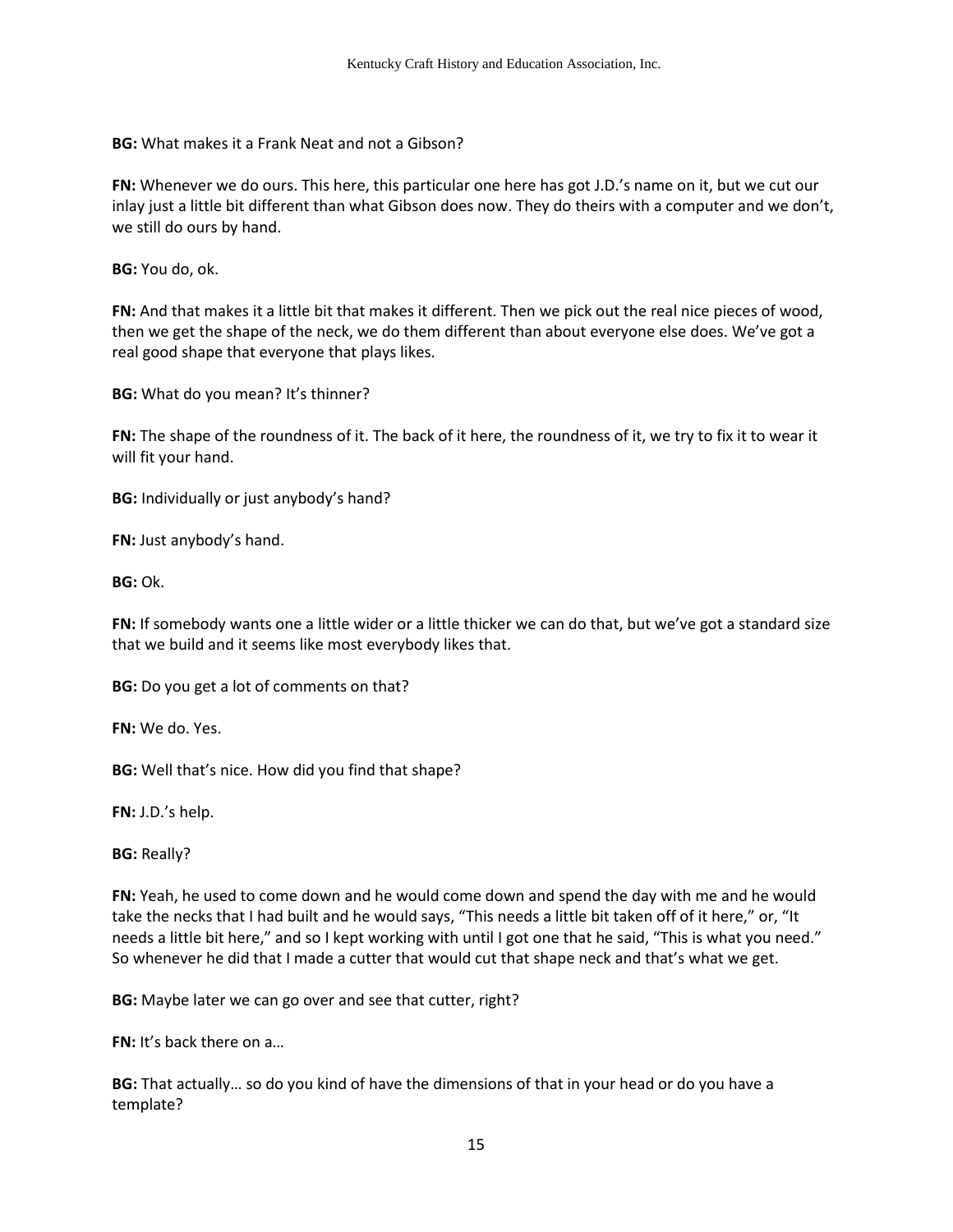**FN:** No, I've got the dimensions in my head. I know what the, with a bandsaw, I know the thickness to saw it so that it comes out in the right thickness.

**26:09** 

**BG:** And if somebody comes in and says, "I'd like a thinner one than that."

**FN:** Then I can make it a little thinner. If they want one a little thicker, I can do that. All I have to do is leave a little more wood or take a little more wood off when you saw it with a bandsaw.

**BG:** So next to a Gibson, this would be a thinner neck than the Gibson.

**FN:** It's about the size that the Gibson pre-war necks were. It's a little bit different than what their size was, but it's close to the Gibson pre-war necks.

**BG:** Pre-World War I, or II?

**FN:** World War II.

**BG:** So did things change at Gibson after World War II?

**FN:** Oh yeah. After the '40s, up and around '50 when they started back building them it was completely different.

**BG:** Not as good, or good, or…?

**FN:** Well, no, really, I don't think they were as good. The better ones were made in the '30s. That's when they made their best instruments.

**BG:** Really?

**FN:** Yes.

**BG:** Why do you think so?

**FN:** Probably because of the material they had to use. There was good wood that they had to use, and they had a good combination of the tone ring, I can tell you what all of the professionals looked for is something that sounds like the Gibson did in the '30s. And a lot of them have those banjos, but those that don't have them, that's what they are looking for.

**BG:** I know making instruments is kind of dependent on who is buys them and what they want.

**FN:** It does. Yes.

**BG:** So you get the same thing from professional musicians who are buying your stuff, they want a certain a sound.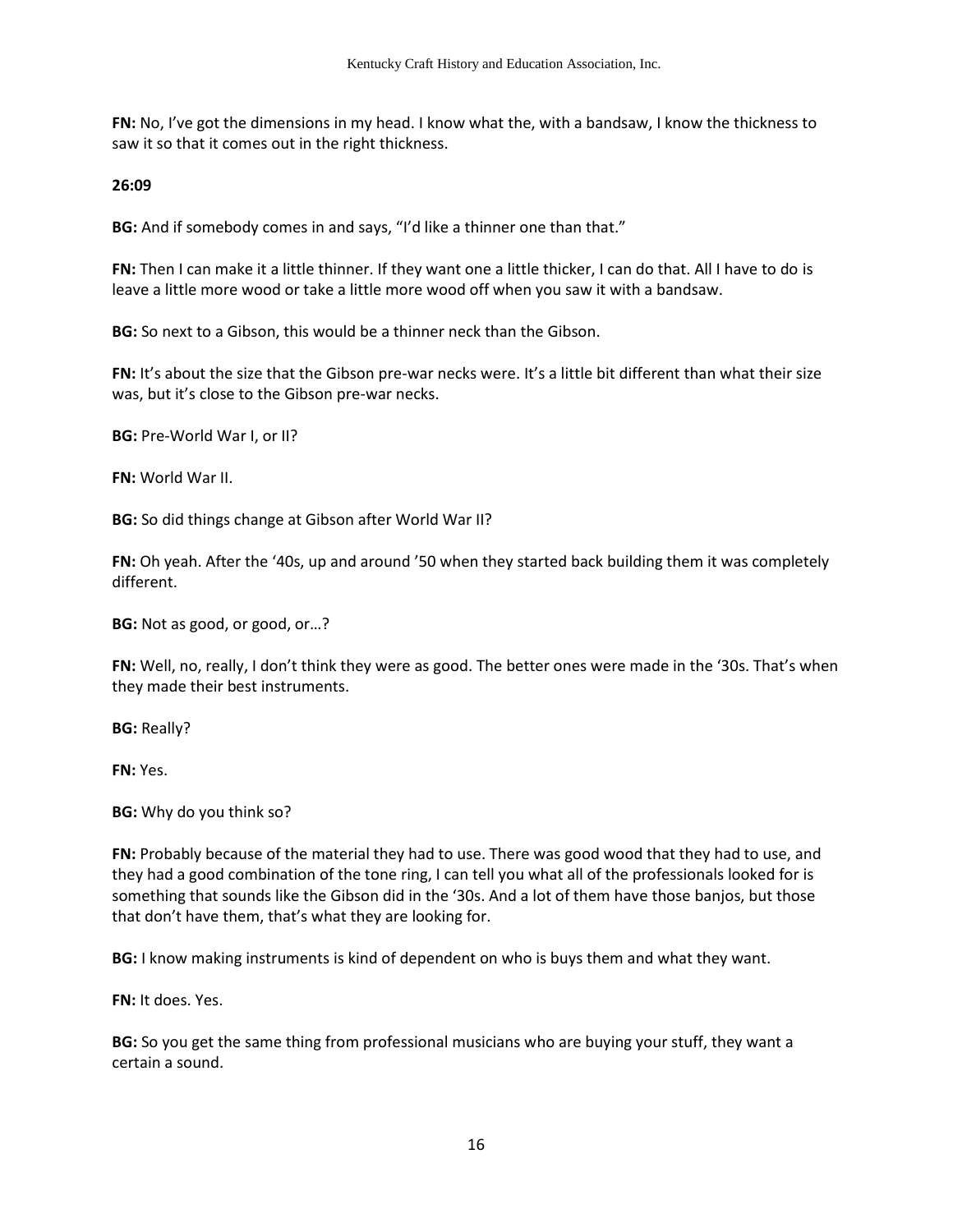**FN:** They do. Basically, there are a lot of different things you can do to make one sound different by changing bridges and the tightness of the head and things like that. What the professionals want is something that stays in tune good and plays good. Something that will play, that feels good in their hand, and will play easy and all, they like that.

**BG:** And staying in tune, how do you make that happen?

FN: Well, by making sure that everything fits together well and little things like that. You cut the heel of the neck cut to fit the body really good where there is no play in that, and then good tuners. You have to have that on them to stay in tune good.

**BG:** So you've had J.D. Crowe being kind of a consultant unofficially right?

**FN:** Yes.

**BG:** For years?

**FN:** This was back, about the time that I started doing it full-time in '80, long into the '80s he would come down and help me, and I worked with him a lot to try to get the sized neck that he wanted and we were doing some necks for him at that time. He helped me a lot to get the shape of the neck that we've got.

**BG:** And he would just come down here because he wanted to?

**FN:** Yeah, he liked this. He said he'd like to be able to do this.

**BG:** Yeah. Why didn't he do it with someone else who was closer to Lexington or something?

**FN:** I don't think there was anyone else at that time that was doing it. I was about the only one doing this work at that time because back then there just was not a lot of people who did it.

**BG:** And they knew you?

**FN:** Yes.

**BG:** Was there a point when you knew these guys and you started building them that you could feel that you were getting famous or getting well known?

**FN:** Yeah. When Ralph would sell them, he would play them on stage and then tell the audience who made them and where I lived and then he would sell them and he sold a lot of them. He sold them as fast as we could make them for several years.

## **29:42**

**BG:** How did he sell them?

**FN:** Just to the individual, to the individual that was out in the audience.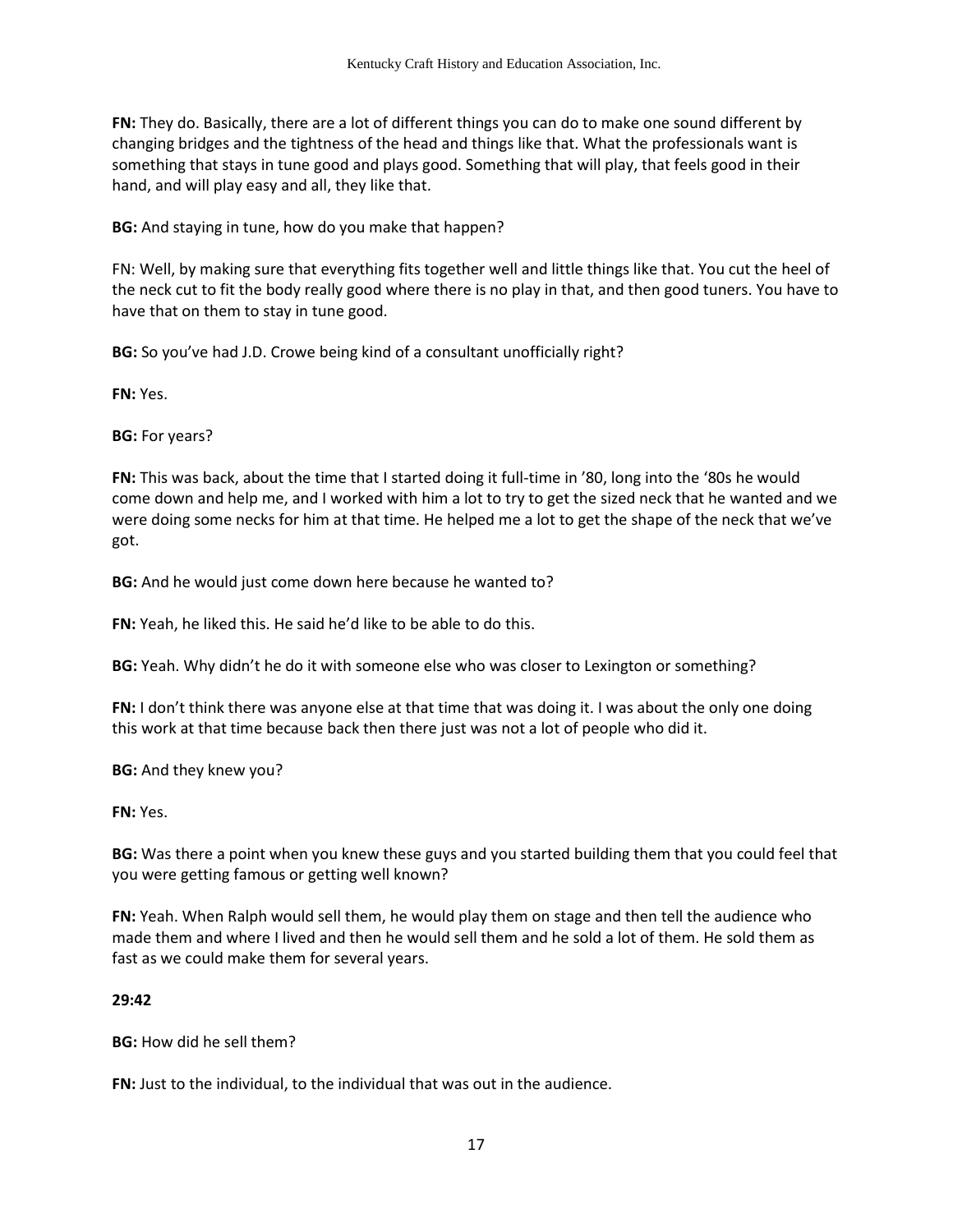**BG:** Right after the show though, right?

**FN:** Yeah. He would play it and then sell it.

**BG:** Wow.

**FN:** He would play it on his show and then turn around and sell it.

**BG:** What kind of show was that?

**FN:** On his regular shows that he does.

**BG:** Oh, you mean on tour? So he would take a bunch of them with him?

**FN:** He would take them with him and anytime we would go out west he would take them with him and he usually had one or two with him at all time and he would sell the one he was playing and then he would get another one and play it.

**BG:** So he must have been making a little profit on it, right?

**FN:** Oh yeah.

**BG:** Yeah?

**FN:** Oh yeah. He did well on them too. But without him I probably could have never been doing what I'm doing because he did do all of the advertisement for me and told people where I lived and how to contact me.

**BG:** So what started happening? Did people start…

**FN:** They started calling me and wanting me to do work for them, and wanting me to do repair work for them. I do a lot of that. Then of course, the banjos that I had done for him, they would want me to do the work on them as they played them.

**BG:** We were talking to Cathy Currier in Richmond and she doesn't make instruments so much as sets them up…

**FN:** Yeah, does repair work on them.

**BG:** How important is the set-up and repair to making a banjo sound good?

**FN:** Well, to repair one, a lot of times after you put one together the neck will come up on it so you have to adjust that, and then, of course, the frets will always wear.

**BG:** Oh they do? I didn't realize that.

**FN:** Yeah, they wear. You have to replace them with, some people, Leroy Lewis; I think I replace his once a year.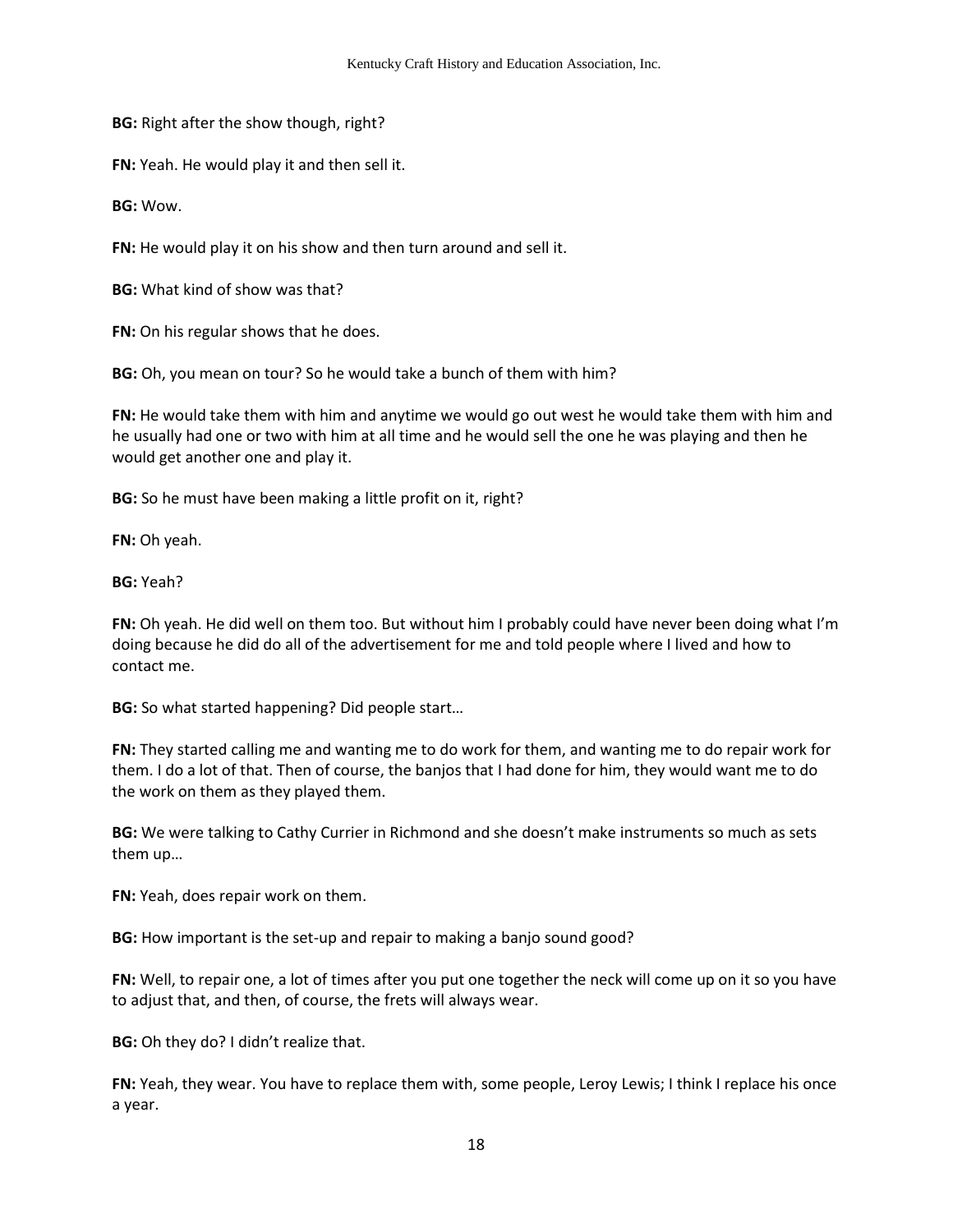## **BG:** Wow.

**FN:** But anyway, you have to do that and all of that goes with the set-up that is on them. You have to keep them up and in shape just like an automobile and keep it up if you drive it.

**BG:** Do people come to you to do set-ups?

**FN:** They do. Basically, in setting on up, you make sure that the neck is set right, it's straight, and the head, sometimes you have to change the head on them to get them set-up. Then the bridge, you have to make sure it's setting in the right place and things like that.

**BG:** Well we were talking a little bit about the Alvis **[Uncertain of word]**, the parts, can I bring that one over to you and you kind of show it.

**FN:** Well I've got it here.

**BG:** Oh you've got it there. Ok.

**FN:** Yeah, I've got it here.

**32:11** 

### **[FN goes off screen to retrieve banjo]**

#### **32:17**

**BG:** So all the parts that we were talking about, the neck and the…

**FN:** Ok, the neck is this part here. This one is inlayed. This is a fingerboard with inlay on it.

**BG:** What's that made out of?

**FN:** The fingerboard.

**BG:** What is it made of?

**FN:** Rosewood.

**BG:** Is it always Rosewood or…

**FN:** Rosewood or Ebony.

**BG:** Ok.

**FN:** And the neck is Maple. It's what they call a Fiddle-back Maple. This piece of wood here actually came out of Maine from Jimmy Cox. I got it from Jimmy.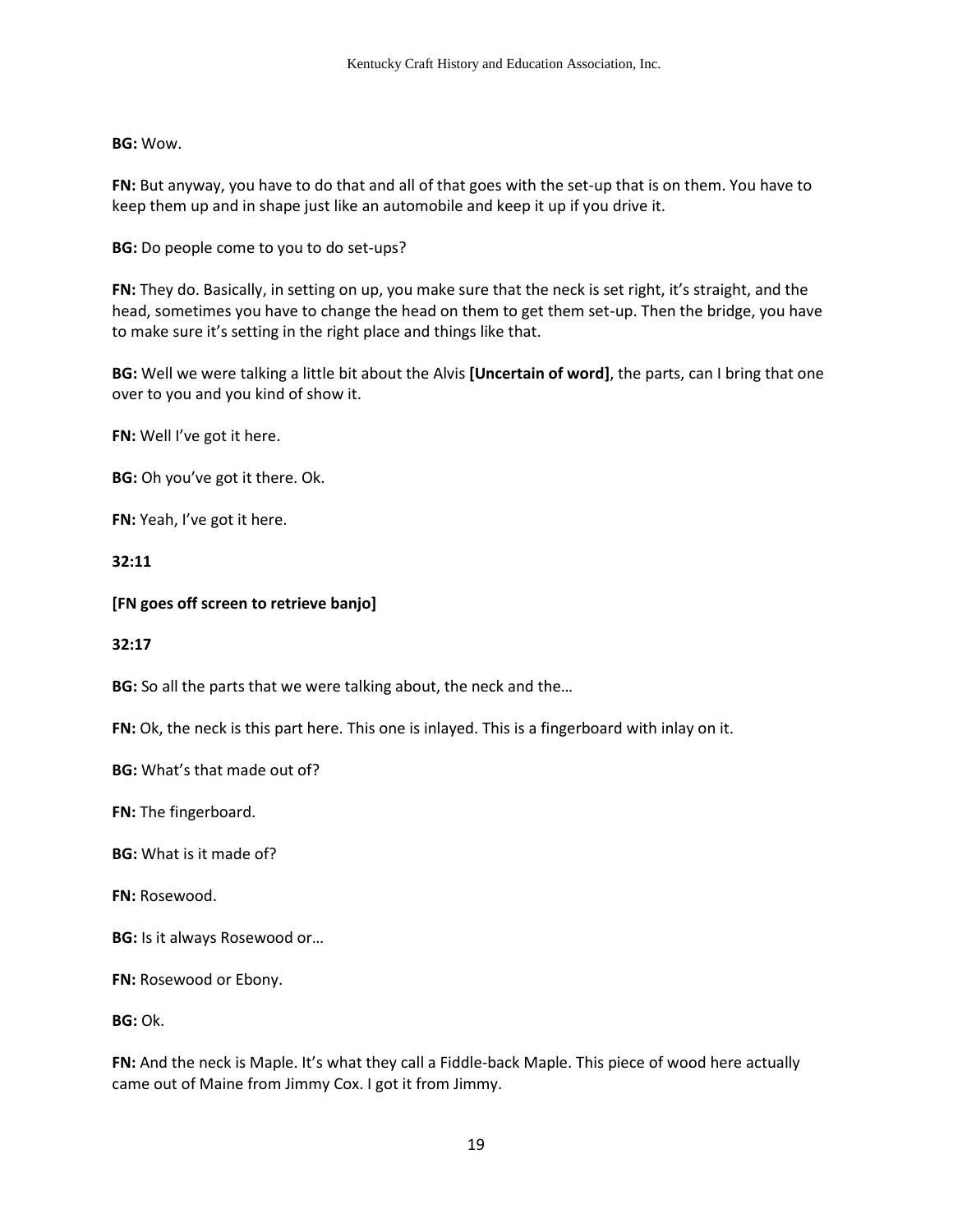**BG:** You call, that particular neck is a "Fiddle-back"?

**FN:** It's what they call a Fiddle-back Maple.

**BG:** Because it's got those lines it?

**FN:** Because it's got lines in it. Yes.

**BG:** That's very pretty.

**FN:** And then the resonator is the quilted, it's a quilted resonator, it's "Quilted Maple".

**BG:** That's pretty amazing. Do all of yours look like that?

**FN:** The quilted ones do, yeah. And then you've got all the hardware on it. You've got the flange, you've got the tone ring…

**BG:** Now what's a flange?

**FN:** Here's the flange. This is the flange here.

**BG:** Ok, and that keeps it away from the wooden part?

**FN:** Well, it helps; your hooks go through the flange to hold the head down. You know, you've got your tension hoop up here, it holds your head down, but your hooks also go through the flange and when you tighten it up it holds the head.

**BG:** I never realized it, but that piece of wood that goes through the middle there, that hoop, what do you call that?

**FN:** The rim.

**BG:** The rim is inside there.

**FN:** Yeah.

**BG:** Can you see that?

**FN:** That's the only part that you can see when you get it together.

**BG:** Once you've got it all together that's the only part you can see?

**FN:** That one part right there, that's all you can see.

**BG:** Oh ok. But why do you have to have wood in there?

**FN:** Well, you have to fit the wood; you have to fit all of the hardware to the wood. You have to have something to hold the tone ring and the flange and all of that apart.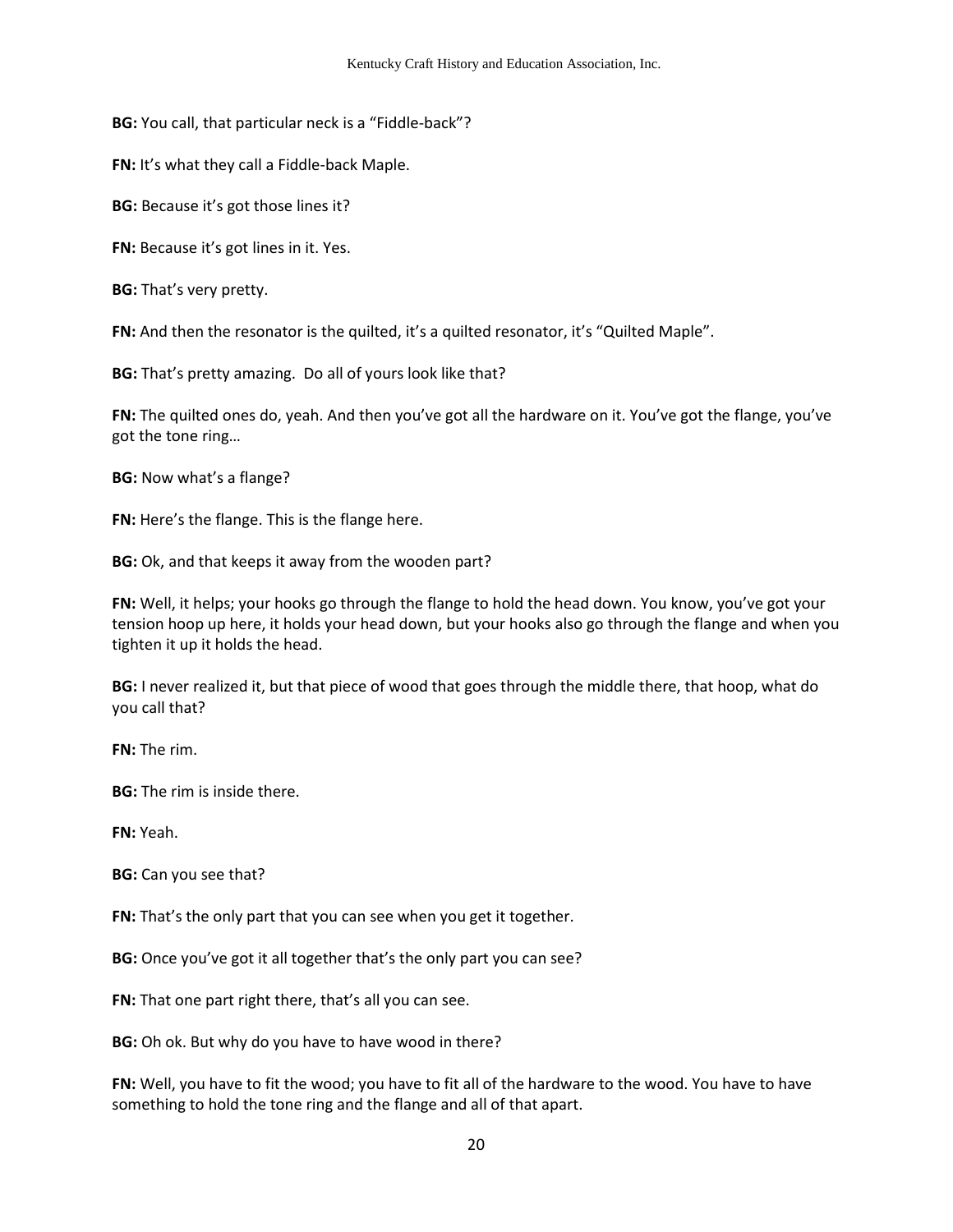**BG:** And does that help resonate it to?

**FN:** It does.

**BG:** Ok.

**FN:** It does.

**BG:** So you've got that piece of wood and then you've got the flange, now what's the part on top that holds the head?

**FN:** This is the tension hoop.

**BG:** Tension hoop. Ok.

**FN:** This is the tension hoop here.

**BG:** Ok.

**FN:** Then you've got the armrest here and the tailpiece.

**BG:** So what are all those screws coming down and forward?

**FN:** Those are the hooks. They call them the hooks. On the bottom side of them you've got nuts on them. The more you tighten the nuts, then the tighter the head gets on it.

**BG:** How do you get back in there to tighten those?

**FN:** You take the resonator off. There are four screws that take the resonator off of it.

**BG:** Oh ok. So that resonator comes off?

FN: It does. There are four screws... I'll take it off here in just a minute.

**BG:** I don't want to ruin anything.

**FN:** Nah, we can put it back. It will just take a minute to take it off.

**BG:** Those four screws hold that, a resonator?

**FN:** You see, and here's the nuts, and you tighten them against the flange, and then that pulls the head down and that puts the tension on the head here.

**BG:** And the head, what is that made out of?

**FN:** Plastic.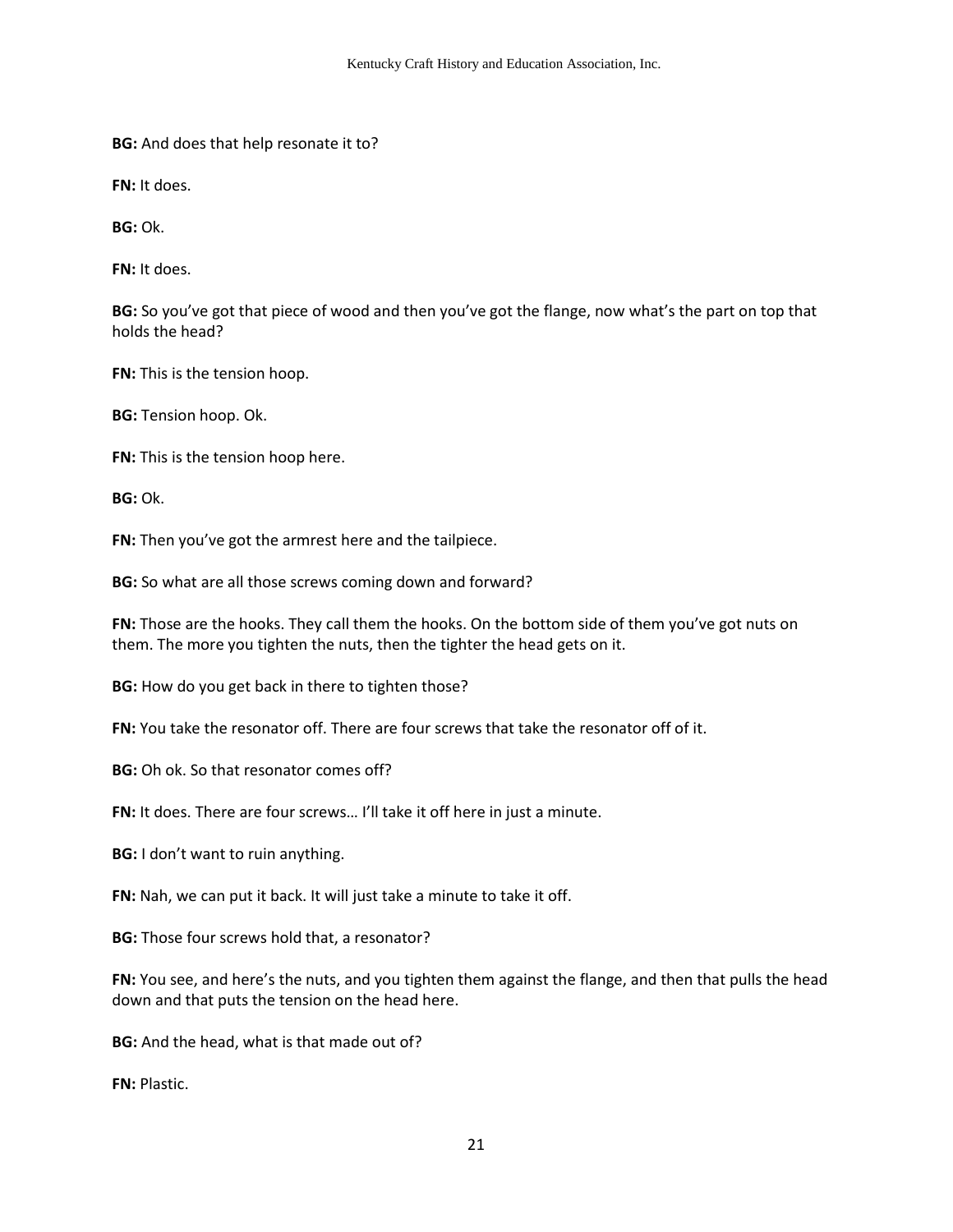**BG:** Plastic? Ok.

**FN:** And then, these rods there hold the neck on. Those two coordinator rods? That's what holds the neck on the body.

**BG:** You showed me before; there were two little screws…

**FN:** Well yeah, these screw up on the screws. Those screws come through two holes on the body and then these screw up on the screws.

**BG:** Ok, I see them now. And there are screws in the bottom too?

**FN:** Yes.

**35:40**

**BG:** And that holds it all tight together?

**FN:** Yes. And then you've got those wall lugs that hold the resonator on.

**BG:** So how does it all make it sound good?

**FN:** Well, it sounds, this resonates the sound, the resonator does. A lot of guys will play without a resonator on them because if you are doing the old-timey Clawhammer type banjo… See the way it sounds there? **[Demonstrates on banjo]** Now when you put the resonator on it…

**BG:** It's louder.

**FN:** Yeah, and it resonates it out.

**BG:** Oh ok. So now I understand. So some people don't even use the resonators if they are doing the Clawhammer?

**FN:** Right. So if they were doing the Clawhammer old-timey like banjo playing, they would rather have it with no resonator on it.

**BG:** Why?

**FN:** Because they don't want them real loud.

**BG**: Oh ok.

**FN:** It sounds better if it's not real loud.

**BG:** Like Lee Sexton, he plays Clawhammer a lot?

**FN:** Yeah.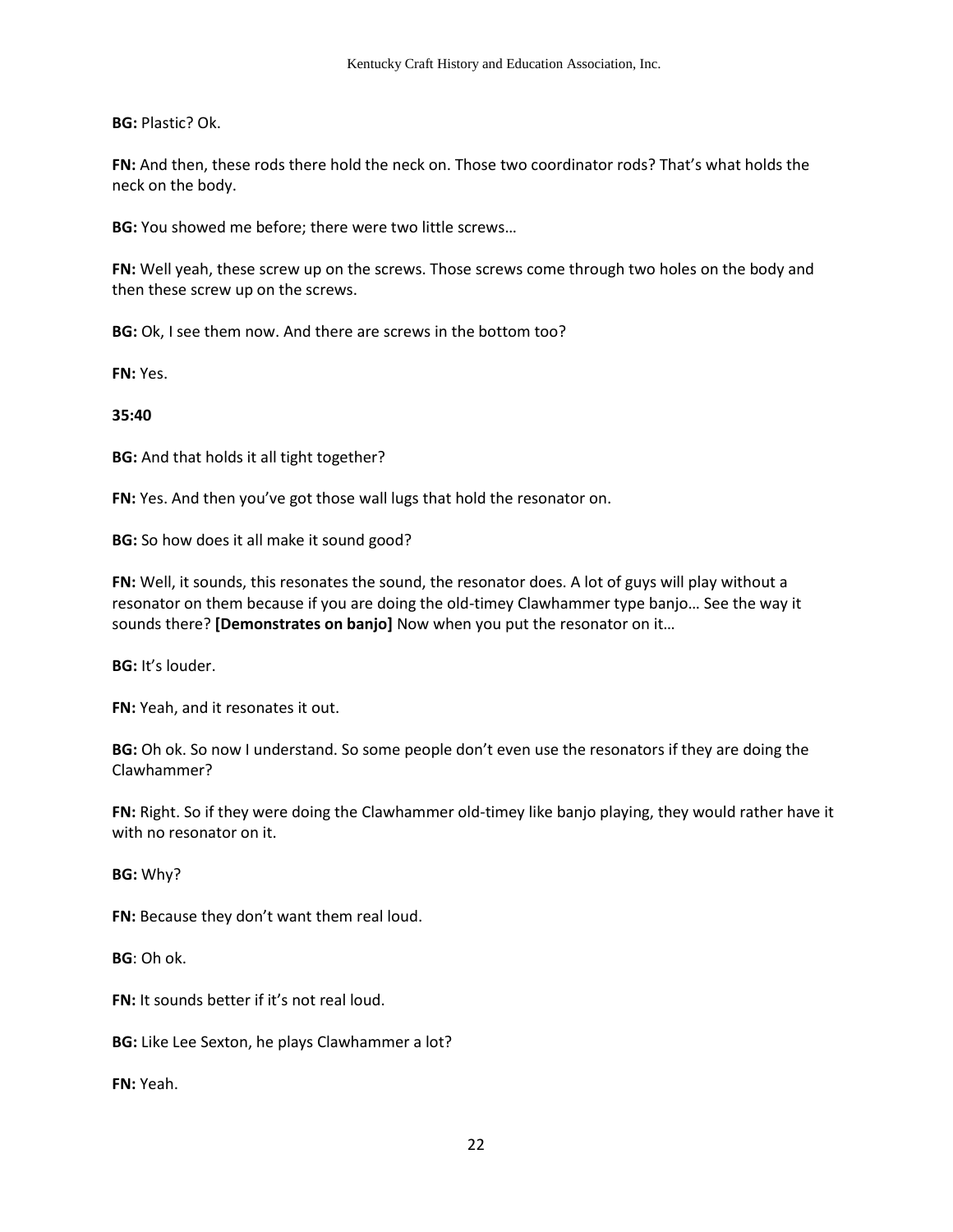**BG:** Does he not use a resonator on the back?

**FN:** I don't know about him, but I know a lot of the guys that play Clawhammer don't want a resonator on the banjo.

**BG:** Do people buy it with a resonator and then take it off for different…?

**FN:** Normally, if they buy it with a resonator, the people that are doing the three finger-style picking, they want a resonator on it. And the ones that are doing Clawhammer they don't want a resonator on it to start with so you use a different set-up on this so that you don't have the flange and all that on it if it doesn't have the resonator.

**BG:** Could you show me a Clawhammer versus a three finger?

**FN:** No, I can't do the Clawhammer. I know they just do it just...

**BG:** Wailing away?

**FN:** Yeah. Just, you know, like that.

**BG:** Ok, so show me a three finger then?

**FN:** The three fingered… **[Demonstrates on banjo]** 

**BG:** And that's how most Bluegrass musicians play?

**FN:** With your thumb and two fingers.

**BG**: You don't use your other fingers at all then?

**37:40** 

**FN:** No, you just set them down and… **[Demonstrates]**

**BG:** You do all that… **[Difficult to transcribe due to demonstration]**

**FN:** You put picks on. They put picks on.

**BG:** But you get all of the melody out of those three fingers. It takes a lot of learning how to do that, doesn't it?

**FN:** Yeah, it does. It takes a while just to train your fingers to do it.

**BG:** And you used to be a player in a band so you…

**FN:** I played for a long time in a band, yeah.

**BG:** So you know what it should sound like.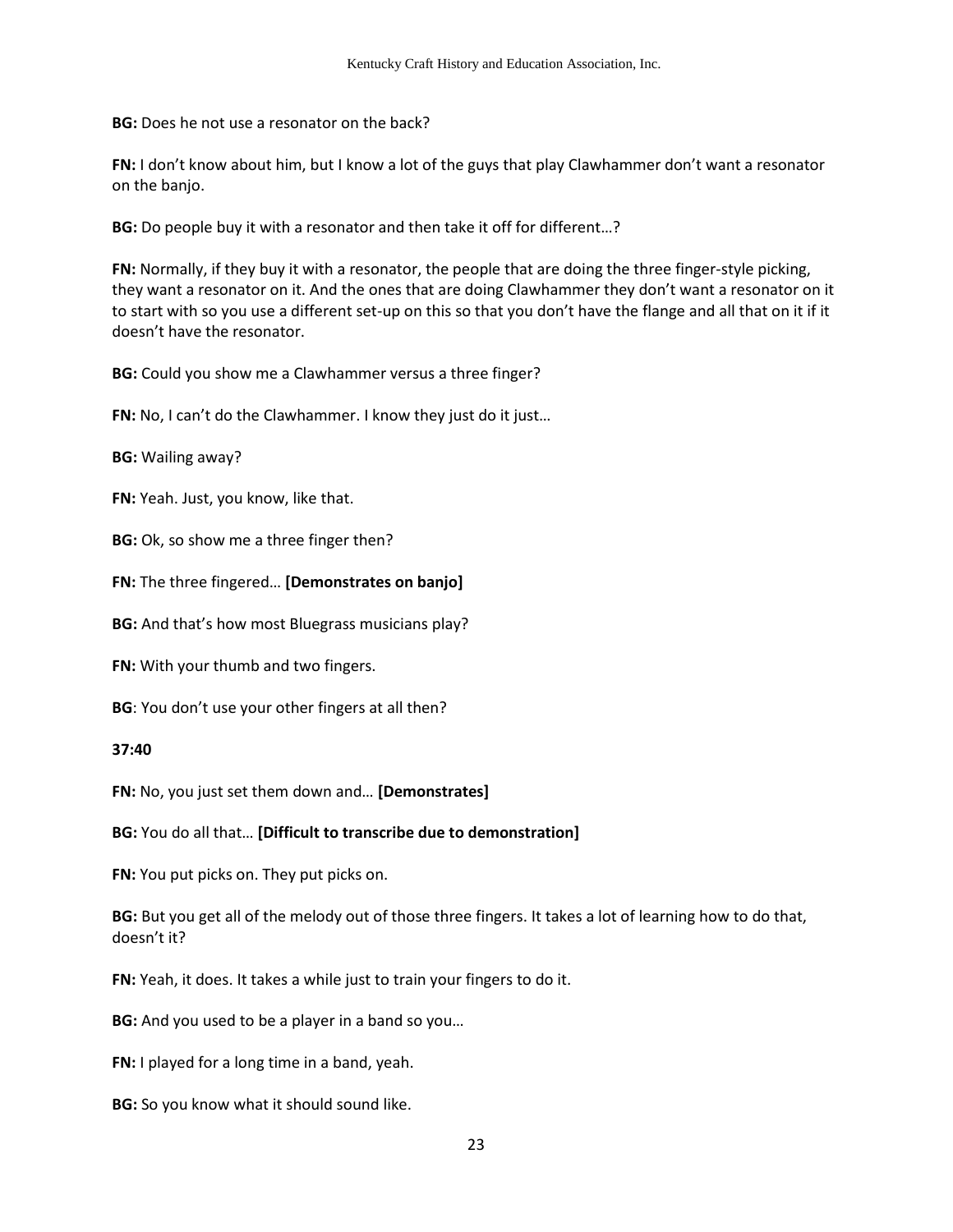**FN:** I do, and I know the way they should play. I know whenever they are playing right, and when they are ready to play on stage and all of that, I know all that, because I've done that.

**BG:** Are there instrument makers who have never played?

**FN:** Yeah, there are some. I know of a few that have never played professionally. They may have played a little bit, but they haven't played much.

**BG:** Well I've head of people who just say, "Well, I took it apart and I put it back together and that's how I learned to do it." It seems like they wouldn't really learn what you know.

**FN:** The only thing you learn by taking one apart and putting it back together is just how to put it back together. That's about the only thing you learn. It takes a long time to learn what changes the sound of them and what really makes the difference in the way they sound and you can put a different neck on this and it might sound different than this one here does because of the different piece of wood. See, your wood has a lot to do with the way they sound too.

**BG:** Let's talk about this particular one here. This is a Frank Neat.

**FN:** Yeah, it's just a one piece built up special. It's just a special. This is the only one we've done like this.

### **BG:** Oh really?

**FN:** Yeah, it's got the gold Mother of Pearl in it instead of the white. And then it's got some Abalone pearl in it. Then we put, we even put the, anymore you can get gold frets. We put the gold fret in this.

#### **BG:** You can't get them anywhere?

**FN:** We can get them, yeah, we can get them. They are harder to work with, but we put those in this one. We built this one up special because we just wanted to do something that nobody else had done and that's what we did with this one.

**BG:** So the special part of it is…?

**FN:** The difference in the inlays and…

**BG:** And the amount of gold in it I guess?

**FN:** Well yeah, this is just gold plated.

**BG:** Oh I see. Ok.

**FN:** The hardware is all just gold platted.

**BG:** So can people buy this?

**FN:** Yeah it's for sale.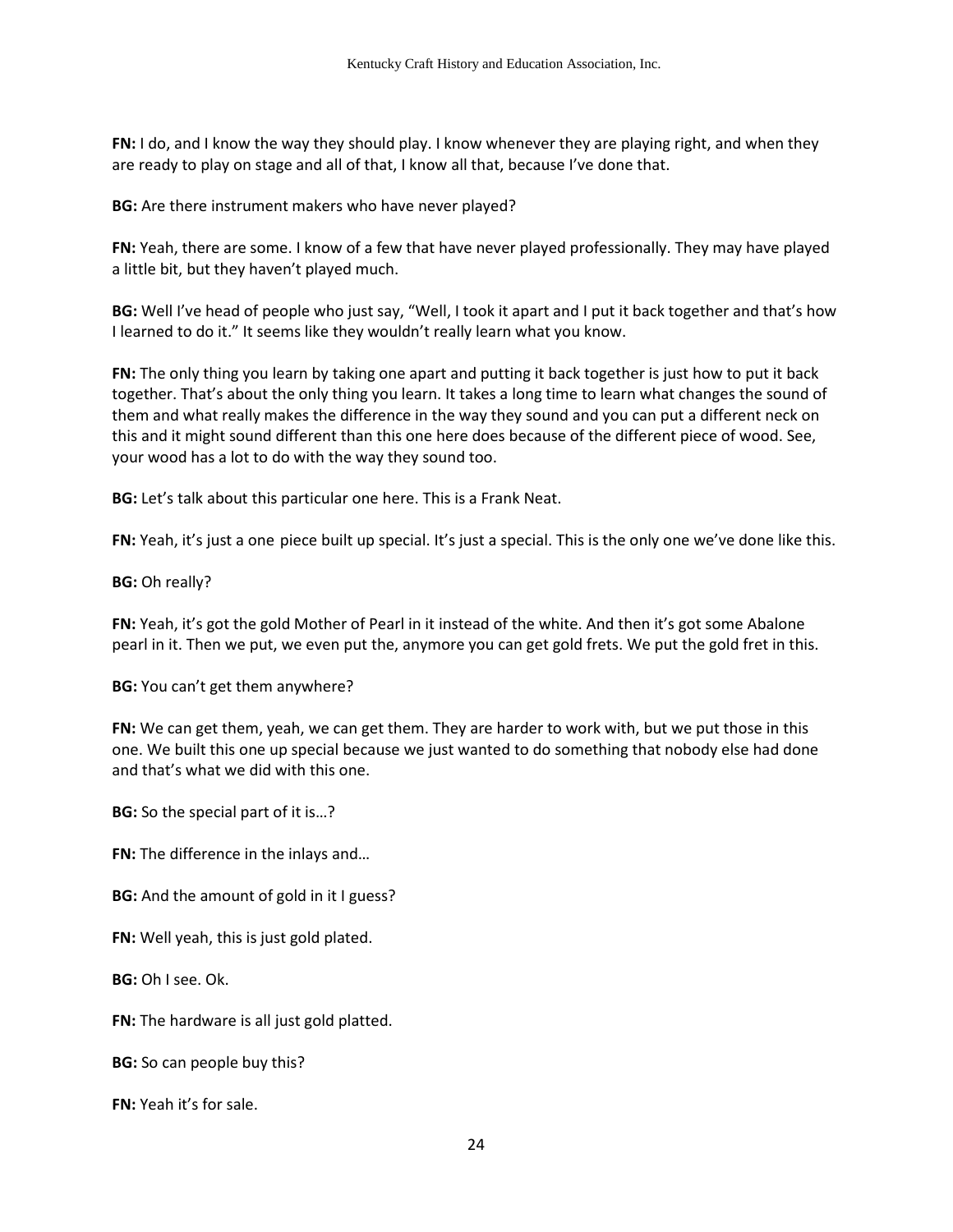**BG:** This is a Frank Neat model.

**FN:** Yeah, it's for sale, and we could make one if somebody wanted one like it then we could make them like it too. That's the reason we did this one because if somebody did want one then we could make it and we'd have this one to show.

**BG:** This is your showing one?

**FN:** Yes.

**BG:** Cool. So as an artist, which I think you are, what makes that a piece of art to you?

**FN:** The way that all of it is fit together, and then this inlay work, it takes an artist to do this inlay. Like it is up there with our name on it and all of that. See? **[Holds up banjo]**

**BG:** Yeah.

**FN:** There's an art to that, and especially when you do it by hand. That's the way that Ricky does it, he cuts it all by hand.

**BG:** Do you guys sit down and say, "This is what I envision it looking like?"

**FN:** I normally do that. I normally tell him, "Let's do this, or let's do that." Then I'll pick out some inlay and I've had him to cut it and I've told him, "Can you cut this and make this a little finer." We work together like that.

**BG:** Does he get mad at you?

**FN:** No, no, in fact, he likes me to do that because he learns from it.

**BG:** I can't imagine working with my dad unless…

**FN:** We get along good.

**BG:** Do you?

**FN:** Yeah, the two of us. We really do. We get along good.

**BG:** Ricky came up to the History Center (Kentucky History Center) and he talked about you that one day and that was great, and talked about how you guys work together.

**FN:** Yeah, we've worked… we didn't, when he first stated this before he went out and worked at a few other things it was a little bit rough working at times, but nothing real drastic, but since he went and worked at other places and came back here and worked we get along real well.

**BG:** When we talked to some mandolin players and makers, they talked about the wood having certain sounds.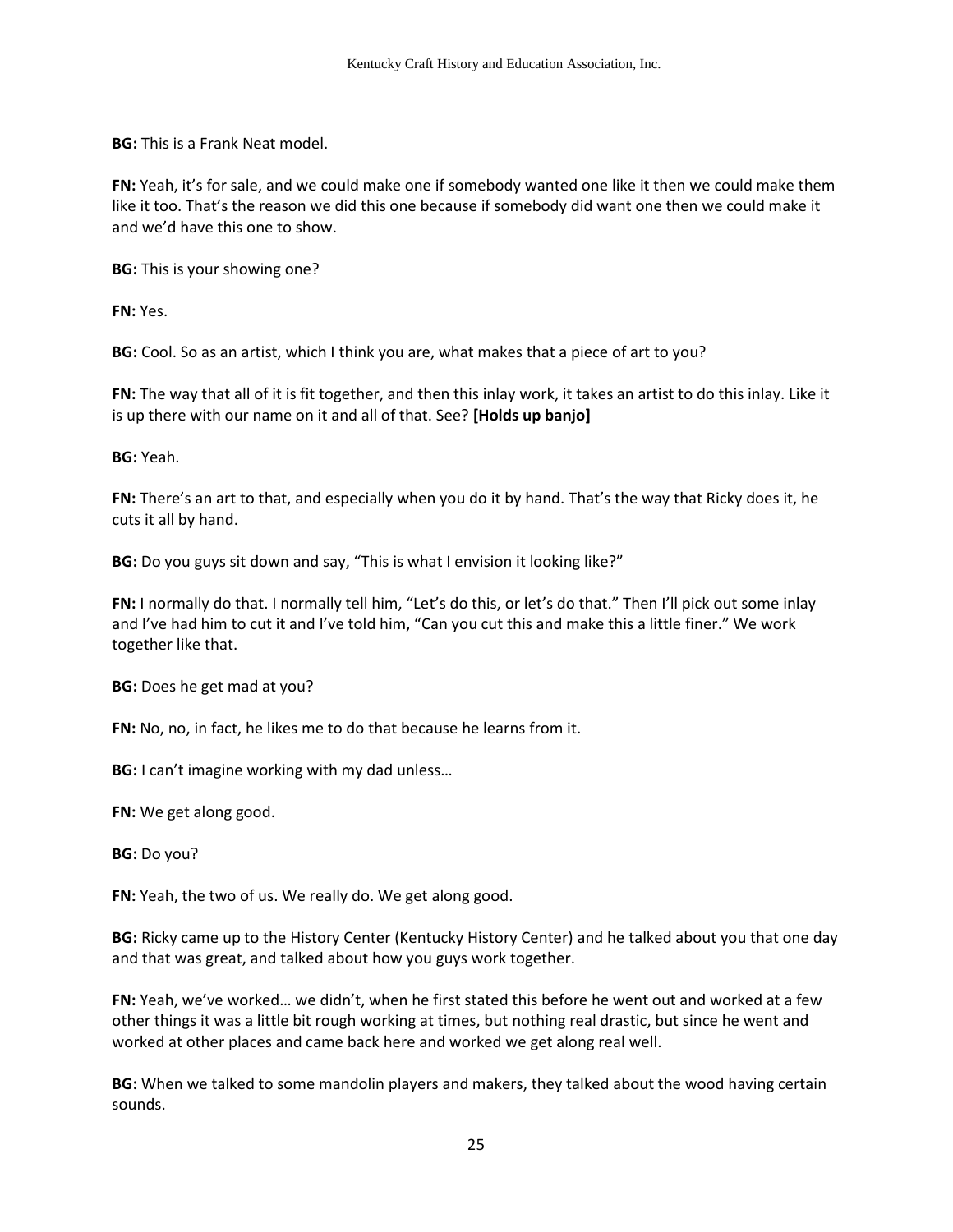# **42:09**

**FN:** It does, but now, especially with guitars and mandolins, it has so more than with banjos. The wood does make a difference in the way the banjo sounds.

**BG:** It does?

**FN:** It does, but you can, it's the wood rim and the neck that makes the difference. And then, of course, this resonator, the bow you've got in the back of that will make a difference in the way it sounds. The wood that you use on the inside of the resonator will have a bearing on the way they sound, but you've got the hardware, you've got all these metal parts that you are dealing with too.

**BG:** I was wondering, how do you, that factors into the sound too…

**FN:** I does. It takes a while to figure out what sounds good with the metal parts and the wood when you put it together to make a good sound. It takes, really, about the only way I know to do that is by experimenting and several years of doing it.

**BG:** And how do you remember which one sounded better?

FN: When you get one that really sounds good you'll remember it. It's no trouble remembering.

**BG:** So, then you say, I'm going to do all of these like that.

**FN:** Yes, and there is a certain way that you do them and everything, and so it works out fine.

**BG:** Did you find it?

**FN:** Yeah it's, well I'll find it later.

**BG:** I think I see it on this side…

**FN:** Yeah…

**BG:** It's underneath that big…

**FN:** Yeah, there it is.

**BG:** So, where do you sign your stuff? I know you've got your name there. Do you sign it too?

**FN:** I've signed it on the inside of the resonator, and then we take it and put a number on the inside of the rim you know, a serial number in it and we only make the one with that number and this one here we put the date that we made it and put the number one on it because this is the first one of these like this that we've ever made.

**BG:** And this one is all tuned up and…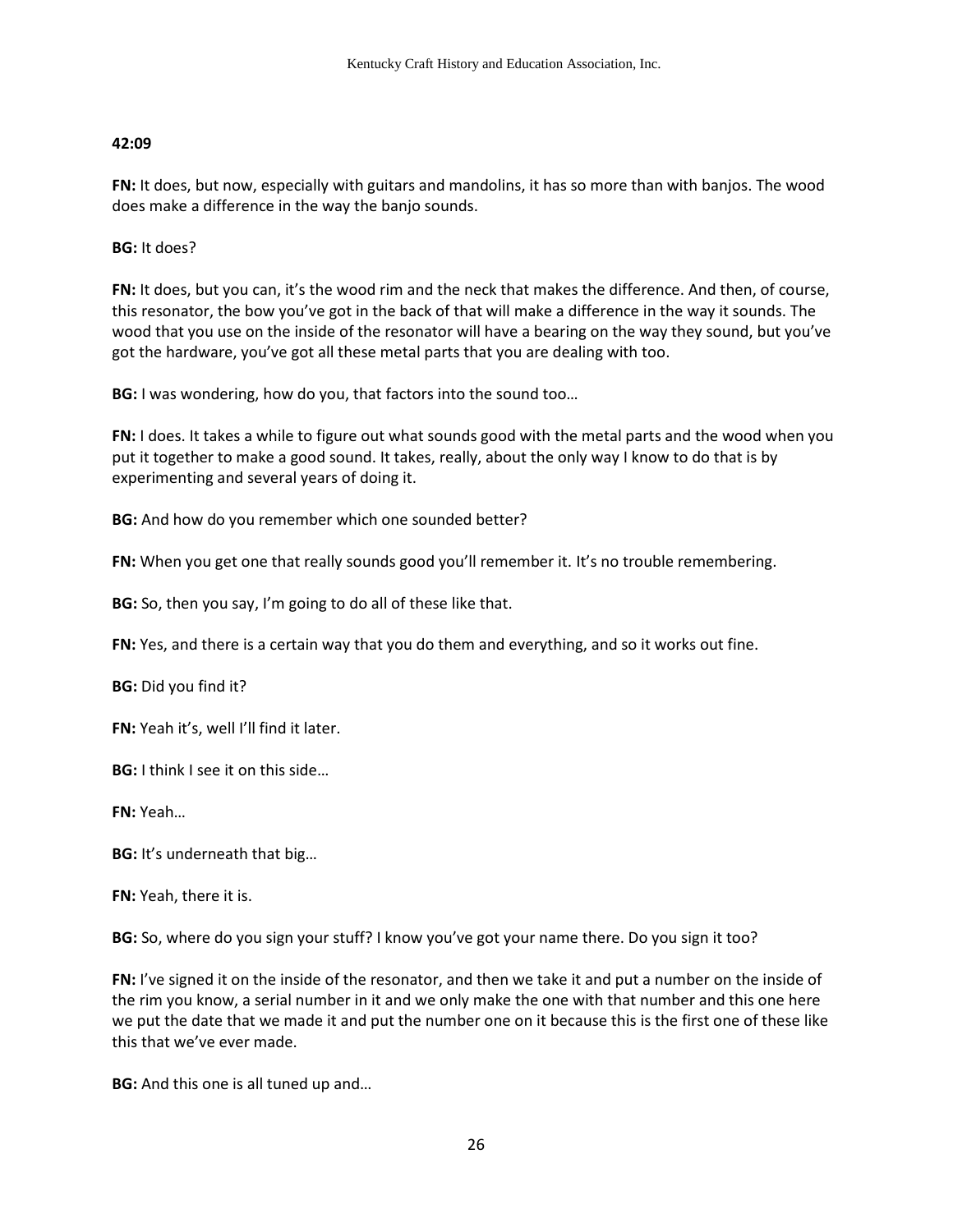**FN:** Yeah, its… **[Demonstrates]**

**BG:** Can you play something for us?

**FN:** I don't play a whole lot. It's not easy just to quit work and start picking.

**BG:** Yeah, you really have to practice on a banjo don't you?

**FN:** Yeah, you have to limber your fingers up some.

**BG:** Why do I hear so many jokes about banjo players in bands?

**FN:** I guess, probably because banjos players are bad to tune. They want to tune all of the time and that's because most of them have never learned how to keep their banjo that they got in tune, or they don't have one that will stay in tune. You have to, when you are playing you have to learn what will work with each individual banjo, what will make it stay in tune and what you don't need to do.

**BG:** What do you mean, what will make it stay in tune?

**FN:** You know, just like when you are putting a capo on you are tuning, there are different little things that you can do that will help you to stay in tune, but banjo players, it seems like most of them want to tune all the time.

**BG:** It gives the rest of the band members a headache.

**FN:** That's the reason why they have so many jokes about them.

**BG:** Do you know any?

**FN:** No I don't.

**BG:** I just remember something about what's different between a boat anchor and about five banjo players, and there's no difference.

## **45:32**

**FN:** No, about the only one I've heard, something about a guy going through customs one time with a banjo case and the customs official opened it and he had a machine gun in there and they said, "Oh, well you're alright to go, we thought you had a banjo in there." That's about the only one I know.

**BG:** So, tell me a little bit about the difference between a four string and a five string, how that happened.

**FN:** You know, I don't know. The only thing I know is that a four string, with the tenor you've only got, some of them had sixteen frets, some of them eighteen frets, and I don't know why they did that, but I know they played the four string with a pick, a straight pick and they played the Ragtime music on them. That's the reason they made them. Because when you were looking for these, the best place to find them was a river town.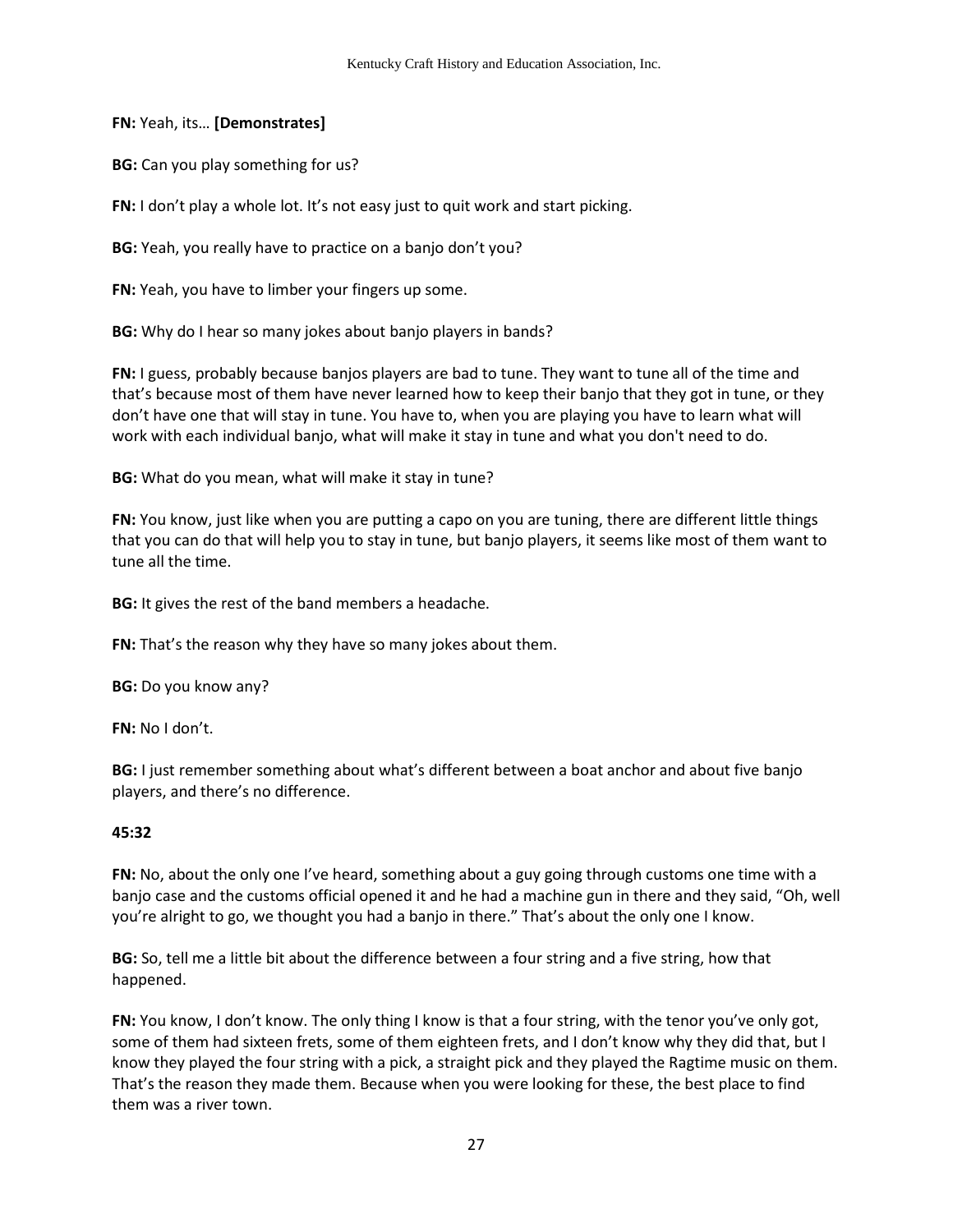**BG:** Oh really?

**FN:** Because where they had played the Ragtime music on the riverboat.

**BG:** So what does a fifth string do? Is it a bass string?

**FN:** No, it's a G. It's tuned as a G. You've got a D, a B, an E, G, and D, E, and G.

**BG:** It's the same G as the third string?

**FN:** But it's just an octave higher.

**BG:** Ok.

**FN:** And then your fourth is a D and the first is a D. First is an octave higher.

**BG:** And what does that allow you to do tuning wise?

**FN:** That's the way, you know, that's they way that they tuned them when they played the Bluegrass on them and there are different ways you can tune them. This is a G tuning, and then you can tune them in C, and tune them in D.

**BG:** I'm a little used to guitars and with a banjo you aren't playing chords, right?

**FN:** You can play chords on one, yeah.

**BG:** Ok.

**FN:** Yeah, you've basically, you've got two major positions with the chord and that's that one **[Demonstrates]** and that one, those are your two main ones. Then you've got your bar chord, but your major position is that one there, and that one there.

**BG:** That's all?

**FN:** And the rest of it you know, pieces of chords that you do, like your bar chord.

**BG:** Ok, so that bar is just a straight bar?

**FN:** Well yeah, you can do that, you know, just like, the banjo is in G, and there's A, and B flat, and on down to B, and then C, you just keep going.

**BG:** That seems logical.

**FN:** Yeah, but I learned that from the Earl Scruggs book that I bought that time. All of that was in there.

**BG:** Sounds like you've been in love with the banjo for a long time.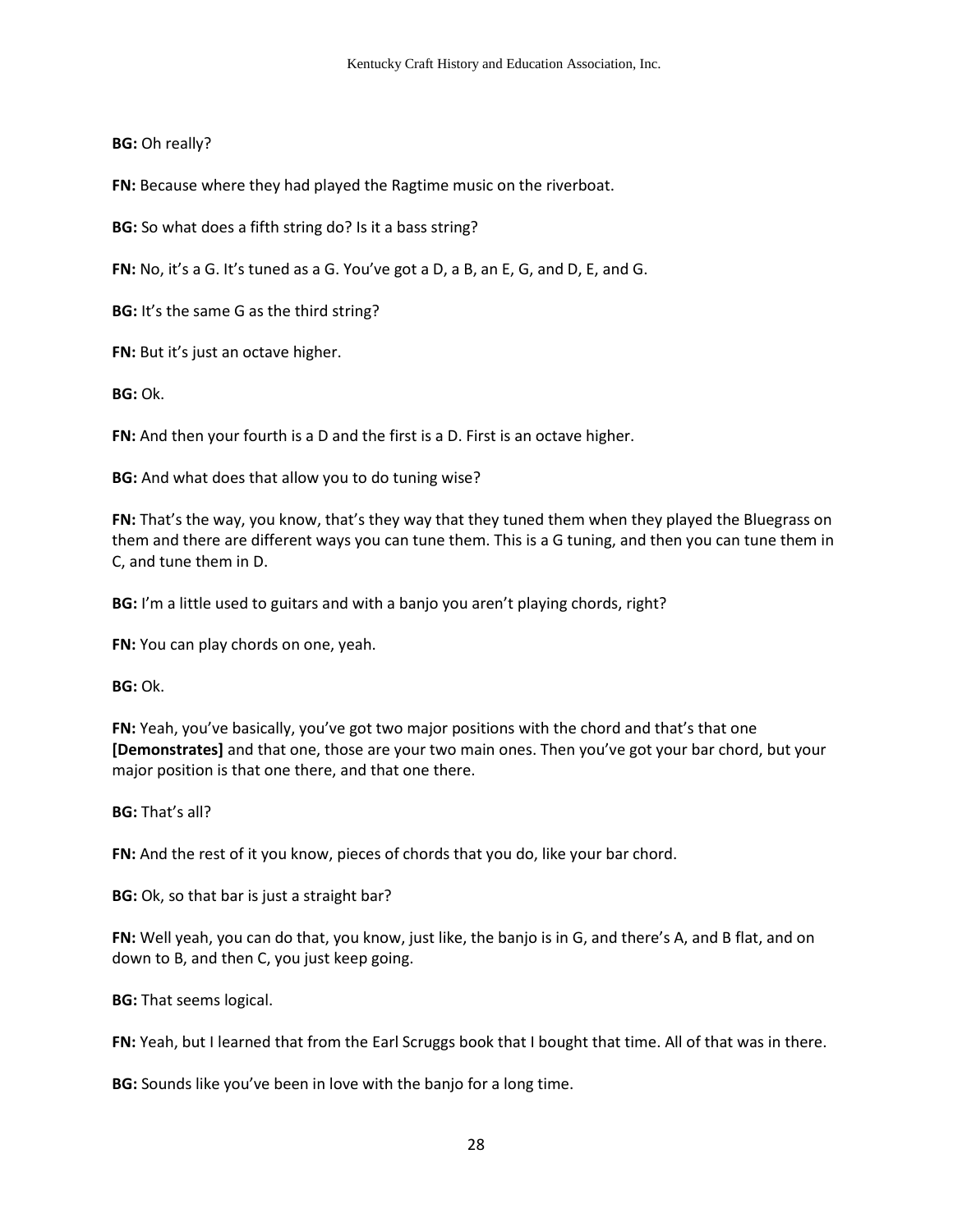**FN:** Oh yeah I have, ever since I was probably eleven or twelve years old, whenever I first heard one and I really liked the way it sounded.

**BG:** Do you like it by itself, or do you always like it with other instruments?

**FN:** No, I like it by itself, but I like it with other instruments too.

**BG:** And what's the function of it in a Bluegrass band?

**FN:** Well it's a lead instrument. In a Bluegrass band it's a lead instrument, but you also do back-up work with it too, you know, you try to compliment when someone is singing and you do things to compliment their singing you don't try to take anything away from them, you just try to compliment what they are doing. Same way with the other instruments, if you have a mandolin taking the lead then you just try to compliment what they are doing with the banjo, and that takes some learning and you have to learn to do all of that.

**BG:** And you learn that early, right?

**FN:** You learn that whenever you are learning to play.

**BG:** Ok. Wow. You were showing me that there are little black things, pins in there that help you…

**FN:** Yeah, if you put a capo in A, then you put that there underneath that pin so it will be in A too. Then there's one there for B. Earl Scruggs came up with that back several years ago.

**BG:** So you just use a pin, huh?

**FN:** Yeah.

**BG:** Yeah. Wow. Did Earl Scruggs make his own banjos?

**FN:** No, he played a Gibson.

**BG:** He played a Gibson.

**FN:** Yeah.

**BG:** So Gibson doesn't make them anymore…

**FN:** They aren't making them, they might start back, but as of now they're not making them. They haven't made any in about three years.

**BG:** And the banjos you make are similar to the pre-war ones.

**FN:** Yes.

**BG:** Ok. So if somebody wants a really good sounding banjo.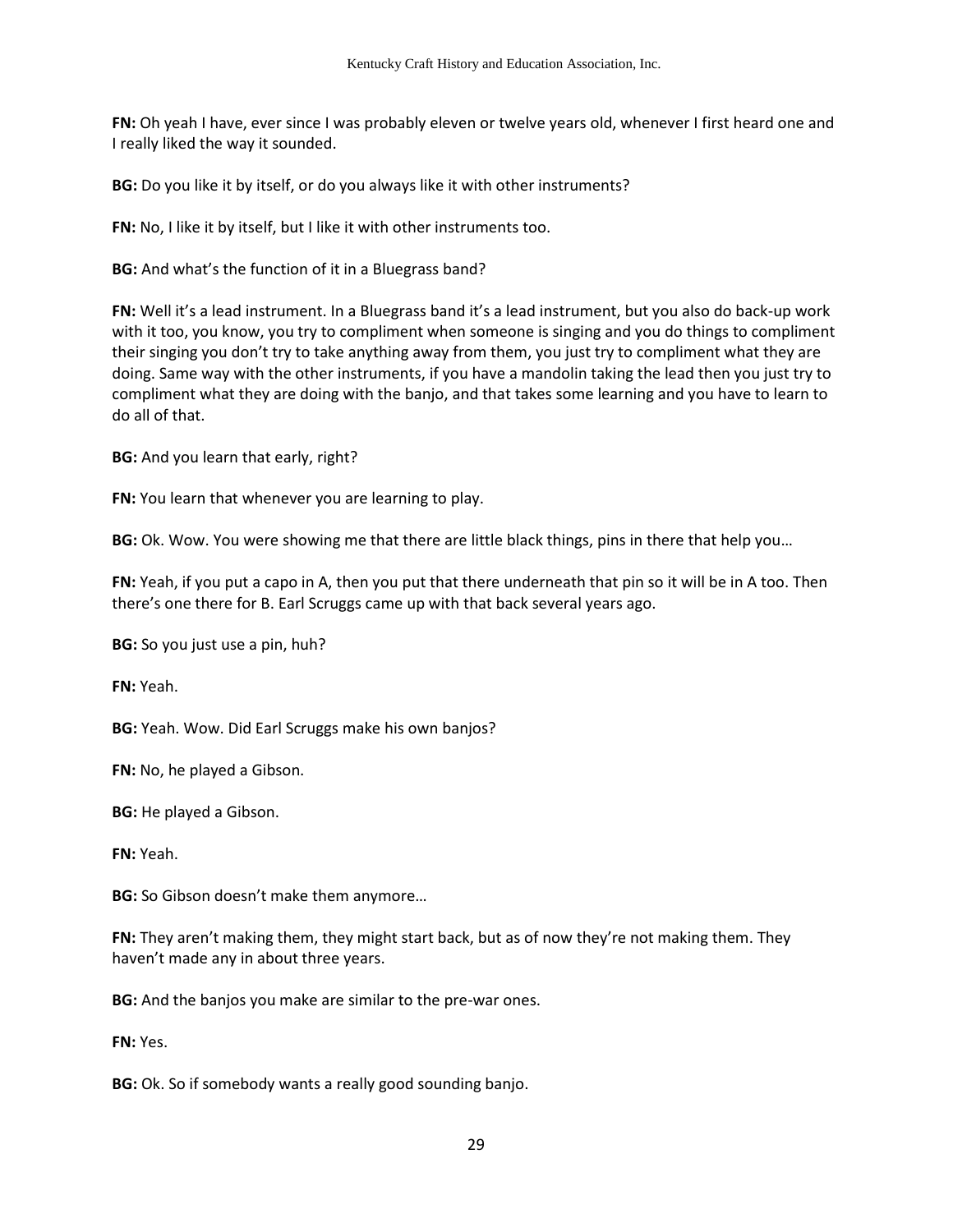**FN:** If they want one that plays… There are a lot of professionals that play our banjos, the ones that we've made, so it's, we make a quality banjo that a professional can play, that they do play, that's what we make.

**BG:** When I first heard about you, I think it was Roby Cogswell, he's a folklorist that lives down in Tennessee, in Nashville, he said, "You gotta go see Frank Neat because everybody in Nashville buys his, lots of people in Nashville buys…"

**FN:** I do a lot of repair work for them and fret work for them and a lot of things like that.

**BG:** Do you have to go down there when you do it?

**FN:** No, they usually bring them here.

**BG:** That's a pretty good trip for them, isn't it?

**FN:** Well it's only two hours and half, three hours to Nashville.

**BG:** Oh ok.

**FN:** It's not that bad.

**BG:** So a professional musician, how many banjos does he have when he's on tour?

**FN:** Normally just the one.

**BG:** Really?

**FN:** He would just take one with him on tour, but most of them have three, four, or five at home.

**BG:** What happens if he breaks it or something?

**FN:** Well, if he does, he can borrow one from somebody. There is always somebody there with a banjo or he has others at home that he can get and use them.

**BG:** What kind of sound do people want out of banjos?

**FN:** It depends on the player. Some want a brighter sound, and some want a duller sound, a deeper tone. It depends on the player.

**BG:** And you can make that happen by doing…?

**FN:** You can by doing different parts on the banjo and make it sound different, but then the player has a lot to do with the way it sounds too.

**BG:** Oh he does?

**FN:** Yes. They do.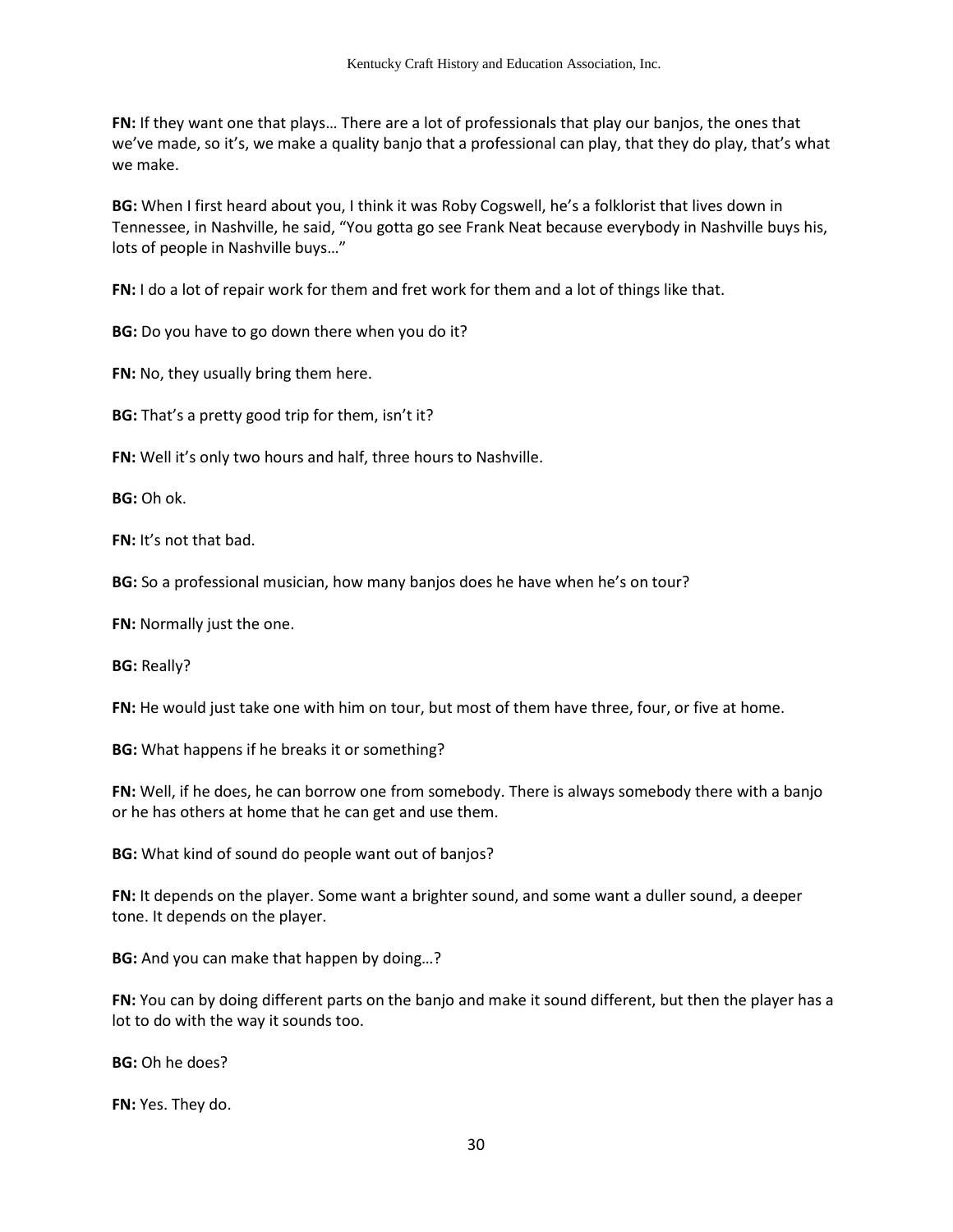**BG:** He does?

**FN:** Yeah.

**BG:** How's that?

**FN:** Well, some players, the way they hold their hand and the way they pick, the way they attack their playing, it depends on the sound you really like, and then what you have to do as a player is learn how to get that sound from the banjo that you've got.

**BG:** So they have an ear for that sound?

**FN:** Most of them. Yes.

**BG:** Do they come in here sometimes and try to describe what they want to you?

**FN:** The professionals don't, they know what they want, but you'll have people that are playing that will try to describe to you what they want, but they'll usually, normally use a professional. Like for example, they'll say, "I want this banjo to sound like J.D.'s," or, "I want it to sound like Earl Scruggs," you know, or something, or maybe Gene Mills is who they want it to sound like that way.

**BG:** So they are listening to records?

**FN:** They are listening to other pickers and that's what they want theirs to sound like.

**BG:** And then you have to make them sound like that?

**FN:** You can get them to where they sound close, but still it depends on the player and how well they can play.

**BG:** So if someone came in and they said, "I want a new banjo made by Frank Neat, made just for me, that would sound like J.D. Crowe," you would know what to do.

**FN:** If I could get them to play some for me and see how they play, well then I can usually figure out what it would take to get the sound they want.

**BG:** Really?

**FN:** Yeah.

**BG:** What are you looking for when they play?

**FN:** The way they play. The different players, they get different tones from a banjo so you have to figure out what tone they are getting before you can really know what they want, before you know what it takes to get the sound they are wanting.

**BG:** That's an art right there it sounds like to me.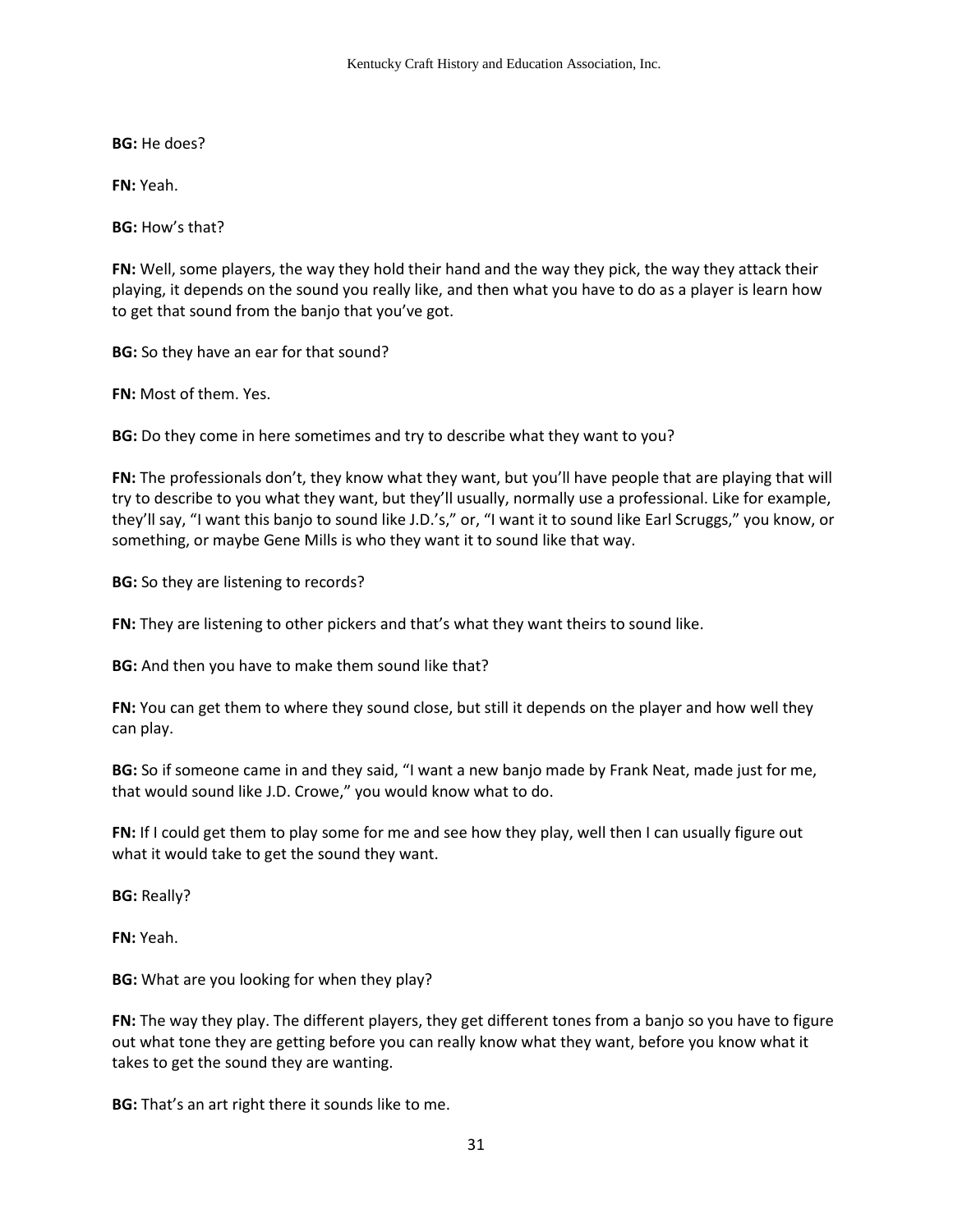**FN:** Well yeah. You don't learn that over night either. That takes a while.

**BG:** So if somebody came in and said they wanted to sound like J.D., but they didn't play like J.D., you'd have to make the instrument different than J.D.s right?

**FN:** You do. I have told them before, I have told a few people, they've called me and said, "I want you to make this sound like J.D." and I've said, "Well you'll actually have to have J.D. play it then." That's a lot of time, that's how it works too.

**BG:** Do you ever tell them you'll need to change your style of playing to make it sound like that?

### **53:52**

**FN:** I try not to tell them that. I've encouraged them to play different than what they do sometimes, but I don't teach playing so I think that would come in under if you were teaching banjo playing that would come in under that.

**BG:** But I guess being a craftsman there are always this part of you that you have to sell things.

**FN:** You do.

**BG:** You have to know your audience.

**FN:** And it helps to be able to play in order to be able to sell it too. If somebody comes in here that can't play then I'll try to play and show them what they sound like.

**BG:** And also try to get them; try to figure out how to make it sound the way they want it to sound.

**FN:** Try to get them to play and show me how they play and I can try to figure out what they are wanting and what they are looking for.

**BG:** How long does it take you to figure that out with somebody?

**FN:** Normally not long if I can get them to sit down and play it. I like to have different banjos. I like to have three or four that sound different and then let them try different ones and let them see what they like the best for them to play on.

**BG:** You keep them in your safe?

**FN:** I do. Yes.

**BG:** I saw a safe out there. Is that what that's for?

**FN:** It is, and then to keep the ones that I'm working on. If someone brings one in that's valuable, it's an expensive banjo for me to do repair work on it then I keep them in there.

**BG:** Does that have a humidifier in it and everything?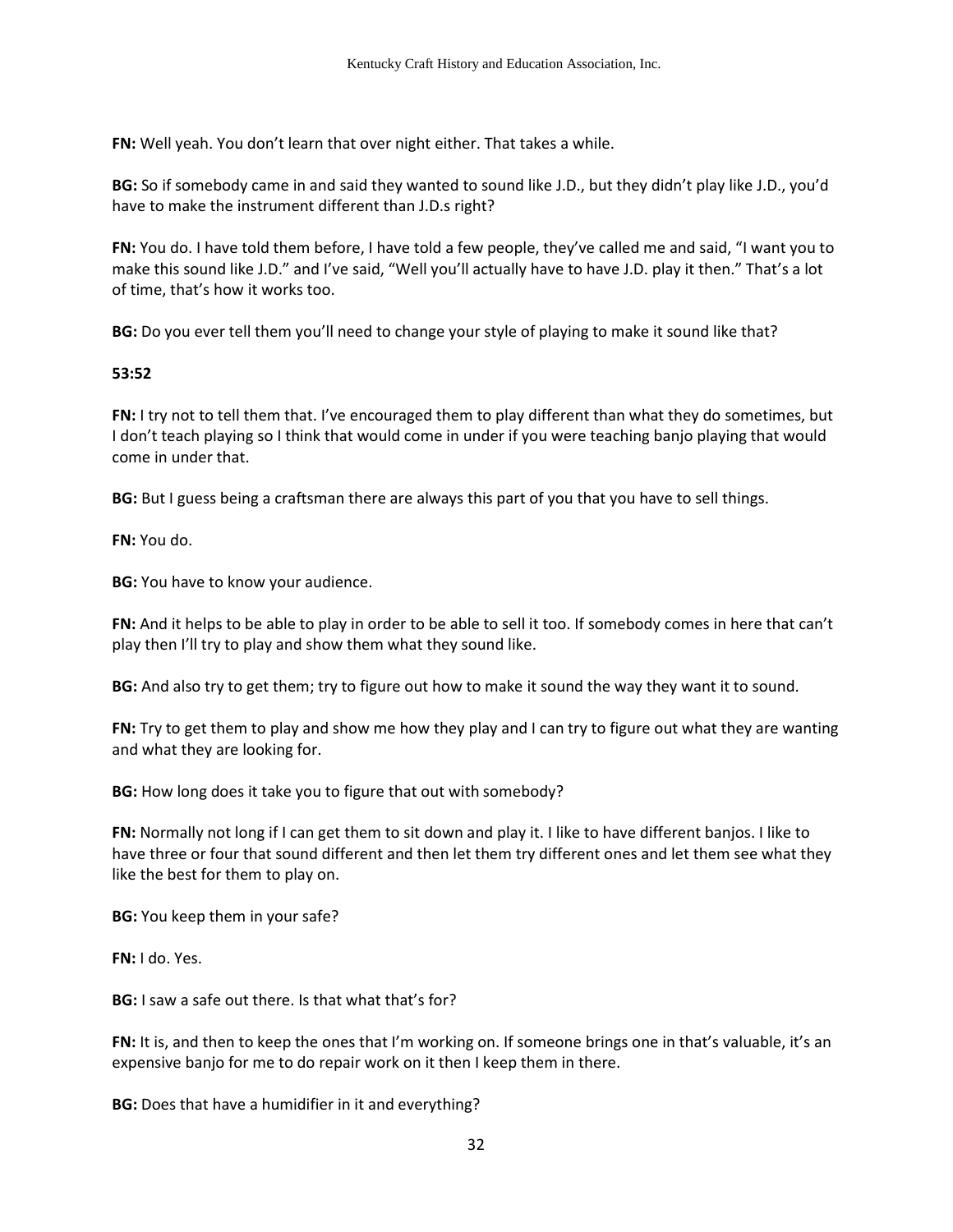**FN:** No, it doesn't, it's just a safe that would protect them from fire.

**BG:** Yeah that's important. I guess you need a lot of insurance too.

**FN:** You do. Yes.

**BG:** How much, when somebody ask you to make something, how much custom inlay do they often ask for?

**FN:** It will vary. Most people will want something that Gibson has done. They'll want an inlay that Gibson did back in the '30s. The biggest part, I'd say ninety percent of the people want that. Once in a while you'll find someone who wants something different, and if they can draw it up for us then we can do the inlay and we have done that from time to time you know, we've done things that were different, but ninety percent of the time people will want something that Gibson has done.

**BG:** Now are these professional musicians?

**56:10** 

**FN:** Yes.

**BG:** So why do you think they want something that Gibson did?

**FN:** Because of the sound that Gibson got back then, and that's what they're used to. They like, these guys that play for a living, they get used to one thing and that's what they like.

**BG:** So did most of these guys start with Gibsons and then they break and then you fix their necks?

**FN:** I'll repair the necks, fix them and replace the necks, and things like that.

**BG:** Is the next step then, they say, "Well, I want you to build me one"?

**FN:** Well, yeah, you'll get that sometimes, but you'll have some people who can't find a Gibson that wants you to build them one and make it sound as much like a Gibson as possible because they can't find one for sale.

**BG:** But when they get it from you they are actually getting a different kind of neck?

**FN:** Well it's basically what Gibson did, but the necks that I do are shaped a little bit different. My fret spacing is little bit different that what Gibson did.

**BG:** The actual space between the frets is different?

**FN:** Yeah, a little bit.

**BG:** Doesn't that change the tone?

**FN:** It changes where the bridge sits.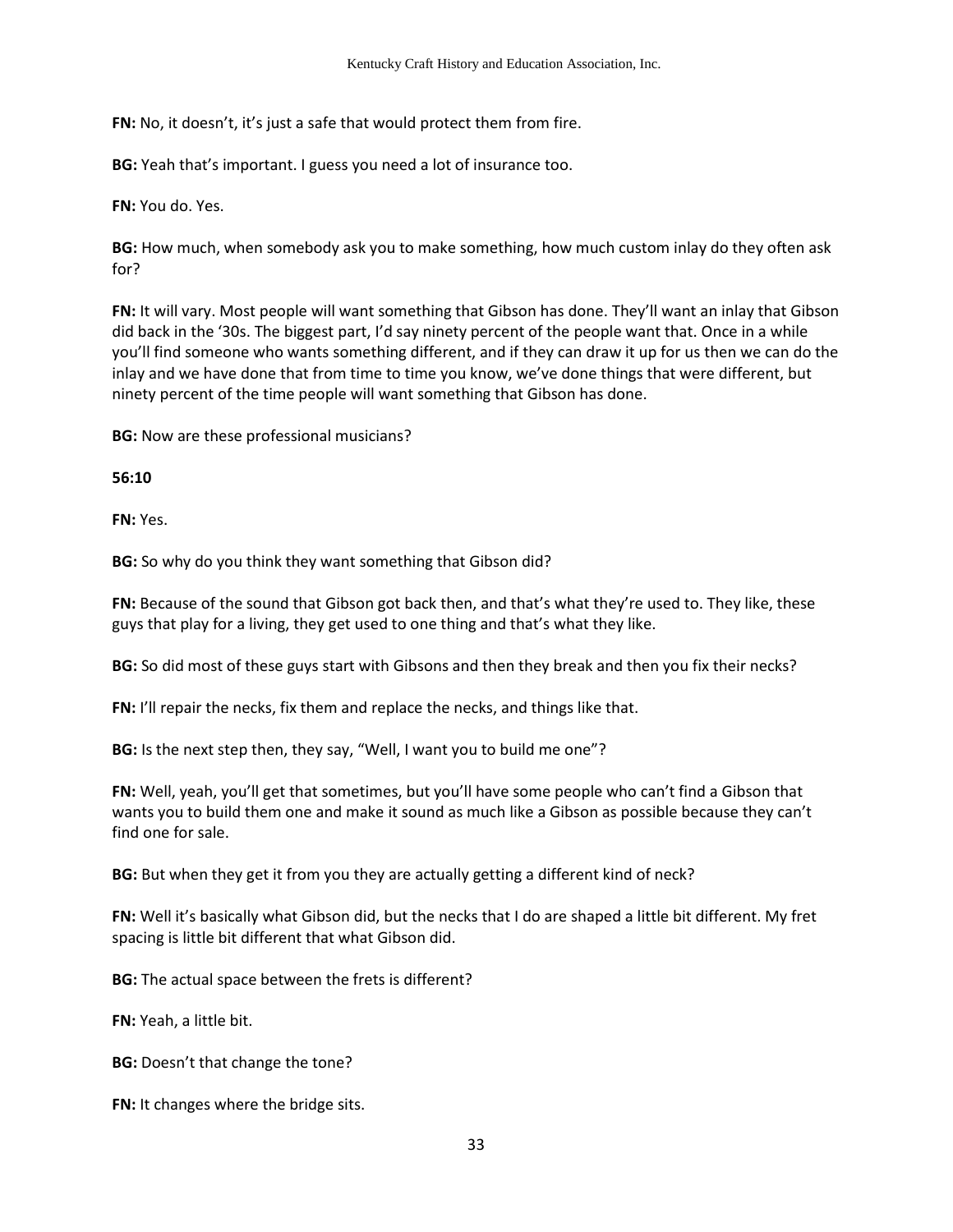**BG:** Oh ok, so you get your intonation from where the bridge is.

**FN:** Yeah.

**BG:** I see.

**FN:** But the professionals like the scale that I've got because it plays real well and it's easy to tune it and if you put a capo on it doesn't pull you out of tune that bad and it seems to work and that's what they are looking for. Someone who is a playing professional is wanting something that works and that they don't have to put a lot of effort into making it work.

**BG:** You said that Bobby Osborne…

**FN:** Sonny Osborne.

**BG:** Sonny Osborne…

**FN:** Yeah, Bobby's brother, Sonny. Yeah, we've made him several. He calls them the Osborne Chief banjos. He will gather the tone rings and bring them to us and a lot of things like that and we'll finish them all out and make the necks to put in them and put his, we do the inlay work that he likes on them. We put his name on them.

**BG:** Does his name go on that little space there?

**FN:** No, well, his name goes up there too.

**BG:** Oh ok.

**FN:** Yeah, his name goes here. We've got his signature that goes there.

**BG:** Oh, the signature.

**FN:** Yeah, his signature goes there, he's actually signature goes on that.

**BG:** Oh ok.

**FN:** But then his name goes up there too.

**BG:** Wow. So underneath that little bell on there, is that where the truss rod…

**FN:** That's where the truss rod is at, the little, that, right there, that's what's underneath there.

**BG:** Do you ever do, instead of the inlay being, what is that called, that inlay?

**FN:** This is just a custom inlay that we do here.

**BG:** I mean, what are those little things, little symbols?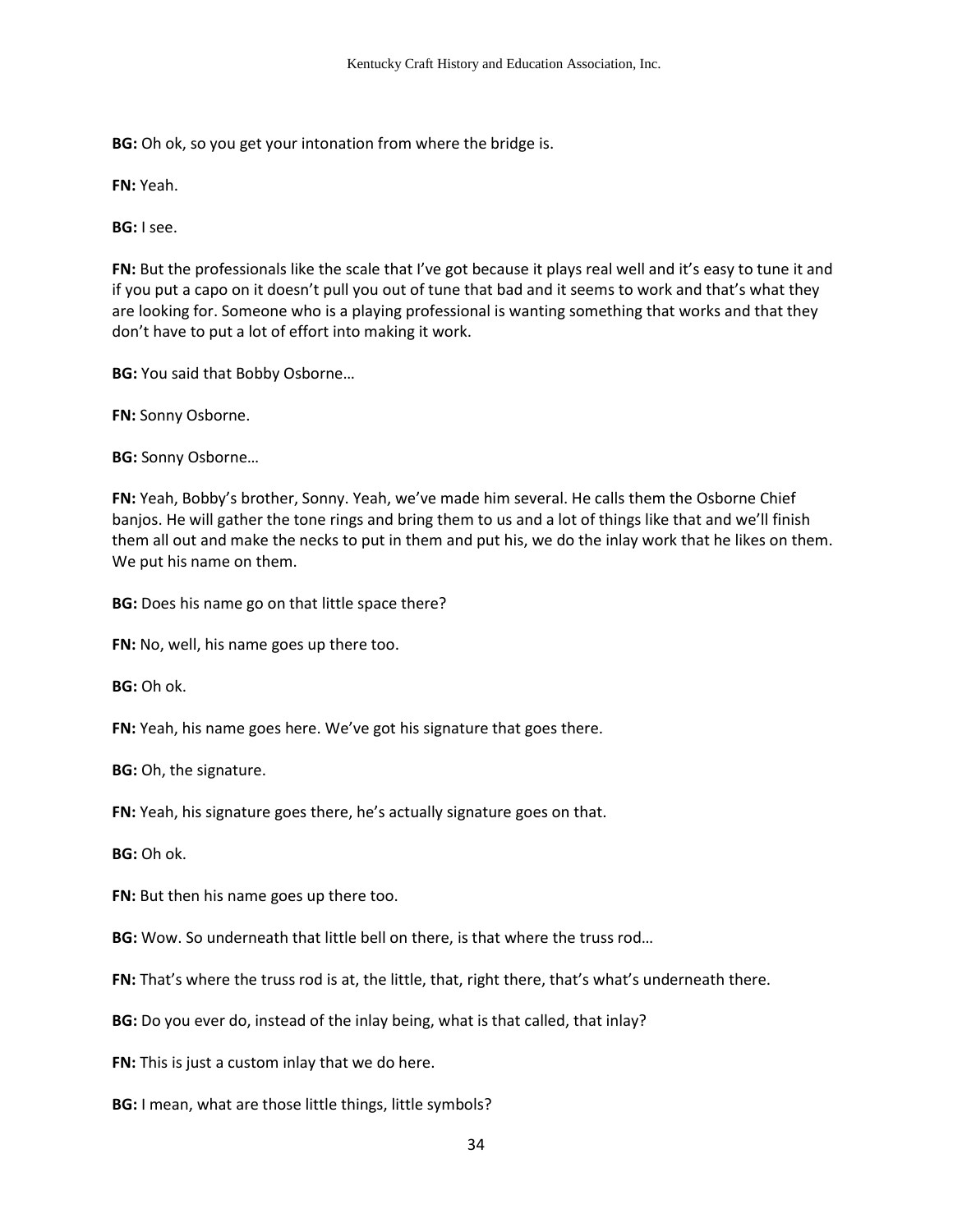**FN:** Oh they are just little, well, you know, some of them, I don't see any spades on here, they are just little things that they've worked out you know, that looks good.

**BG:** Over the years, symbols…

**FN:** Yeah. I don't really know what you would call them.

**BG:** Have you come up with any new ones that you make?

**FN:** Oh yeah we have. We do, with the Osborne Chief we do a lot of arrowheads on those.

**BG:** Oh because it's a chief, ok.

**FN:** We do a lot of arrowheads, and one of them has tomahawks crossed on it.

**BG:** Oh really?

**FN:** Yeah, and things like that on them.

**BG:** Cool. Do people put their names across?

**FN:** They do. We have put names all the way up the fingerboard on them, yeah.

**BG:** So those people don't care about it looking like Gibsons.

**FN:** There are some people who don't care anything about the Gibson, they want something different than what Gibson did, and they'll usually come down and tell us what they want and the inlay they want and that's the base, that's the big thing that's different, is the inlay on one.

**BG:** Do you sometimes do inlay on the back on the resonator too?

**FN:** We have done a few, but not many. You don't do very many.

**BG:** Does that affect the sound?

**FN:** It doesn't. No.

**BG:** So what's the purpose of the binding on the resonator?

**1:00:15**

**[Interruption – videographer changes tape]** 

**1:00:33 – End Track 1**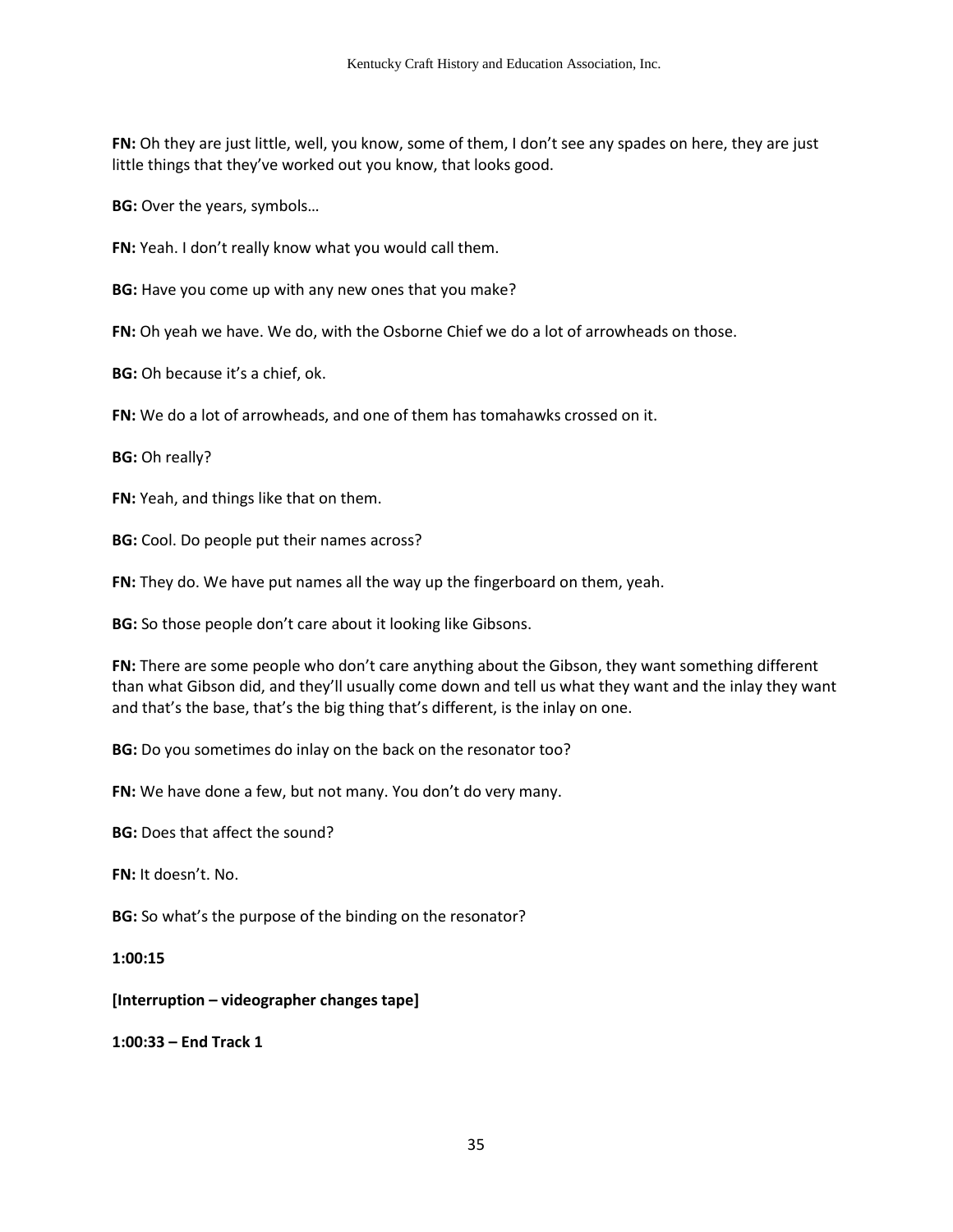### **0:00 – Begin Track 2**

**FN:** Carl Story, back when he was living, we made him ten Carl Story guitars.

**BG:** Carl Story? I don't know him.

**FN:** He was Bluegrass Gospel; he played with Bill Monroe at one time. Then he had his own band for a long time. He went by "Carl Story and the Rambling Mountaineers." But we made him; back in the '90s we made him ten guitars.

**BG:** Did he sell them?

**FN:** He would sell them and I don't know where he sold them. He lived in South Carolina, so I don't know where he sold them. I know he passed away and I hadn't heard anymore from the guitars and then we got to where we were doing so many banjos I didn't have time to do the guitars so I quit doing that.

**BG:** The guitar is completely different than a banjo.

**FN:** It is. It takes completely different jigs and different wood and everything.

**BG:** Yeah. Did you like doing it?

**FN:** No, not like I did the banjos.

**BG:** Why didn't you like it?

**FN:** Whenever we did the guitar, I've got a son, Leon, he's my son, he lived in Texas at that time, and he liked doing the guitars, so I would send everything down and he would put it together and we would finish it.

**BG:** Ok.

**FN:** He did basically most of the guitars because he liked fooling with the guitars and I like fooling with the banjos.

**BG:** Yeah. So your true love is really the banjo?

**FN:** It is, yes.

**BG:** What kind of feeling do you get when you are finished with one?

**FN:** Well, I've done so many of them so really, whenever I'm finished it's just another one done, but back whenever I first started doing them it made you feel good seeing somebody on the Opry playing one of yours or something like that, but it's something you get used to.

**BG:** Could you see it on TV, the word "Neat"?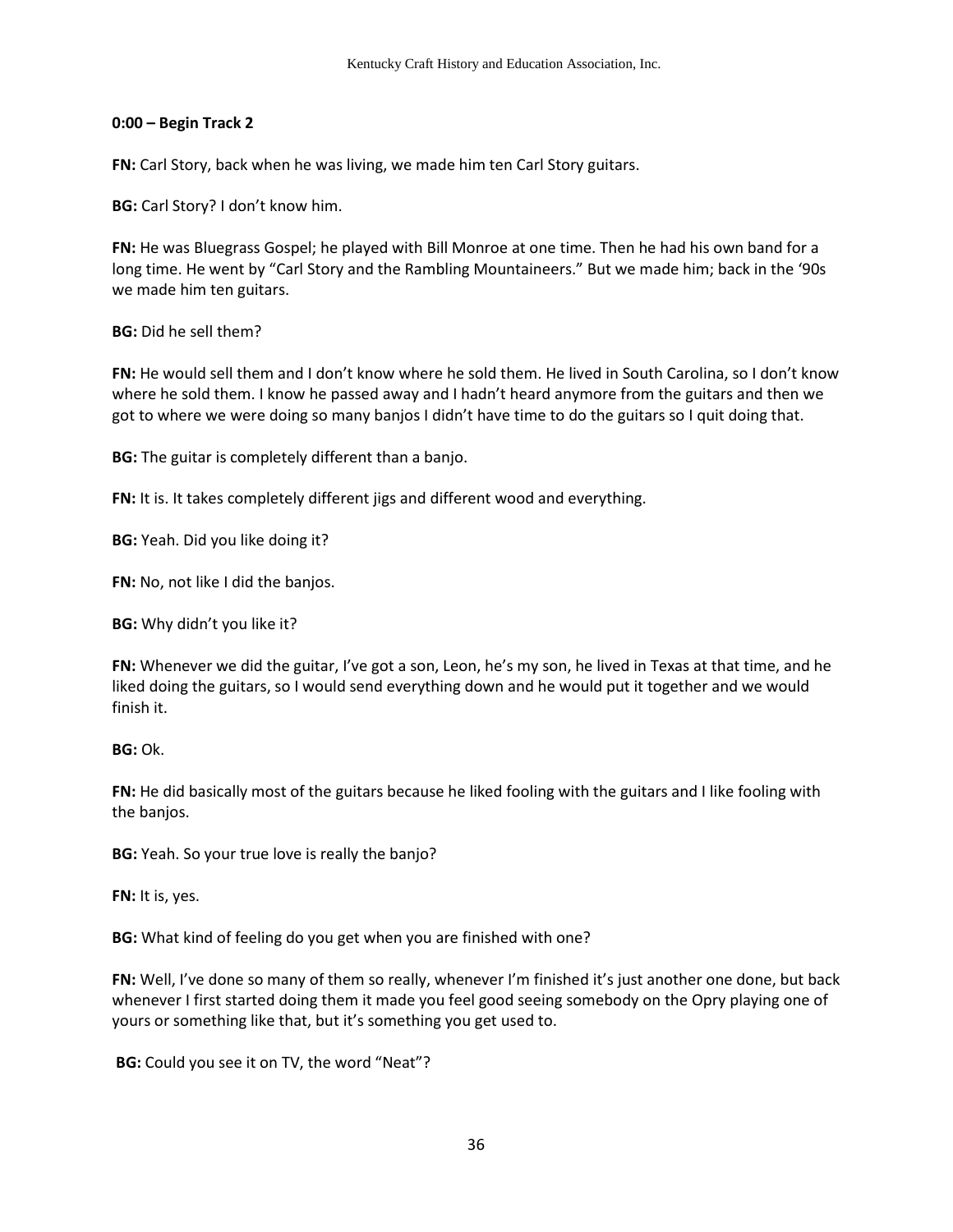**FN:** You could see it, I've seen them like that, and I've even had, I've had people to mention on the Opry that they were playing one of mine. I've had that happen and it's a good feeling when it first happens, but it is something that you do get used to.

**BG:** Have you ever had instruments where you are working on it and you just say, "I don't like this, it's not going to work," and you just throw it away at any point?

**FN:** No, I've never run into one that I couldn't do what I wanted to do with it. There have been some that I wouldn't tackle to start with, I've seen some of those where I would have people call me, today, I had a guy call me today and wanted me to do a job and I told him I don't want to do it, I can't, I'm just not set-up for doing that.

**BG:** What was he asking you to do?

**FN:** Add more wood to the heel. Somebody had cut it wrong and he wanted me to basically go and fix somebody else's mess up is what he wanted me to do, something that somebody had messed up, he wanted me to fix it. So I try to steer away from that.

**BG:** Why is that?

**FN:** Well it's hard to fix-up, some things you just can't fix. You can take more off, but you can't add back on it when it comes to wood. If somebody's cut too much off or something like that, well then there's not a lot that you can do.

**BG:** I imagine there are so many parts that work together in this thing…

**FN:** There is.

**BG:** …that you can't just add to it and make it feel good.

**FN:** Well, I've seen behind the neck and things like that I've seen shims that people have put in there and things like that, but when you do that you don't get a good sound, you don't get a good solid sound like you do if you don't use shims.

**BG:** Is there any glue in this?

**FN:** The rim, the wood rim is three-ply, it's glued together.

**BG:** But everything else is…

**FN:** And the filler stick, right there, that's glued into there. And then you've got, this cap up here is glued on, and the fingerboard is glued on.

**BG:** We interviewed a fiddle maker, and he would glue things with a certain kind of glue so you could unglue when you had to. Sometimes you have to do that with instruments.

**FN:** Well I glue it with glue that you can unglue it.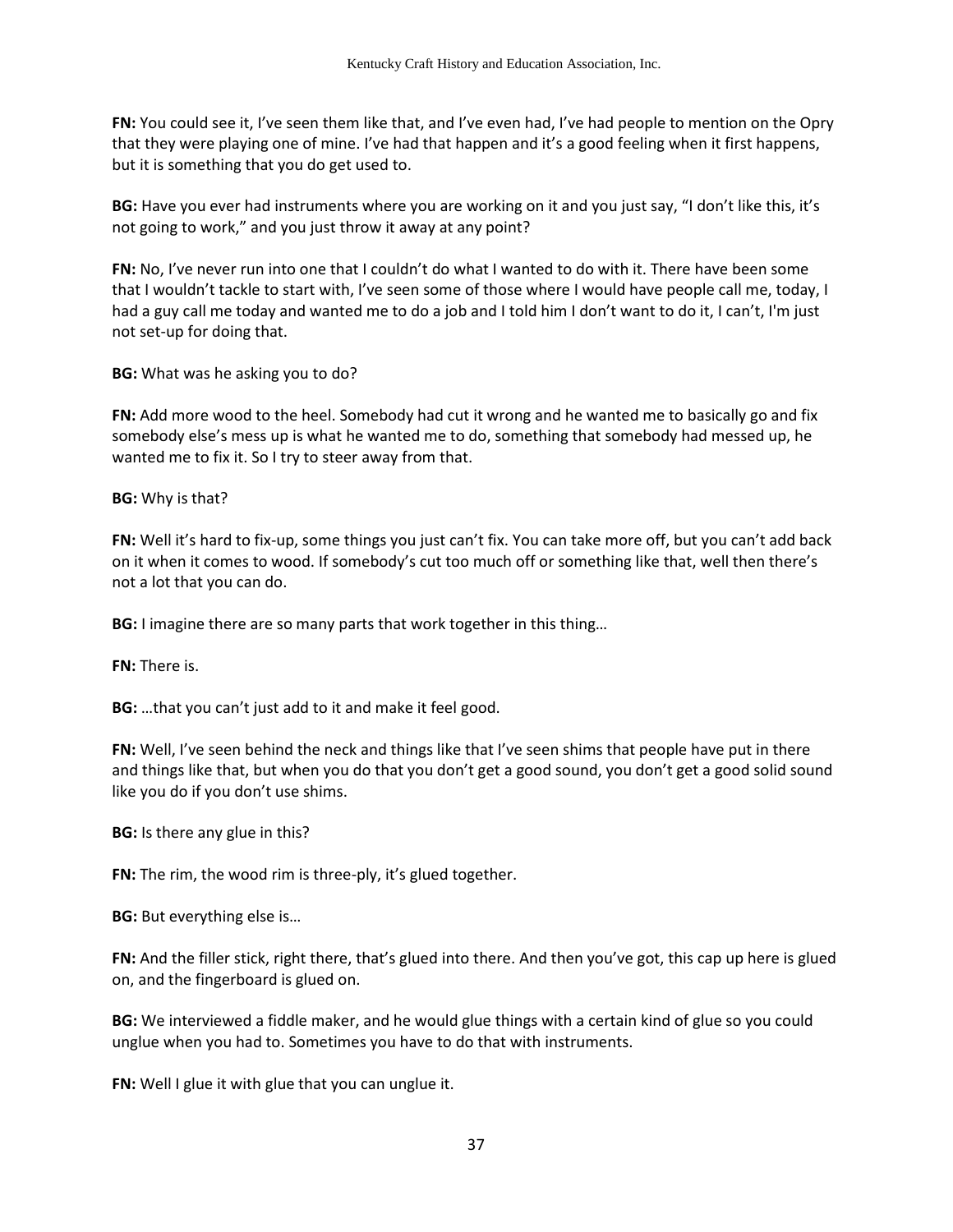# **BG:** Oh you can?

**FN:** Yeah, well you know, from time to time I have seen, I have changed fingerboards on necks because they will eventually wear out if they are played enough, so I glue it with a glue that you can get lose, it will come apart if you need to take it apart.

# **4:24**

# **[Interruption – cut in film]**

# **4:27**

**BG:** What do you fish for?

**FN:** Crappie, mostly. Mostly crappie, yeah.

**SA:** We're rolling.

# **4:37**

**BG:** I guess I was going to ask you; do you have a story about one of your favorite instruments that you made?

**FN:** I guess one of the, you know one of the best memories I've got in this, back four or five years ago my wife got Earl Scruggs to come up for a birthday party.

## **BG:** Your birthday party?

**FN:** Yeah, of course he played one of my banjos and then later that summer she got Earl to come back, and J.D. and Little Roy Lewis and you know, we had a bunch of them and had a good jam session over at the house. Then I took a banjo down to Lizzie Long that I worked on for her, and Earl was there at her house and he wanted us to come over and spend the night with him. So, you know, he told us stories about when he and Lester was with the Beverly Hillbillies and he can tell you some good stories, but to get to see him sit and play one of my banjos, it really meant a lot to me because he really liked them and he's been here in the shop and set here and talked to me.

**BG:** Did he die a few years ago?

**FN:** He died about, back a month ago, a little over a month ago. He was 88 years old.

**BG:** So that must have been an honor to have him come.

**FN:** It was, and it was an honor to get and go spend the night with him because it was just something that nobody gets to do. He showed us his awards that he had won down through the years and it was really nice getting to do that.

**BG:** What did he think about being on the Beverly Hillbillies?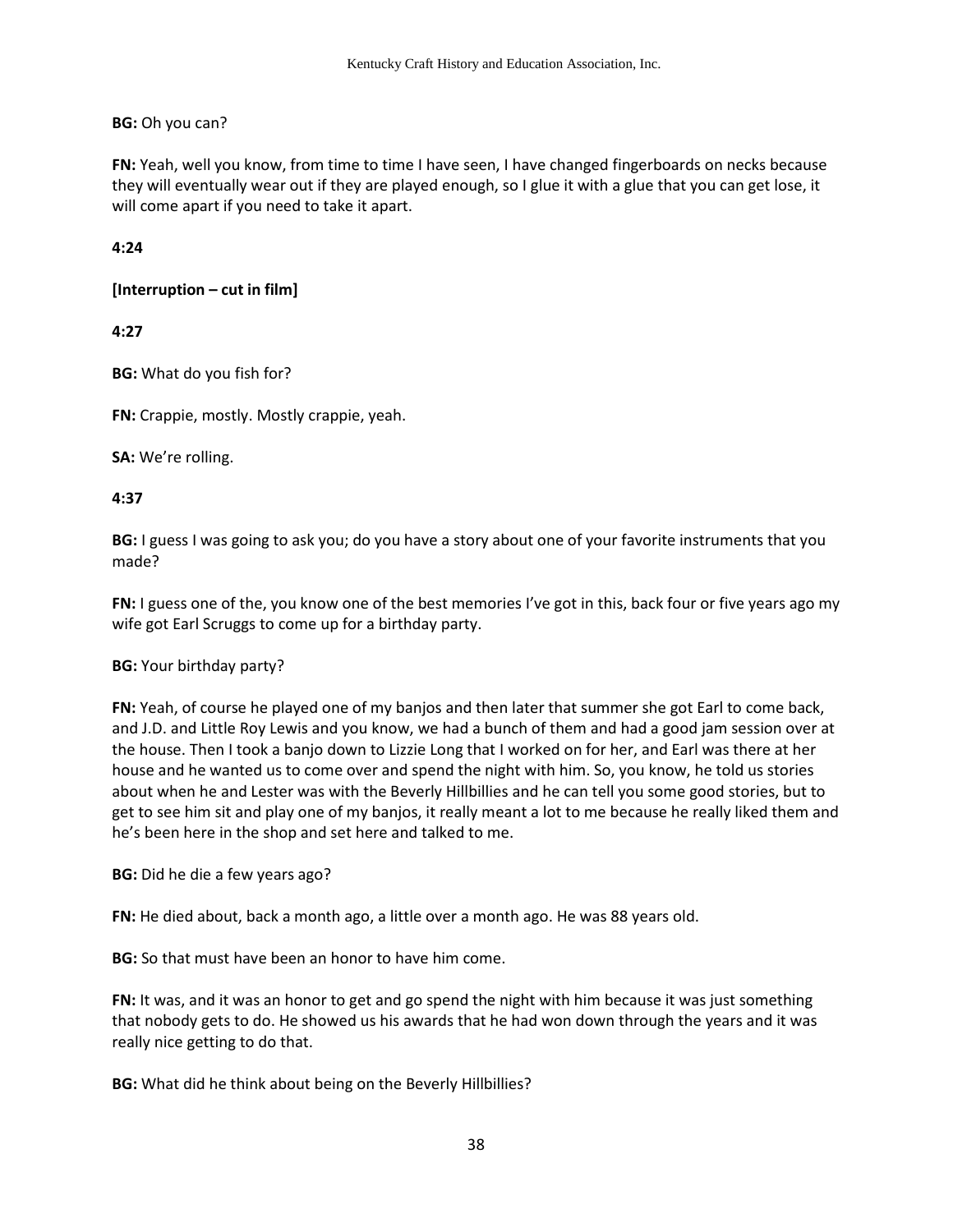**FN:** He liked it. There were things about it that he really liked. He had a lot of stories that he could tell you about that to.

**BG:** That's when I saw him first. I was a little kid and I didn't know who he was.

**FN:** They enjoyed doing all of that. Of course, it helped their career a lot too them doing that.

**BG:** So why did these kind of banjos become the Bluegrass, the resonator ones?

**FN:** That's because when Earl started playing with Bill Monroe in the '40s that what he was playing, the banjo, the Gibson banjo, and he was the one that brought the three fingered picking to the public. A lot of the playing that everybody had heard was the Clawhammer, and then it took the three finger playing and it seemed it fit the Bluegrass music really well. It's a combination that came together back in the '40s with Lester and Earl and Bill and that's where the Bluegrass…

**BG:** But he wasn't Bill's first banjo player was he?

**FN:** No, String Bean was playing with Bill, but String Bean, String would only play the Clawhammer, but Earl was the first banjo player that Bill had that would do the finger picking.

**BG:** And that was more, you could do more rhythm…?

**FN:** You could do more with it, it sounded better with the Bluegrass music.

**BG:** I know a lot of those bands would play around one microphone when they…

**FN:** They did, yeah, and the only thing you had to do, we did that at Bean Blossom when we had to play as staff band there and you just have to learn when to move in and out.

**BG:** Did you have to hold your banjo…?

**FN:** You have to hold it where the mic will pick it up and you have to learn your part and when it's going to be to move in and out, get in and do your part and then get out so somebody else can do theirs is what you have to do.

**BG:** I've heard that people are starting to go back to that.

**FN:** Some, they are, some of them are doing that, yes.

**BG:** Yeah. You've gotten some honors over the years, haven't you? Do you belong to a luthier organization?

**FN:** No, I don't.

**BG:** You don't? Ok.

**FN:** I've never, the only thing I've ever made from this is a living. That's the only thing I've ever gotten from it.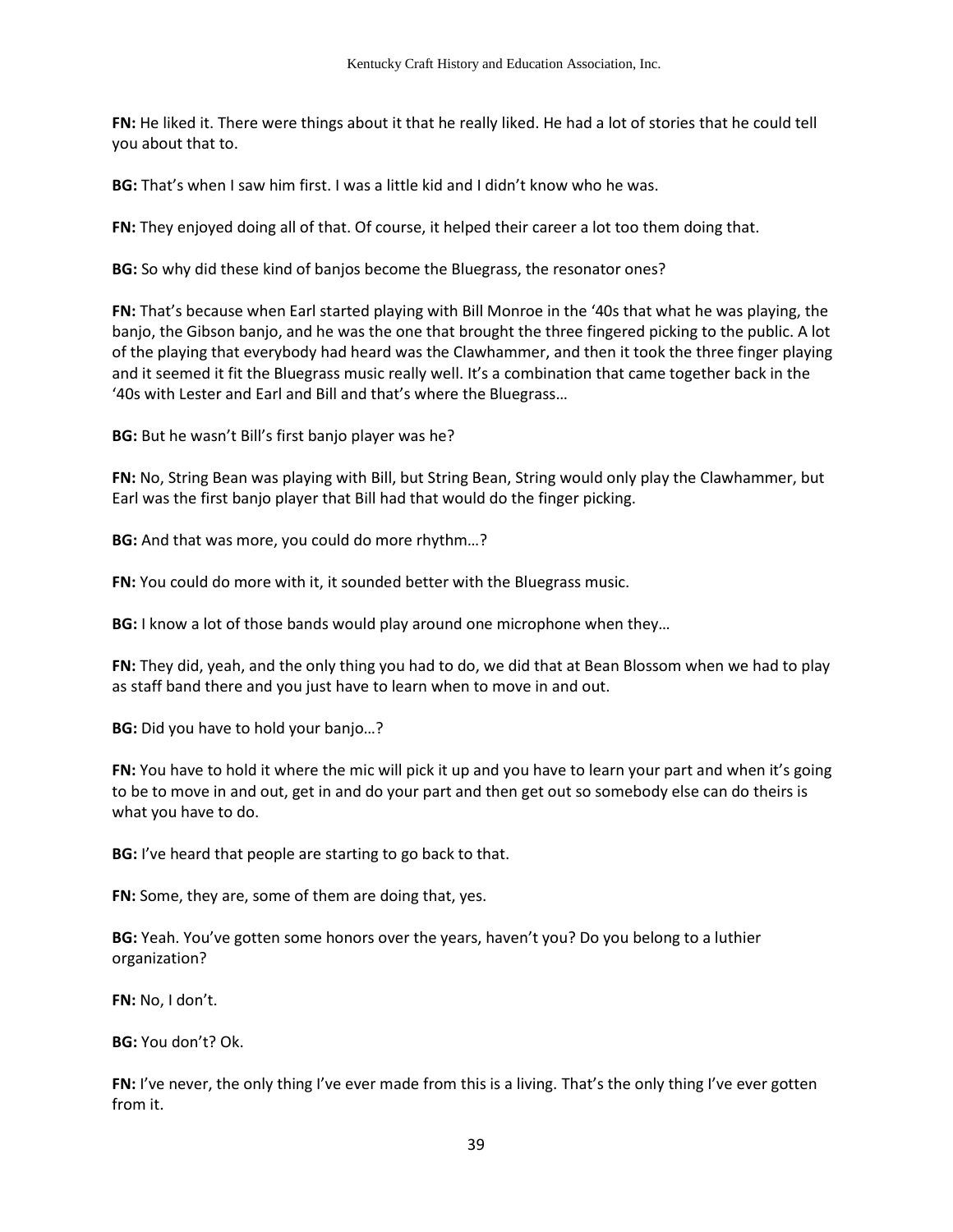**BG:** That's kind of like an award, having those guys come.

**FN:** It is. You know, they still do, they still come by, and it's nice to have them come in here and sit, they'll sit here and play and we enjoy that.

**BG:** Right in here?

**FN:** Yeah, they'll sit right here and play.

**BG:** Wow. Do you ever videotape it or anything?

**FN:** I do. I've got a videotape of Earls. I can't let it out because of his sons.

**BG:** His sons won't let you?

**FN:** Well, they'd want their share of it. They would think you were selling them, so they would want their share.

**BG:** I brought up the idea of being part of a luthier organization, but I just get the idea, do you know other banjo makers that you admire, or that you work with or anything like that?

**FN:** Jimmy Cox is the only one that I actually work with. Steve Huber has a company in Nashville in Hendersonville and I'll get him to do some gold platting from time to time, but Jimmy is the only one that I actually work it. You know, he does a good job by doing what he does and we work back and forth and we've done that for a long time.

**BG:** Do you learn anything from other banjo makers?

**FN:** You know, you can always learn some. I don't think you ever get too old to learn things, I don't learn a whole lot from them because I'm not around them a lot. There's a lot of people making banjos and I've had, most of them have come in here to get ideas from me.

**BG:** Like who?

**FN:** Well, Steve Huber for one. He used to come here a lot. Then there's a guy in Virginia, or North Carolina, Yates, his name is Yates, and he's been here. Arthur Hatfield, he's, I've known Arthur way before he started doing this, before I started doing it.

**BG:** Oh really?

**FN:** Yeah, I've known Arthur for a long time.

**BG:** You guys from the same area?

**FN:** No, I got acquainted with him because I was playing music, because we both played music and I've even played in the same band with him a few times.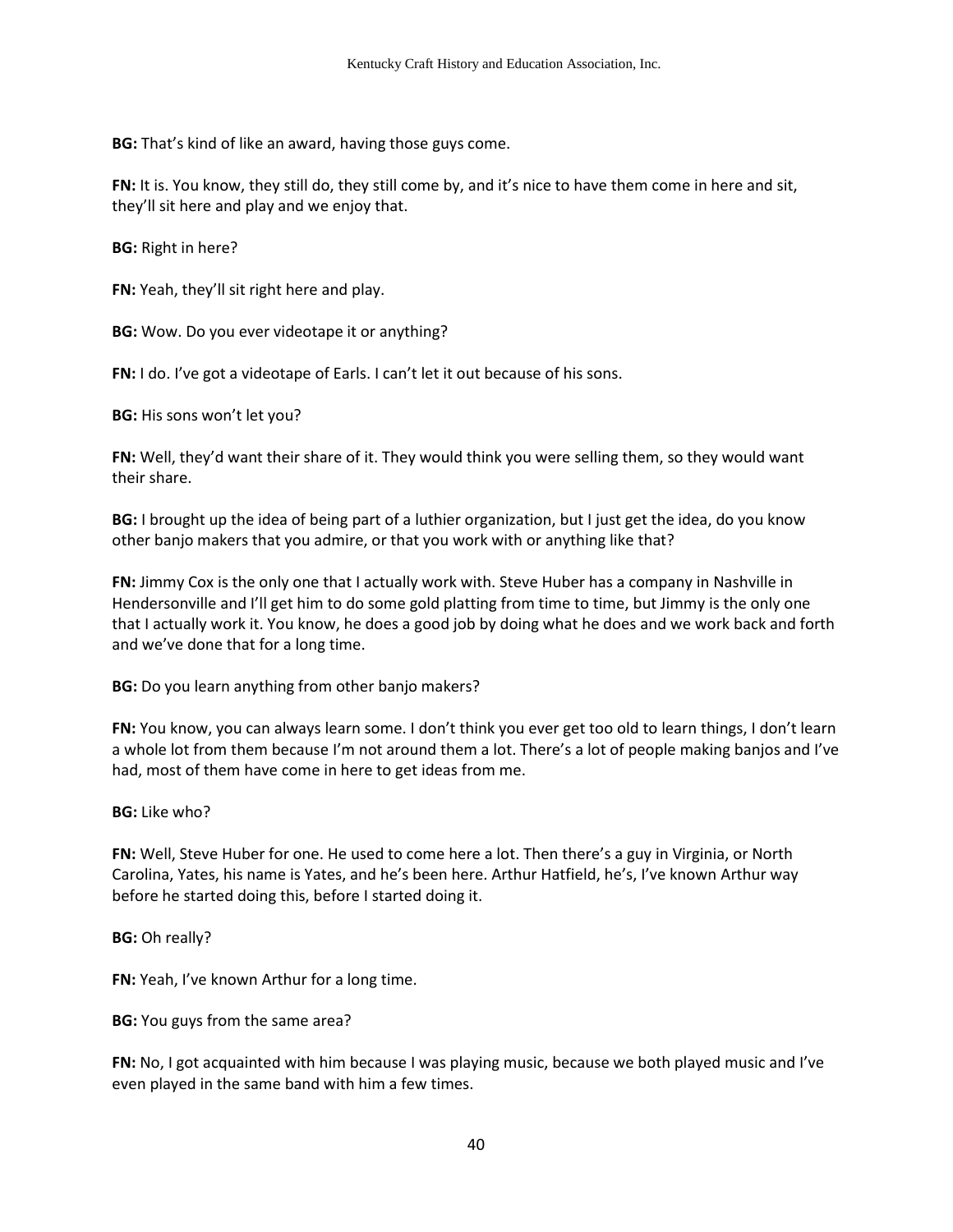**BG:** His banjos are different from yours I guess?

**FN:** It is, yes.

**BG:** Did he borrow any of your style making or anything like that?

**FN:** Not a whole lot. He will do, I've not seen Arthurs operation so I really don't know what all, I've seen some of his banjos.

**BG:** Do you like them?

**11:06** 

**FN:** I do, yeah. They're fine.

**BG:** But yours are kind of…

**FN:** Mine are different than his are. He does his, he tries, he's got several of the guys playing his banjos and he likes to do that and I've got several of them playing mine, but I've been doing it so long, I've been doing it a lot longer than he has.

**BG:** So he's right down the road, and your, is that area kind of a hot bed of banjo, or just you two?

**FN:** No, just us two. We've got First Quality in Louisville that building banjos.

**BG:** Louisville where, Kentucky?

**FN:** First Quality Music Supply. They make banjos there. And then Arthur builds them and I build them, and Steve Huber, he builds them, you know, so we've got several people.

**BG:** Where is Steven Huber?

**FN:** He's in Hendersonville, Tennessee.

**BG:** Hendersonville.

**FN:** Yeah.

**BG:** Where is Hendersonville?

**FN:** North of Nashville, just before you get to Nashville.

**BG:** Oh Tennessee, just before you get to, yeah, ok, I forgot you said Tennessee. Ok. So there's kind of a network.

**FN:** There are several people doing it, not a whole lot, but when I first started doing it there was nobody. I was the only one that was doing it when I first started building the Ralph Stanley banjo.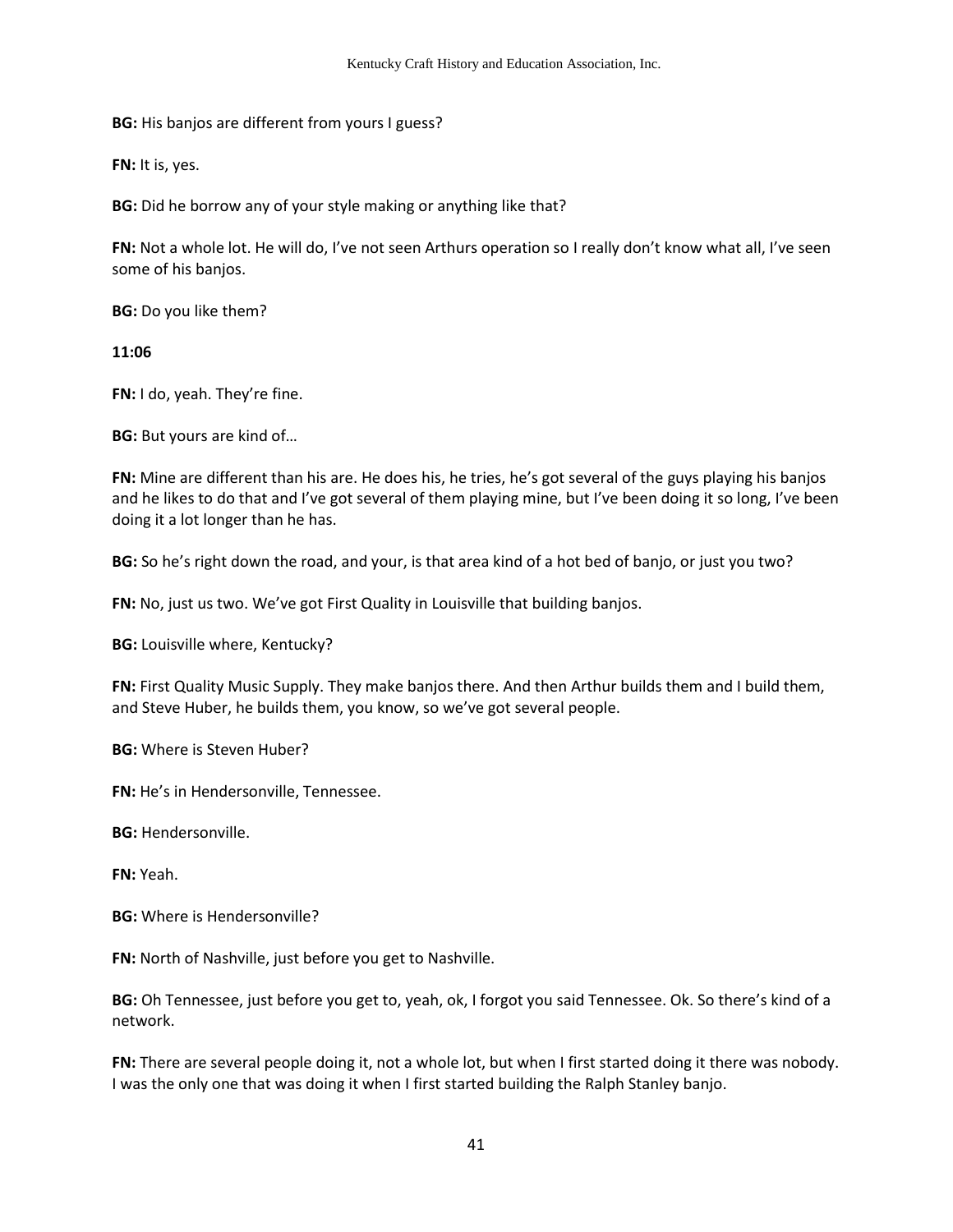**BG:** Is there a, you talked about I guess, you taught people, right? Your son, and then you said the other guy worked here.

**FN:** Yeah, I showed him some things. He worked with me a couple of years. Then he went on. I don't know what he's doing now; I don't know where he went.

**BG:** Well see, we have an apprenticeship program with the Kentucky Arts Council and we've given grants out to people to take on apprentices to try to teach them, we really haven't had any in instrument making. We have like Basketmakers from Highway 31W, banjo playing, like Lee Sexton did one with somebody, but it's the instrument makers that we really haven't had anybody apply for a grant. Why is that?

**FN:** There are a lot of people, you know, it's a different talent to build a banjo. To start with, it takes a lot of patience because when you first start this it doesn't always come out the way that you want it to, and you've got to keep trying and trying until you get it like you want it. So it takes a lot of patience. And you know, there are a lot of people that are interested in it, I don't know, I don't try to find anybody that will work here, because we don't have that much to where you could have an employee anyway, we don't have that much to do, but I don't know where you would find one if you were looking for one, to find someone to come in here and do this kind of work, you just don't find them.

**BG:** Because of the patience part of it?

**FN:** Because of your patience and if you have to, you show them how to do something and then you have to make sure that they do it right and it's easier to go ahead and do it yourself.

## **14:27**

**BG:** Your son has kind of watched you.

**FN:** He has. He's watched me and went through it.

**BG:** How important was the family aspect, him being part of your family, that let you take him on.

**FN:** Well he was with me whenever he was small. He watched me do it when he was small, so he just grew up with it.

**BG:** But he didn't know how to make this stuff did he, until he came back?

**FN:** No. He would work with me, but until he went and worked other places, whenever it got to be three o'clock he quit. Now, if he's doing a job, he will go ahead and work until he gets it done.

**BG:** You said earlier that he'd get in here at 7 or something.

**FN:** He gets here about 6.

**BG:** 6? And he stays till 4?

**FN:** Yeah.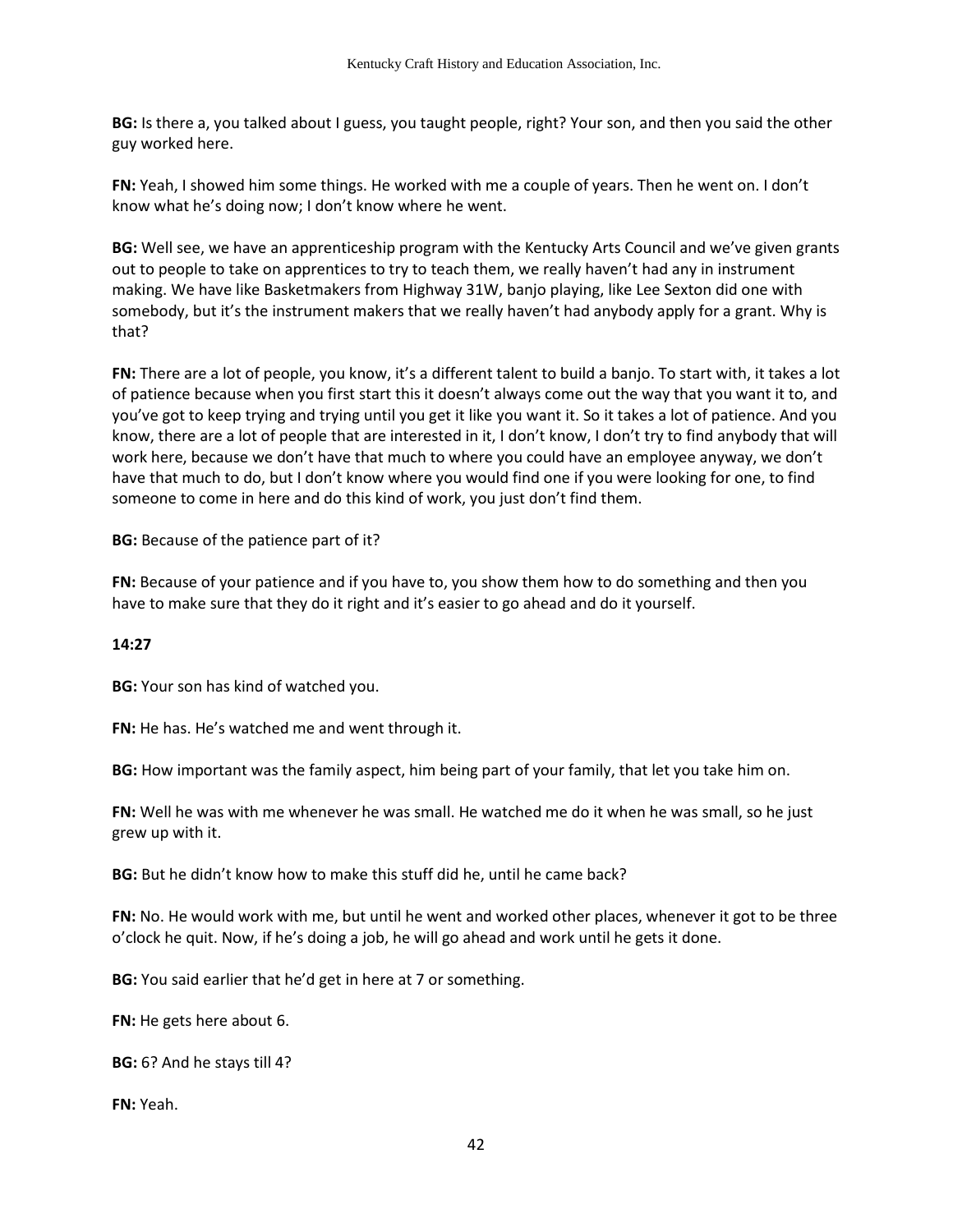**BG:** So that's pretty dedicated, isn't it?

**FN:** It is. And then if he needs to he'll come in on Saturday.

**BG:** So there is something about doing that kind of work, I mean it seems to me if you aren't watching the clock when you're doing a job…

**FN:** Then you are enjoying what you are doing. Whenever you are doing it and not watching the clock you are enjoying what you are doing. That's the way I think. And he enjoys it when he is doing this.

**BG:** And you do to?

**FN:** I enjoy it. Although you know, I've done it so long that sometimes it becomes a job.

**BG:** Do you want to retire or do you want to keep going?

**FN:** I'm 71 years old. If I was going to retire I would have already done it.

**BG:** You make a pretty good living off it I guess?

**FN:** We do ok. Yeah.

**BG:** I was going to ask you before, how much does that Neat model cost?

**FN:** Five thousand dollars.

**BG:** Five thousand?

**FN:** Yeah.

**BG:** That doesn't seem very expensive.

**FN:** No, it's not compared to what a lot of the others sale for. It's not.

**BG:** So you have higher models than that?

**FN:** About the only thing you can do to make them higher is to do the engraving and just dress them up. This has got the best of everything in it that you can buy. The only thing, you could raise the price on it if you started engraving and things like that to it.

**BG:** That would raise the price. And how does it get to be five thousand. Is it your time that you are putting in plus your expertise?

**FN:** Yeah. All of your hardware cost quite a bit too. And then, just like that wood on there, it's expensive to find that. If you find it, when you do, it's expensive, so you have a lot of money tied up in it.

**BG:** How do you find your wood?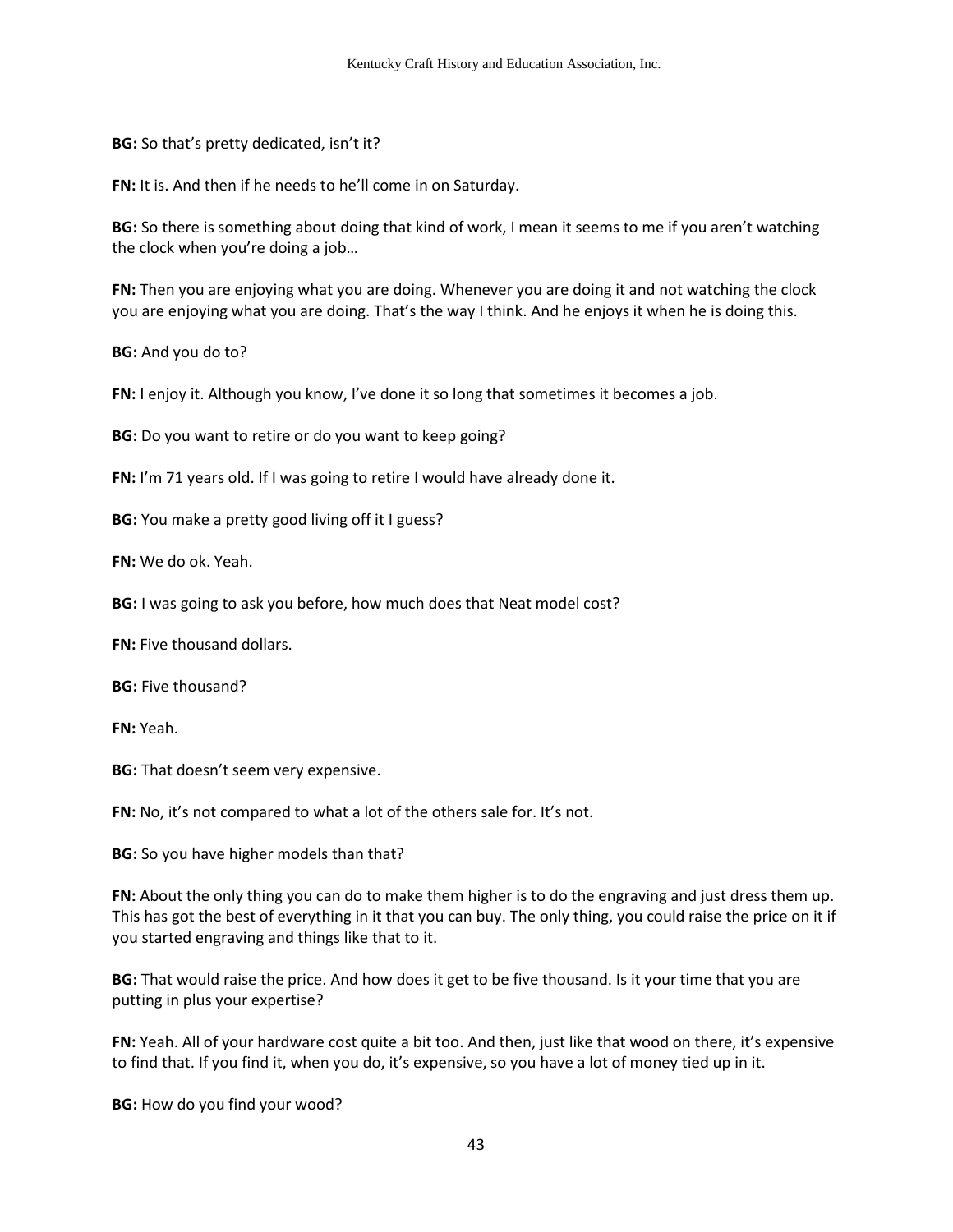**FN:** I'm always, I've got people looking for me and I've got a lot of wood already that I've found. By always having an open ear and being willing to listen when somebody's got something and be willing to go and look at whenever they say they've got some wood. A lot of times it's nothing, but once in a while you run across something that's really good.

**BG:** So what do you do? Do you go to their house?

**FN:** This guy here, I had called him, I had bought veneer from him. He used to be in Lexington and I bought veneer from him and I called and asked him if he had anything I was looking for it and he told me he had this and I went up and bought it.

**BG:** What does he have, a woodshop or something?

**FN:** He does veneer. He sales veneer and yeah, he's got a woodshop.

**BG:** So he imports…

**FN:** Yeah he imports veneer and things like that.

**BG:** So you told him you were looking for something good and he said, "I've got it."

**FN:** Yeah, he told me he had some of it, so I went up and looked at it.

**BG:** Up in northern Kentucky.

**FN:** It suited me so I bought some of it.

**BG:** Let me see that again. What is that called?

**FN:** A Quilted Maple.

**BG:** What makes the wood do that?

**FN:** So, that's the design that's in the wood. I don't know.

**BG:** And you can see that when you saw the veneer?

**FN:** Yeah, you can see it in the veneer before it's finished. The finish brings it out better, but you can see that in the veneer before it's finished.

**BG:** Did you know that it was going to be light in the middle and dark on the edges?

**FN:** No, we did that.

**BG:** Oh, how did you do that?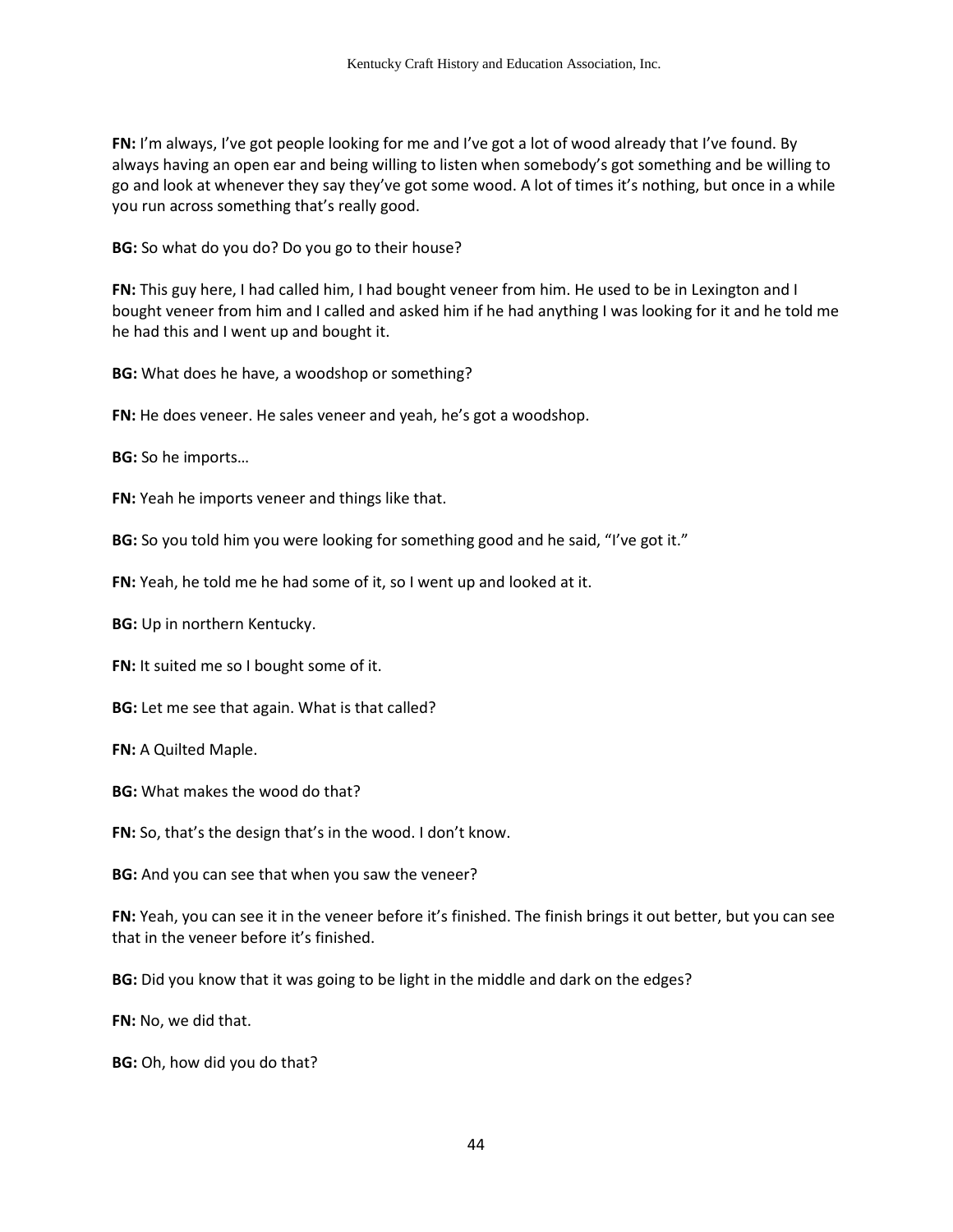**FN:** We did that with two different color stains. See, you start with this color stain here, and then you change colors and go with a brown and make it dark on the outside.

**BG:** How'd you radiant that so…?

**FN:** By doing it. You learn to do that by doing it.

**BG:** So you were looking for that. Is that called "Sunburst"?

**FN:** It's called Sunburst. Yeah, that's what it's called.

**BG:** It looks like clouds.

**FN:** Well yeah it does. It looks like the ocean, waves in the ocean, and the sun setting over it. But that's, when I found that up there I got enough of that for about twenty resonators at one time.

**BG:** Do you buy it in big sheets?

**FN:** Yeah, buy a sheet of it and he rolls it up for you. Veneer is what it is. It's real thin.

**BG:** So you have to put a lot of money into this?

**FN:** You have to put a lot of money into it and I had to send it up to Jimmy and have him make the resonators and put that on it.

**BG:** So he put the veneer on the resonators?

**FN:** Yeah, he glued the veneer on them.

**BG:** Ok, well that's really nice. And when you, do you put the binding on it?

**FN:** We do. Yes.

**BG:** What does the binding do?

**FN:** It covers up the seams where the resonators are put together. You know, you've got the sides here put on the back and that binding covers the seam up.

**BG:** It covers the seam up. Ok.

**FN:** The glue joint.

**BG:** I thought it protected it in some way.

**FN:** No, it covers up a glue joint where it has been put together. Same way with a guitar. The binding on that covers up the glue joints where they are put together.

**BG:** What do you do if you don't put binding on? Is there another way of covering it up?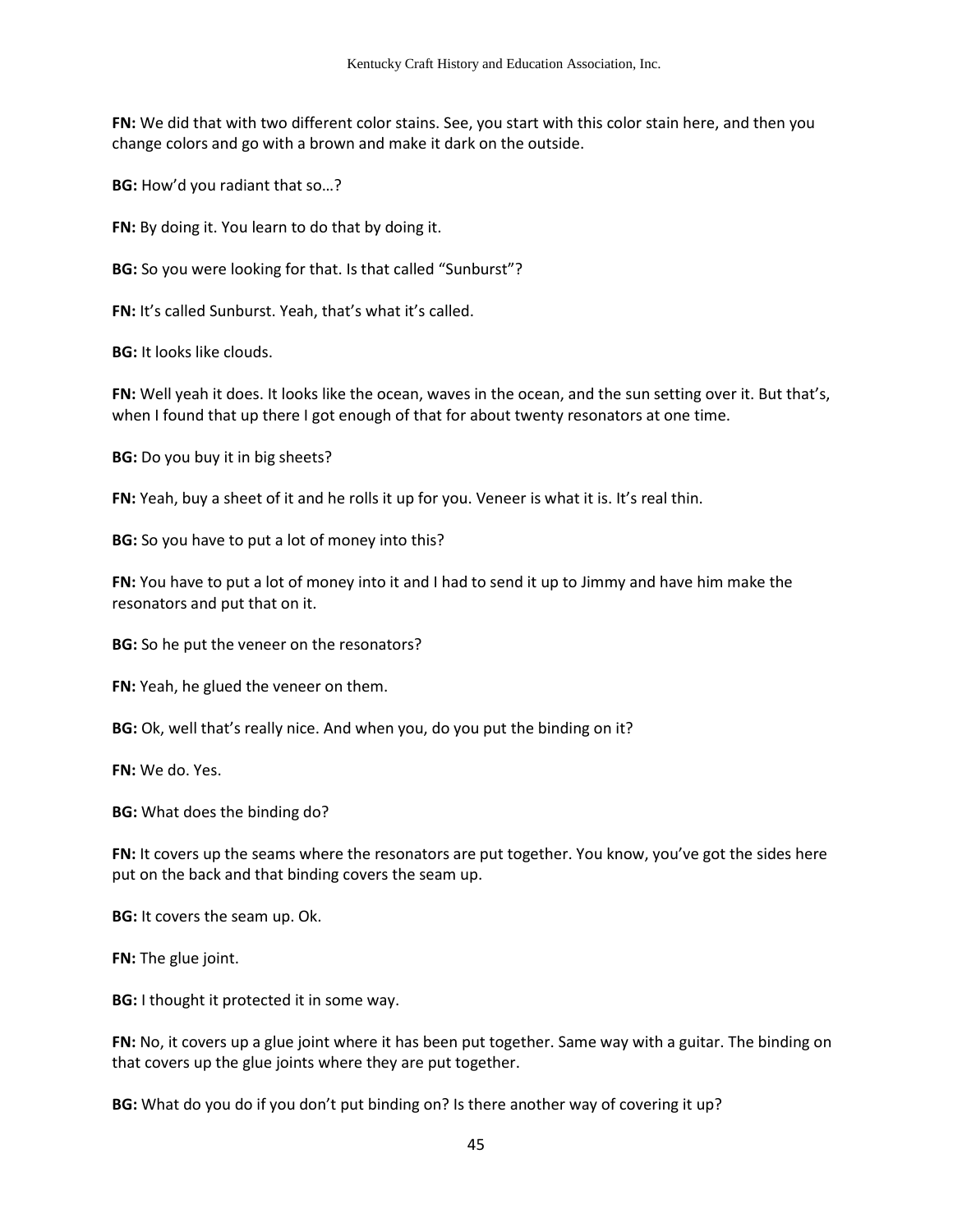**FN:** No, you could, this one here, this one up here is just there because you've got one down here and it looks better with two instead of one. You see some of the older ones that didn't have this one on it, but now you'll always have that one because you have to glue the sides to the back and they'll cover that joint up. It just wouldn't look very good if you didn't have that piece of binding there.

**BG:** So, when you came down from Indiana, and you came back to Kentucky, you started building these and making your necks. You're still making your necks and then you started doing the other things, was there a lot of experimentation with that as you were going along?

**FN:** There was some, but I did most of the experimenting when I was learning to do it. By the time I started doing it full-time I knew pretty well what I wanted to do. Although you know, I've improved some and have gotten more machines to speed the job up and things like that, but I knew pretty well what I wanted to do whenever I started to do it full-time.

**BG:** And you said you had another shop before you moved here?

**FN:** I did. I had one over in Dunnville.

**BG:** Dunnville.

**FN:** Yeah.

**BG:** And when you moved here you only brought three pieces of machinery with you?

**FN:** No, when I first started doing this I had the three pieces of equipment when I first started, when I lived in Indiana.

**BG:** What was that?

**FN:** I had the, I lived up there when I first started doing it; I had the drill press, and a bandsaw, and a sander.

**BG:** And that's all you had?

**FN:** That's all I had. That and some dremel tools and things like that.

**BG:** You had a dremel?

**FN:** A hand cutter, with dremel tools.

**BG:** That's not very much.

**FN:** No, but most of it I did by hand.

**BG:** So you didn't have that little belt sander, belt buffer over there?

**FN:** No, a lot of that I didn't have.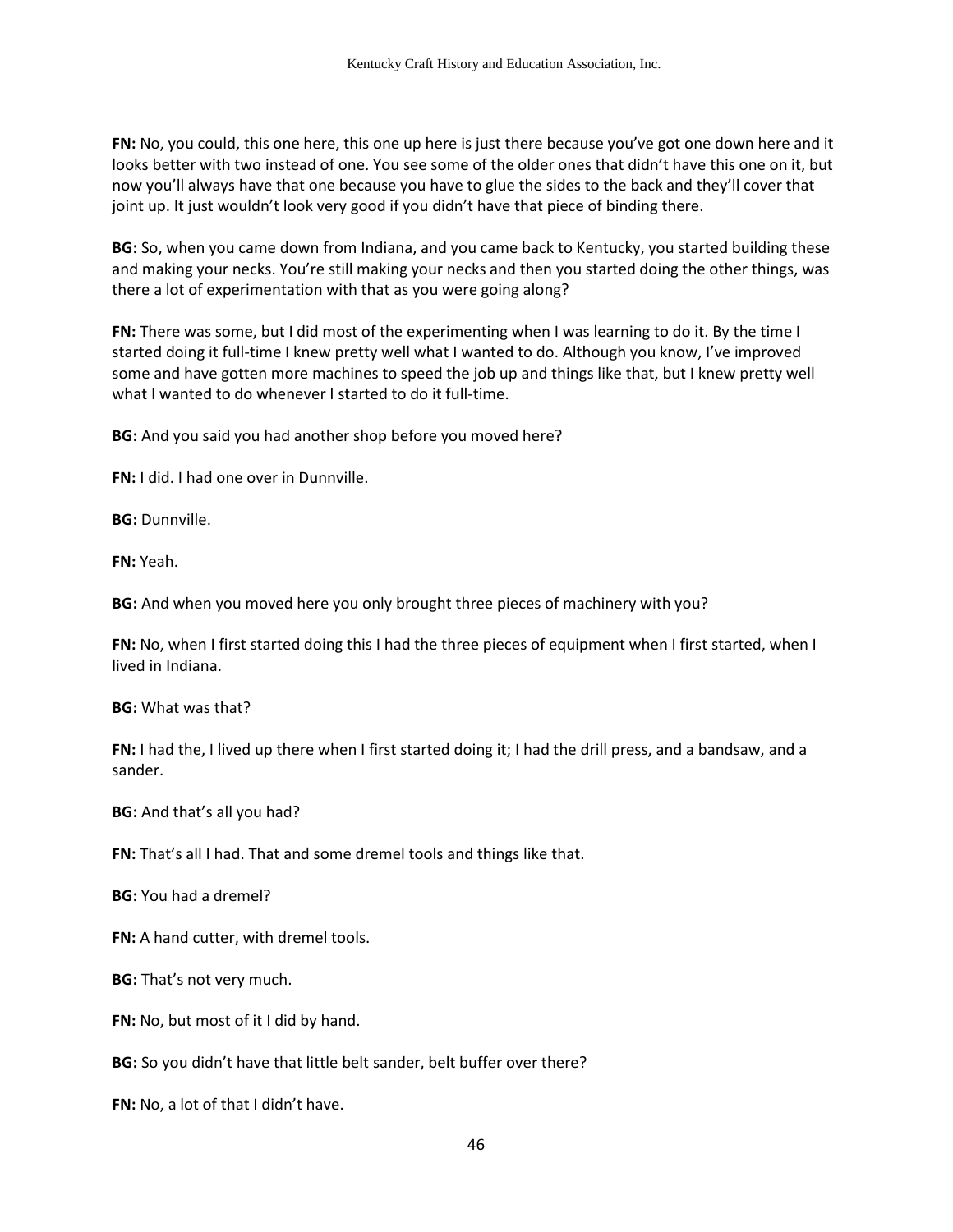**BG:** So you were doing it all by hand then?

**FN:** Doing it all by hand. A lot of this speeds the job up. You don't have to have all that to do this.

**BG:** Do you get a different result if you hand buff it than doing that?

**FN:** No, not if you buff it right, it all looks the same once it's done.

**BG:** So what you are looking for has certain perfection in it, right?

**FN:** Yes.

**BG:** And no matter what you use, you get it there.

**FN:** I get it, I've got a certain thing in mind when I'm doing one and as long as I get it there it doesn't matter if it's buffed by hand, machine, or whatever as long as it's buffed like it should be.

**BG:** So we're going to take a little walk through here in a few minutes, but a lot of these tools that you kind of invented or you had someone help you make has speeded up?

**FN:** It speeds the job up. Yes.

**BG:** But it also gives you more precession sometimes?

**FN:** It does. The cutters that I use, there are different ways, you could fix up different jigs and different cutters to do the same job. This is just the way that I've fixed mine up. I've been in Jimmy Cox's shop and he's got kind of different jigs set-up rather than what I've got there in Maine. He's got a lot of jigs set-up that he does different jobs with. But there are a lot of different ways that you could do it, it's just what works for you.

**BG:** And that makes you feel good.

**FN:** Yeah, the thing that you can work with and what you can do.

**BG:** I wanted to bring up the fact that years ago I came and interviewed you because we were doing an exhibit with the National Folk Festival in Chattanooga, right?

**FN:** Right.

**BG:** And one of your instruments was displayed there. Did you get to see the exhibit? Did you get to go down there and see it?

**FN:** Yes.

**BG:** What did you think?

**FN:** It was nice.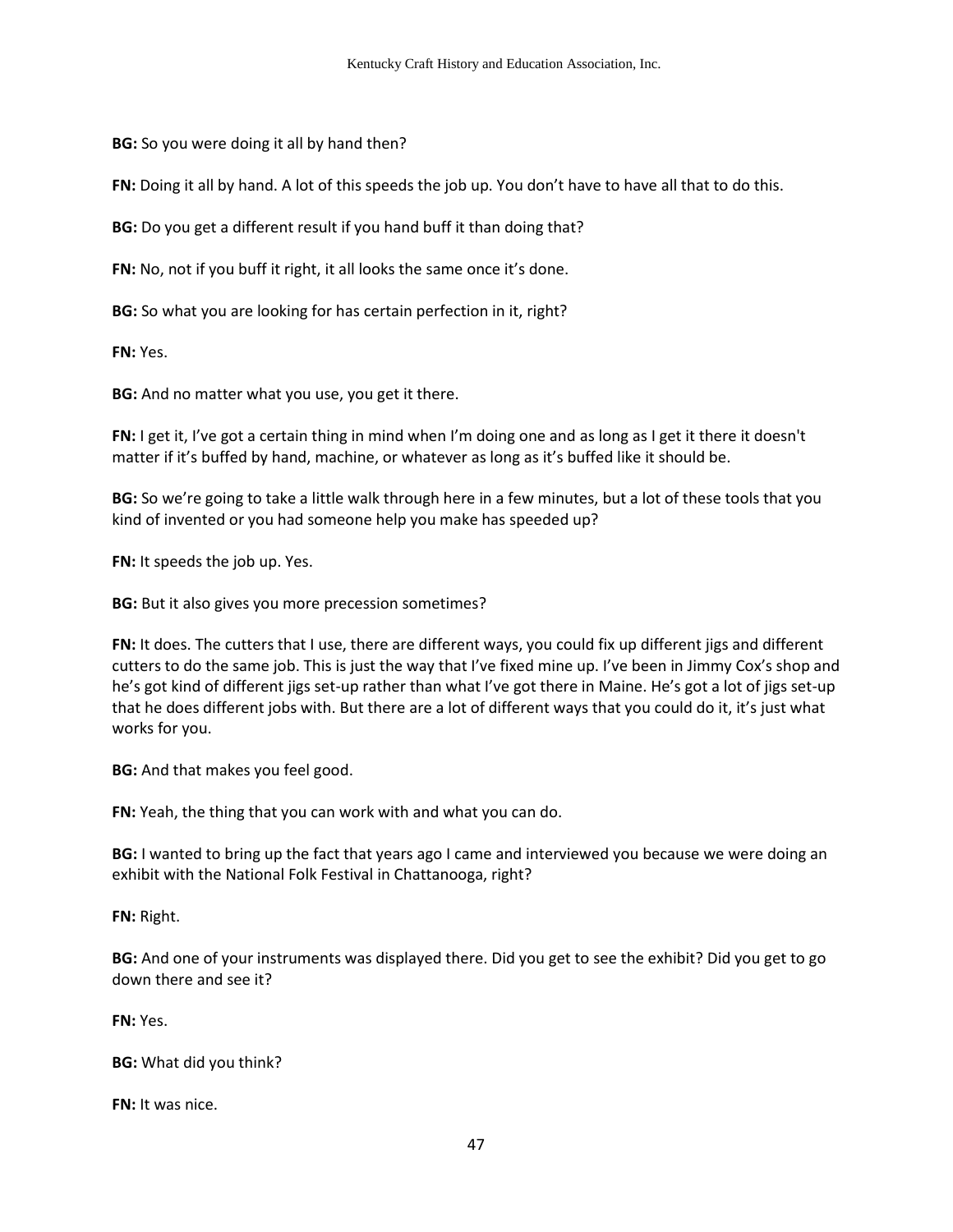**BG:** But you probably had your exhibit, have you been in other exhibits since then?

**FN:** No.

**BG:** No?

**FN:** No, that was the first one and the last one I've been into.

**BG:** Well I asked you to be in the other one.

**FN:** I know, but I was tied up. I sent Ricky up instead.

**BG:** I couldn't get an instrument for it to travel with the exhibit because you were so busy shipping them out I guess.

**FN:** Right.

**BG:** And that was the problem with the whole exhibit, any instrument we borrowed from somebody meant that they couldn't sell it.

**FN:** Well at one time you were selling them faster than you could get them done.

**BG:** Really?

**FN:** You know, there were people who had them on order. They would order them and wait until you had it done, so you had to let it go as quick as it was done. Over the past few years we have, I think we've got two more in there of the gold platted ones that we've just got built up.

**BG:** So if I did another exhibit I could borrow one?

**FN:** Yeah, you could just about have your choice.

**BG:** Just timing it I guess… When you get up in the morning and work down here what do you think about, what do you start with? How do you lay out your day for doing projects?

**FN:** Sometimes I figure out from one day to the next what I'm going to do, but most times I don't know what I'm going to do until I come in here because you never know who is going to call that night and what they'll need done the next morning and you know, if somebody calls me and needs a job done because they are playing well then I'll try to work them in, I'll try to do that. So I've got things that I will, just like tomorrow, if nothing else comes up there are some things that I'll do but there's nothing that I can't change. I like to be where I don't have to do it that day, where maybe I can do it the next day, or the next day.

**BG:** So you've got behind you there are like five heads, or, what do you call those things?

**FN:** Yeah, the resonators.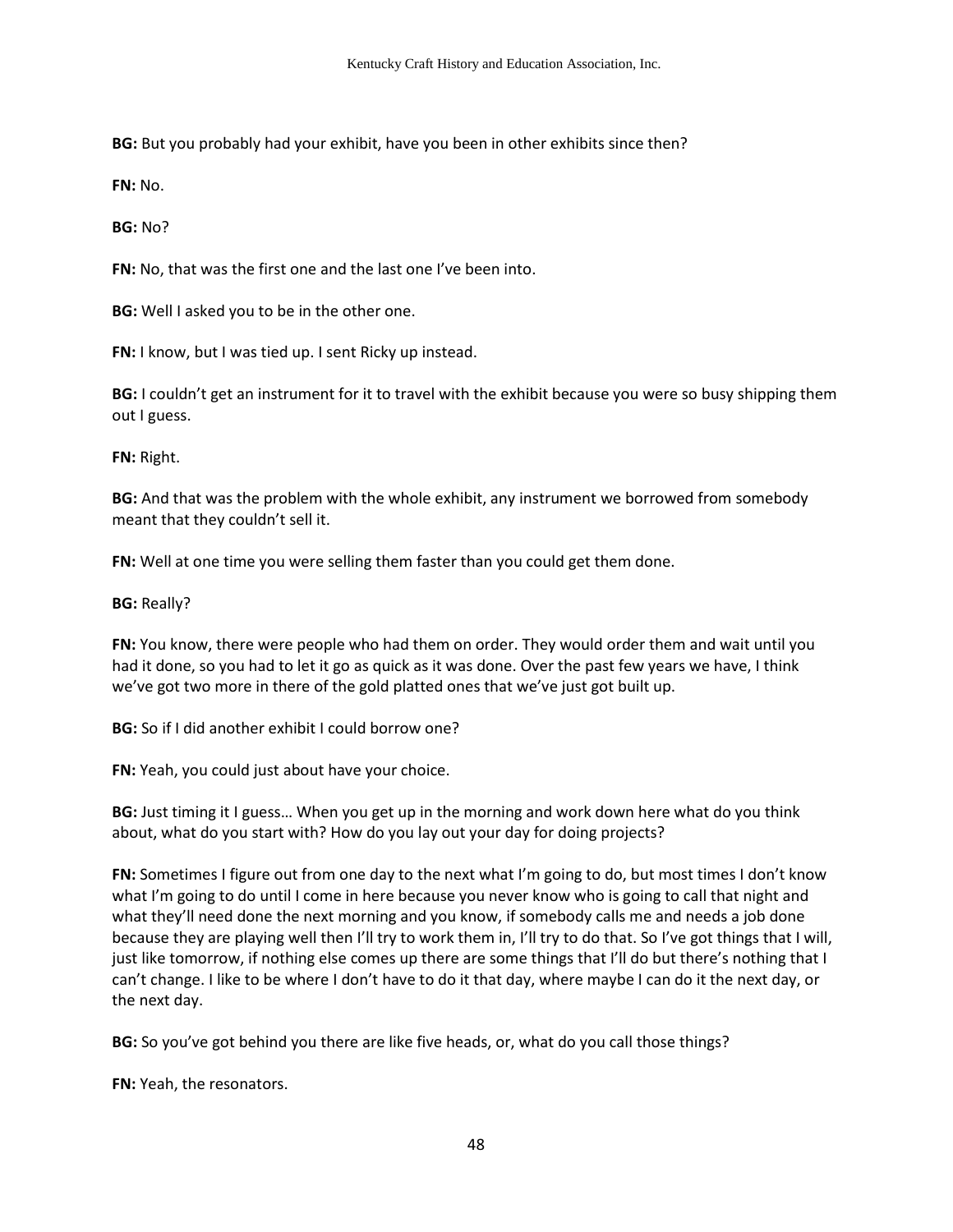**BG:** Five or six resonators. Does that mean that you are working on six at one time?

**FN:** Yeah. Actually, that one there was sent to us to finish a neck in that color, that's one. Those others we are working on them, but it's jobs that there is no big rush on.

**BG:** So it's like, you've got jobs that you can work on as you are going along, and you've got jobs that… People will order something or send you something to do and they'll say, "There's no hurry for this. I don't want it until a certain time." Then you don't have to be in a hurry about getting it done, but you'll go ahead and work on it, if we have the time we will go ahead and work on it and get it done and then just lay it back and when they want it why it's ready.

**BG:** Ok, so you're not one of these guys who needs a deadline from somebody to get things done?

**FN:** If I have a deadline I can usually meet it, but I don't like to have one.

**BG:** Oh ok. Some people just can't do it without having deadlines.

**FN:** Yeah, I don't have to have a deadline. I don't like to have a deadline. If I do have one, well then I can work it out.

**BG:** So you come in and part of your business is, people come on in and wanting things right away because they are professionals and they need it done, right?

**FN:** Right.

**BG:** Other ones that you get…

**FN:** There's no hurry on, and then if I come in and somebody calls me and says, "Lets go fishing," I'd like to be like good, let's go.

**BG:** Ok, so let's go fishing.

**FN:** Yeah.

**BG:** Sounds great. So you can do all that too?

**FN:** Yeah.

**BG:** So you like the way it's going?

**FN:** I like the way, you know, Ricky, when he's here, he'll take the phone calls and all that and he can take care of it if I need to go take a day or two off.

**BG:** Do you like to play music while you are working or do you like it silent?

**FN:** No, I sometimes will play music, but most of the time we don't. Sometimes we will.

**BG:** Do you guys talk much while you are working?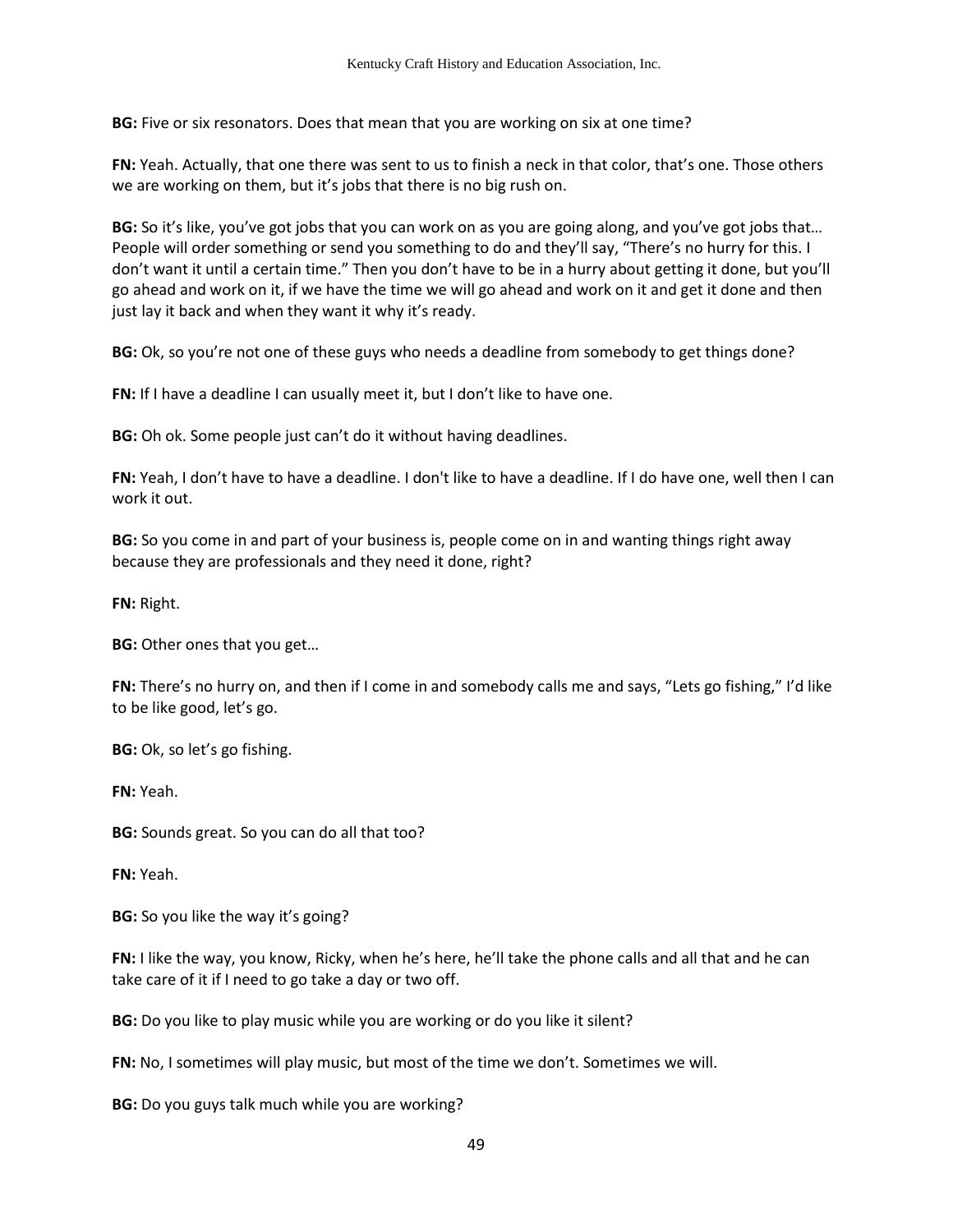**FN:** There are days that we do, and other days we don't say half a dozen words.

**BG:** Really?

**FN:** Yeah.

**BG:** That's how it goes, huh?

**FN:** Yeah, if you want to talk to Ricky, you start talking to him about the Cincinnati Reds and he won't shut up.

**BG:** Oh good. That's where I'm from so. They won last night.

**FN:** Yeah well if you talked to him about the Cincinnati Reds why he would talk to you all day.

**BG:** Well, I was so enthused last night that they won that I started listening to the St. Louis game to make sure they lost, but they didn't.

**FN:** They didn't lose?

**BG:** They came back in the ninth inning with a home run and beat the Padres.

**FN:** Yeah I didn't listen to St. Louis. I did watch Cincinnati last night on TV.

**BG:** And you can get it down here on TV? See I can't.

**FN:** Yeah I get FOX Sports out of Ohio.

**BG:** That's nice. I wish I could do that.

**FN:** Well I have to have Dish Network to do it.

**BG:** Oh do you? You've got to Dish Network?

**FN:** Yeah, I had to get Dish Network.

**BG:** How did he get to be a Reds fan?

**FN:** Well, I used to, I had a sister that lives in Cincinnati, and I had a brother that lived up there for years and I've spent a lot of time up and around Cincinnati.

**BG:** You used to go to Crosley Field?

FN: I have been there, you know, and then I've worked there some, I haven't worked there a whole lot, but I have worked in Cincinnati a little bit.

**BG:** In a factory there?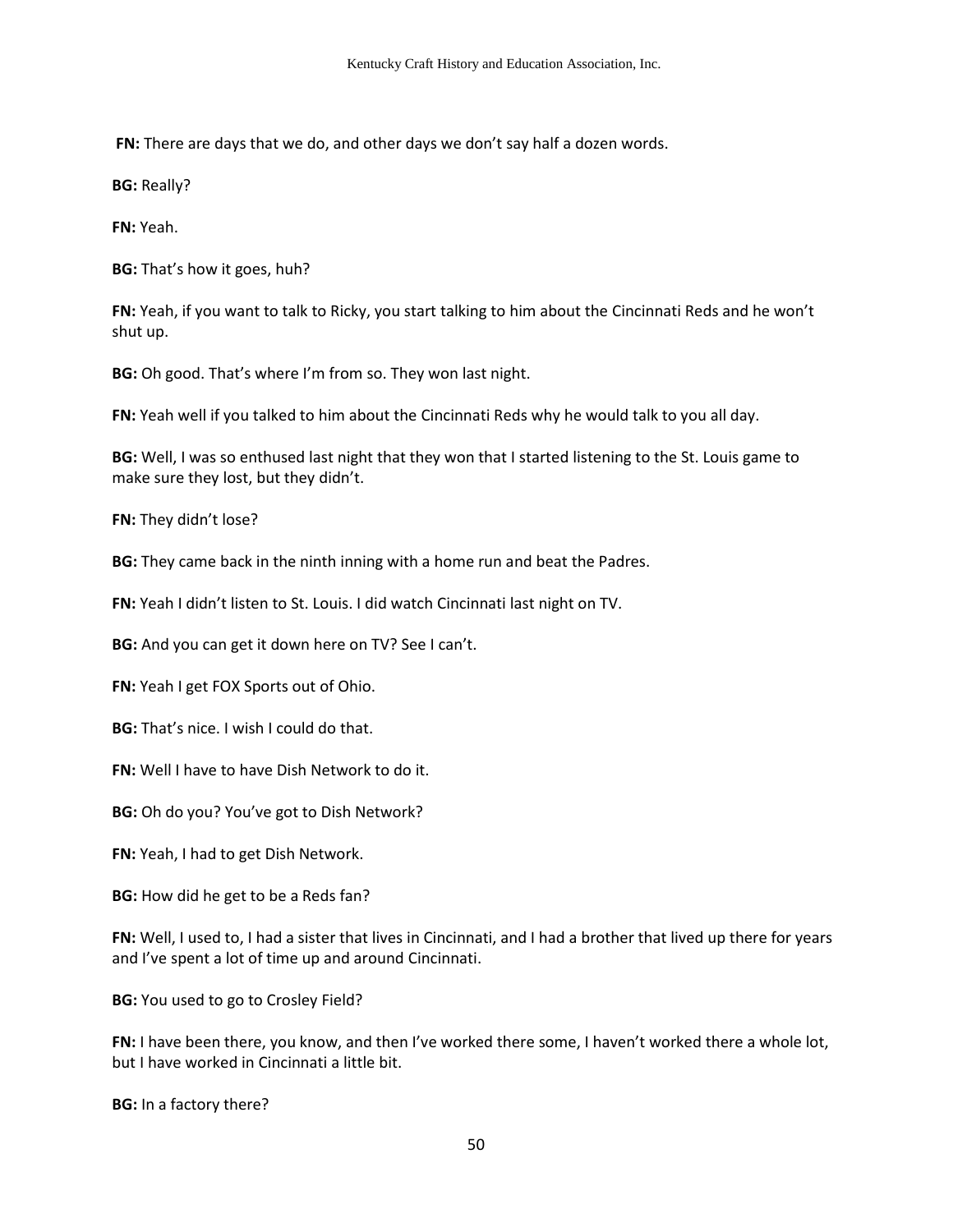**FN:** No, I worked with a guy trimming trees there one summer.

**BG:** Really?

**FN:** Yeah. Just different things.

**BG:** I was a roofer for my uncle up in Cincinnati.

**FN:** Well, I worked with another guy up there on roofing work for a while.

**BG:** Oh really, we might have worked together.

**FN:** But anyway, this was an individual. He did it, just him and me.

**BG:** Yeah, my uncle had me work with my cousin, we just, that was fun. I enjoyed it.

**FN:** But I've spent some time in Cincinnati.

**BG:** Oh yeah. So it's a nice team to root for.

**FN:** And then Ricky spent time there whenever he was small. His grandma lived there in Cincinnati so he would go over there and spend time with her.

**BG:** I ate out with these people last night; I went out to Kroger and got us some Cincinnati Chili mix so they could make it at home. Have you ever made an instrument that you didn't want to sell because you liked it so much?

**FN:** I've made some that I hated to see go, but I never made any that I wouldn't sell because that's what I was in the business for. But I have made some that I really hated to see go.

#### **BG:** Why?

**FN:** I don't know, just the way, there was something about them, you know, no two turn out exactly alike and there was something about them that was special, that I really liked.

#### **29:55**

**BG:** We were interviewing, this was a long time ago when we were doing the exhibit, the exhibit we had was called, "Made to Be Played," because one of the people we were interviewing said, "I don't like my instruments to be hung on the wall, I like them to be played."

### **FN:** Yeah.

**BG:** Do you feel that way, or does it matter to you if they play them or just hang them on the wall?

**FN:** You know, if they want them I don't care. Ralph has sold a lot just for an investment to people that don't play.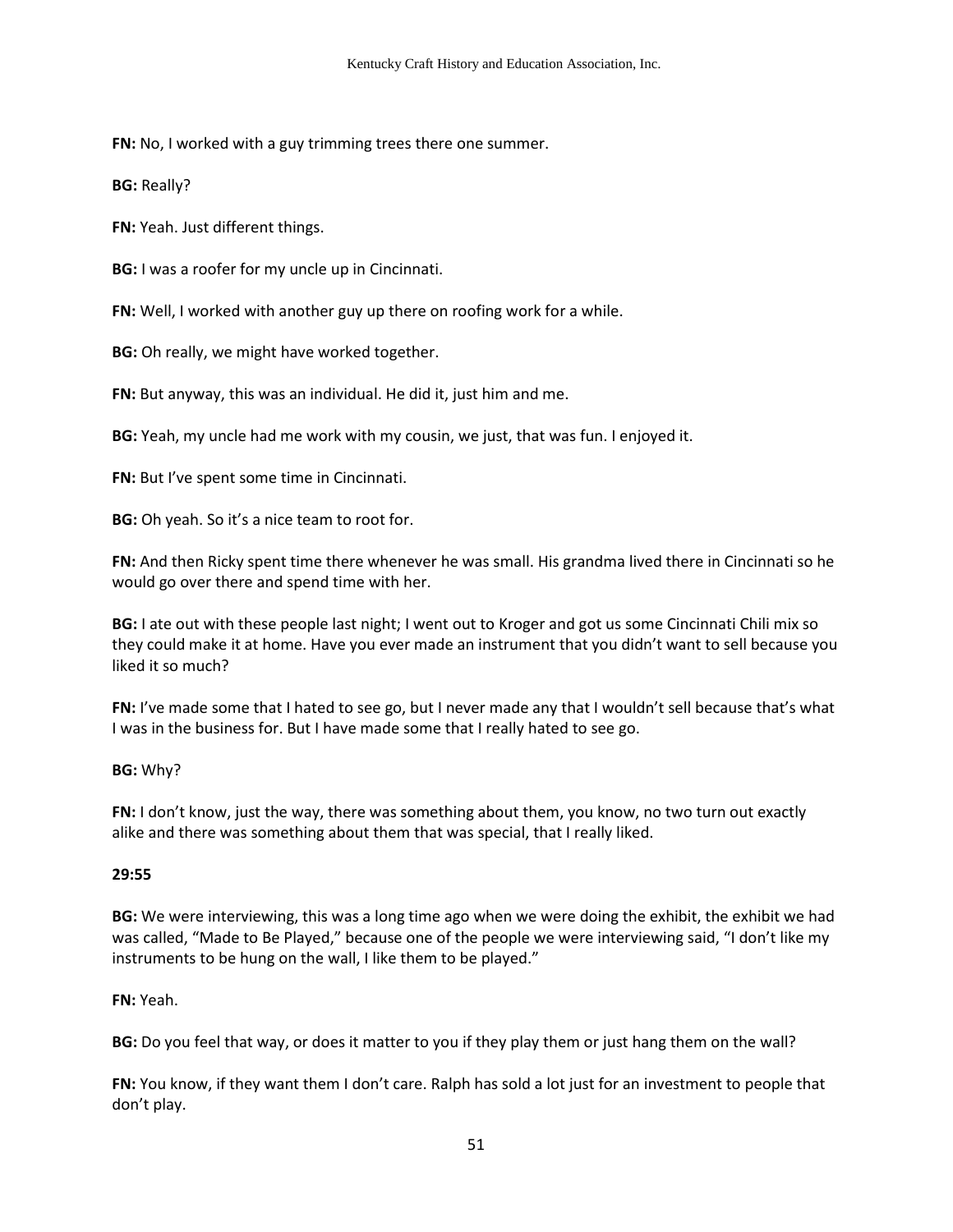# **BG:** Who did?

**FN:** Ralph Stanley. He sold a lot of the Stanleytones that we did just to people that don't play. They buy them because whenever he is done they'll be worth more money, so they'd buy them as an investment. So I like to see them being played, but if they aren't played it doesn't bother me.

**BG:** Yeah, ok. You said there are Stanleytones, that was a model you made that you still make, right?

**FN:** We've not made any in a while, but we have.

**BG:** What are some of the other models that you've done?

**FN:** The Osborne Chief, we did those. And the Leroy Lewis model, we did that. We've done more of those than anything. The Osborne Chief, the Stanleytones, and the Leroy Lewis model. We've done a few for J.D., but not a whole lot.

**BG:** And they say, J.D. model?

**FN:** Well, they'll have New South on them and then J.D. Crowe.

**BG:** So J.D. doesn't buy a bunch of them and sale them?

**FN:** No because his retiring after this year, so he hasn't really gotten into that. He never got into it much.

**BG:** Is that, buying and selling those, is that kind of an old musicians thing?

**FN:** Ralph started that in '75, the one that actually started that was Ralph Stanley. Whenever I built him the first Stanleytone he said, "If you'll build these, I'll sell them," and other musicians have you know, picked that up along the way because they could play them and sell them and make some extra money.

**BG:** I guess I'm wondering with new banjo players, young banjo players, they don't probably get into that do they?

**FN:** No, it would be hard for them to sell them. Unless you've got the name, the name sells a lot of it.

**BG:** Do you know any young banjo players that are buying your stuff?

**FN:** No I don't.

**BG:** Ok.

**FN:** Most of them that are young are trying to play can't afford them.

**BG:** Oh really? I've heard that there's kind of a young phenomenon.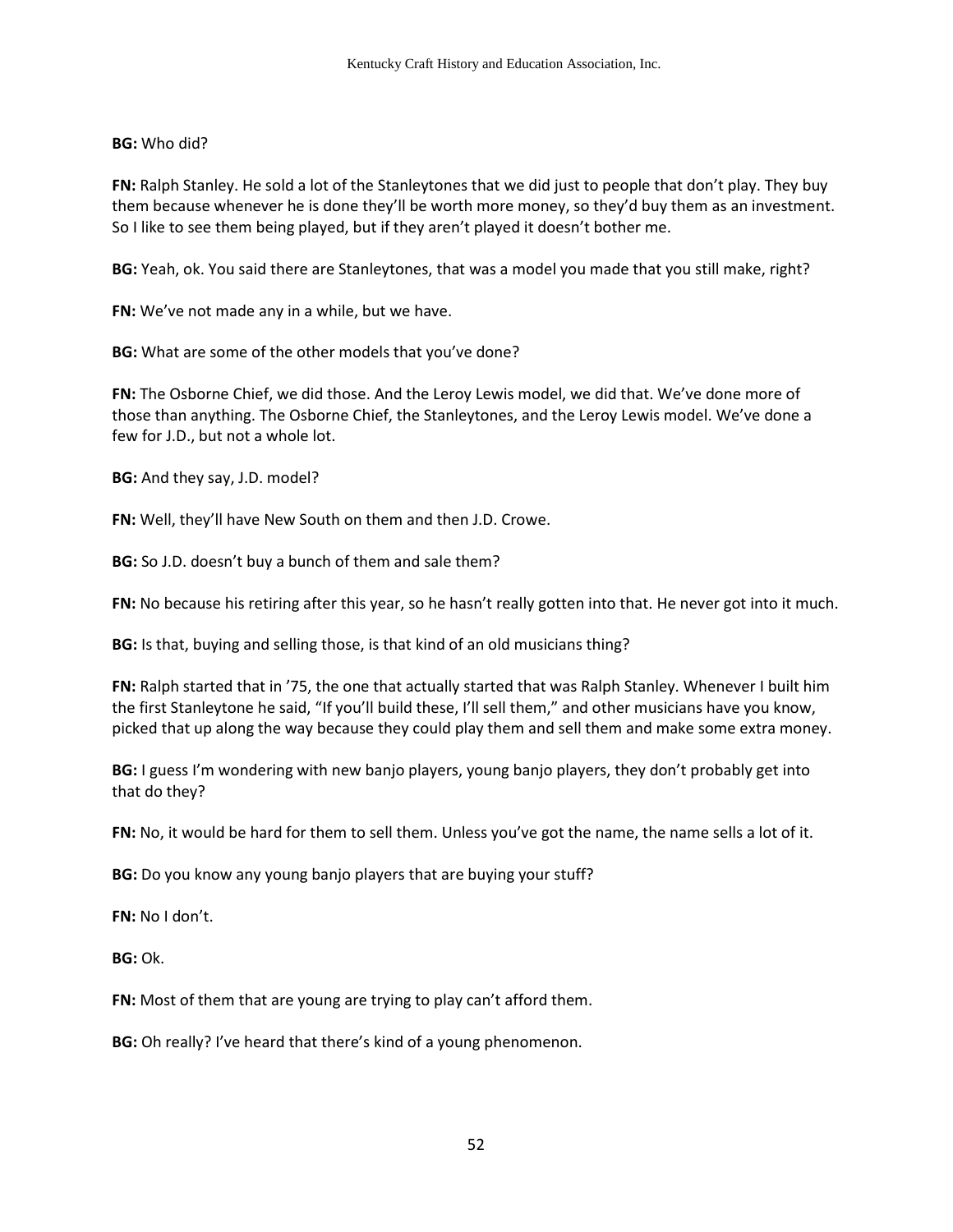**FN:** There are some young people playing Bluegrass music, there are quite a few people doing that, but now you don't make the money playing Bluegrass music that you do playing country, if you get to be big in country, so you're limited in terms of what money you've got that you can spend.

**BG:** So Country musicians buy your instruments too?

**FN:** Country music usually has companies to build them and give them to them.

**BG:** Oh really, ok. Just for advertising.

**FN:** For advertisement. Yes.

**BG:** You haven't done that have you?

**FN:** No.

**BG:** That would be a big investment, wouldn't it?

**FN:** The one I built for Ralph Stanley, the first one, I gave that to him. And then he said, "If you'll build them, I'll sell them," and it worked out fine for me.

**BG:** Well, anything else you want to say? Did I cover everything?

**FN:** I think so. I don't know of anything else.

**BG:** Your son has been doing this for how long?

**FN:** About fifteen years.

**BG:** What's his name?

**FN:** Ricky.

**BG:** Ricky Neat. Would you consider him a pretty good luthier too?

**FN:** Oh yeah, he's done everything. I've had him to do it all. He can fit the necks to the body and turn the rims and shape the necks, I've had him to do it all. He can do it all.

**BG:** When people get a Neat banjo, is it partly you and partly him?

**FN:** Yeah, he does the inlay. He does about all of the inlay. I'll shape the necks and then, we will finish them. Either he can finish or I can. I usually turn the rims and fit the hardware and then I'll put it all together.

**BG:** And you said you had a paint room here too, didn't you?

**FN:** We do, back in there.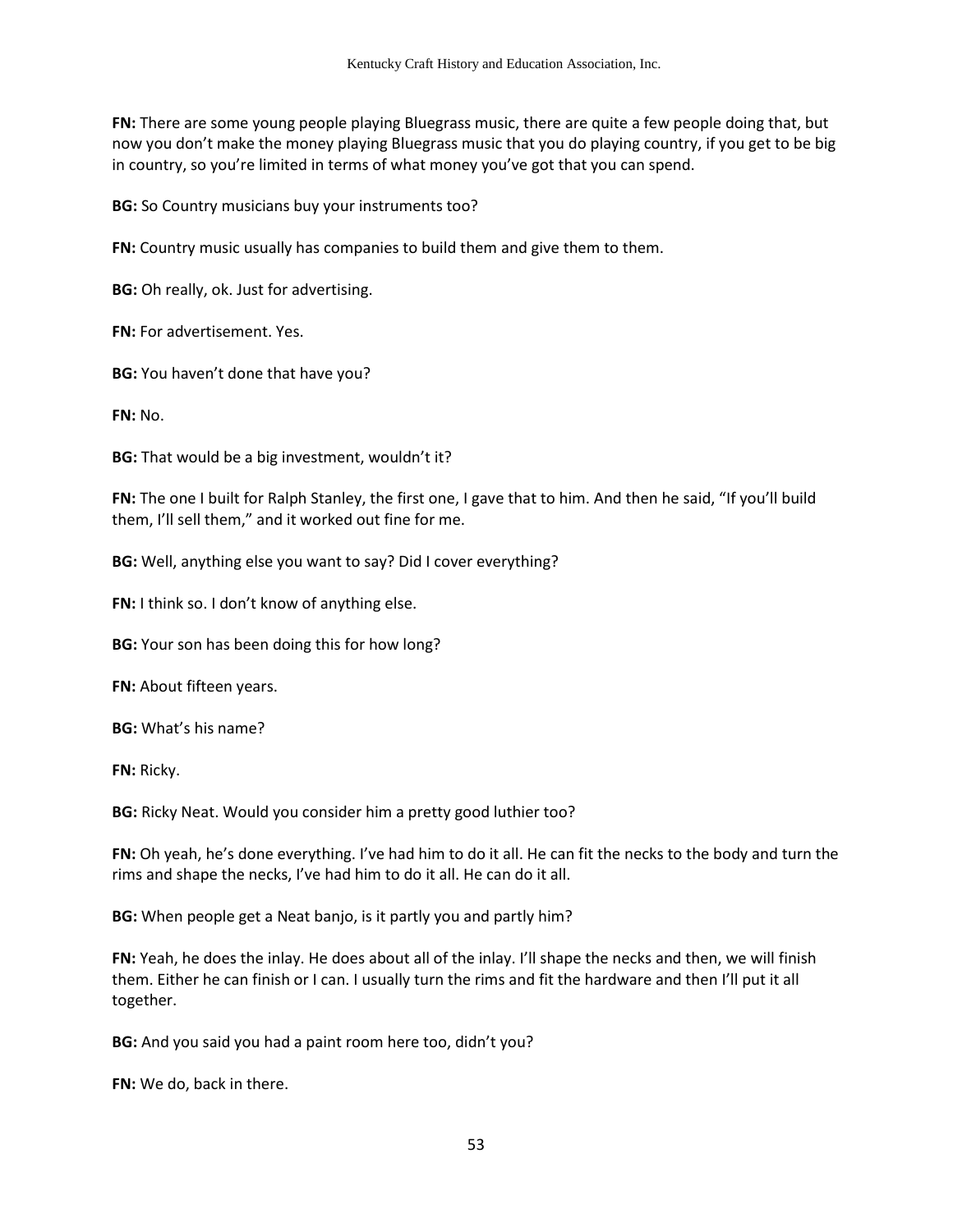**BG:** Is that where you do your varnish?

**FN:** Yeah, the finish work, yeah.

**BG:** What do you use for your finish?

**FN:** Lacquer. Just a regular lacquer.

**BG:** Lacquer?

**FN:** Just a wood lacquer.

**BG:** Does that, I guess you don't have to breathe when you're a banjo, right?

**FN:** Well, we've got an exhaust fan in there and everything.

**BG:** Oh I meant the wood itself.

**FN:** No.

**BG:** People talk about…

**FN:** Well it does, it does breathe somewhat, but not like a guitar and it doesn't have to be like a guitar. The finish, if you're doing a violin or a guitar you use certain types of finishes because of the sound and a banjo you can put about any kind of finish on it and it doesn't seem to hurt the sound of it.

**BG:** You've experimented with that a little bit?

**FN:** Not a whole lot. We have done some for Ralph and put his picture on the resonator and we had to use a different finish on those but it didn't, but you couldn't tell that it made any…

**BG:** So that's lacquer and it's just really pretty. Do you shine it up afterwards?

**FN:** Yeah, we buff it.

**BG:** You buff it. Ok.

**FN:** You put twelve of fifteen coats on it and then you when it dries you buff it.

**BG:** Wow. That many coats?

**FN:** Yeah. Normally, you put about four coats on a day and the next day you sand it and put four more on it and…

**BG:** Are you doing it with a brush?

**FN:** No you do it with a spray gun.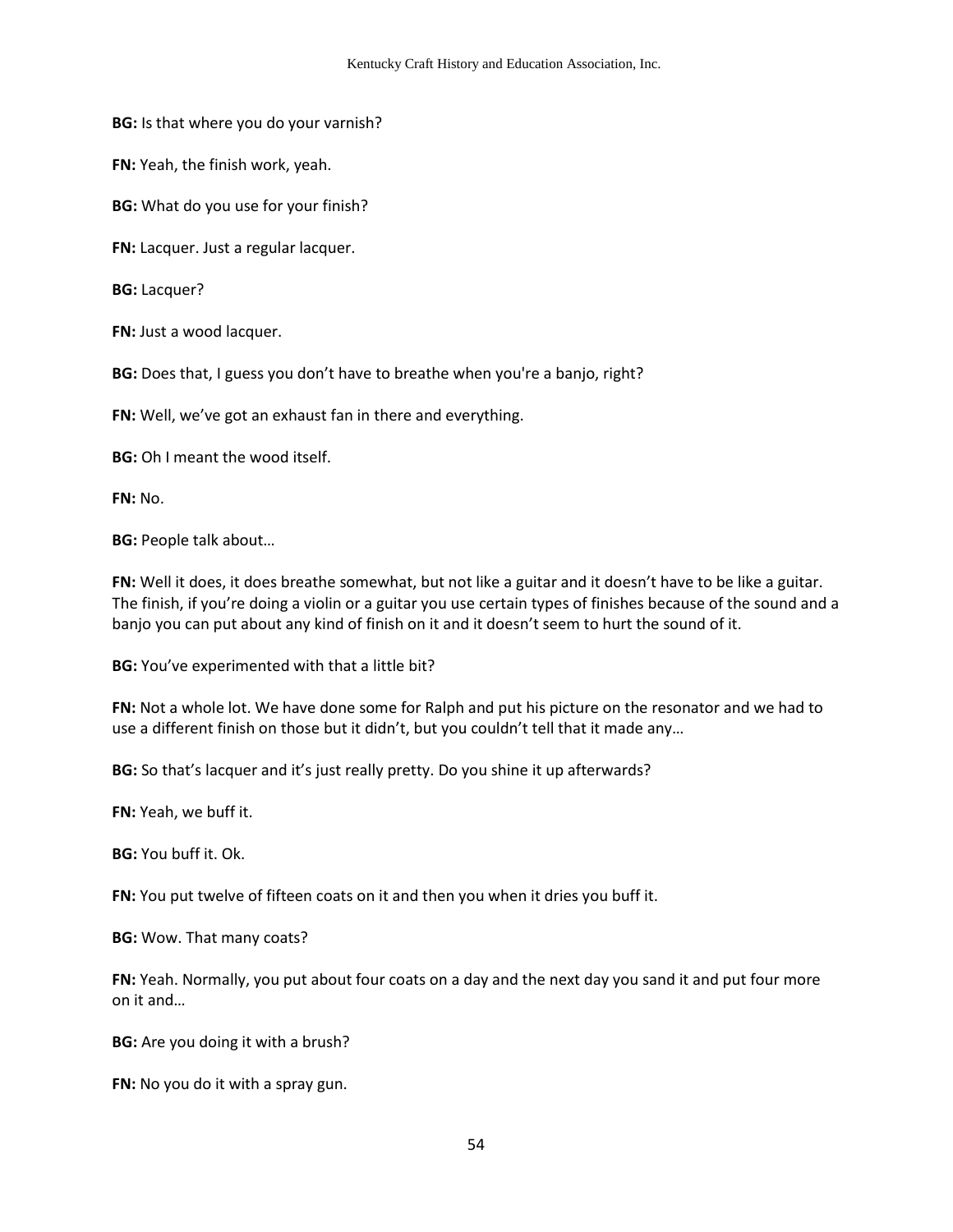**BG:** A spray gun? Ok. Does it ever run on you or anything like that?

**FN:** Yeah, you have to learn you know, it takes time to learn all that too.

**BG:** All that too…

**FN:** You spray this much without it running.

**BG:** Yeah. It's beautiful. I think we've got enough. Do you want to take some…?

**SA:** Let's get some room tone.

**BG:** He's just going to do quiet room tones for just a second.

**35:37**

**[Room Tone]**

**36:10**

**[Filming]**

**BG:** And the guy who did that, what was his name?

**FN:** John Madole.

**BG:** And he did the painting on it?

**FN:** The lady who did the painting is Jackie Shepherd.

**BG:** Oh, Jackie Shepherd.

**FN:** And John Madole did the engraving.

**BG:** Yeah, let's look at the engraving again on the other side.

**FN:** Ok, when he gets this.

**SA:** Got it.

**BG:** And he did all this by hand?

**FN:** Yeah.

**BG:** So he's gone now?

**FN:** Yeah.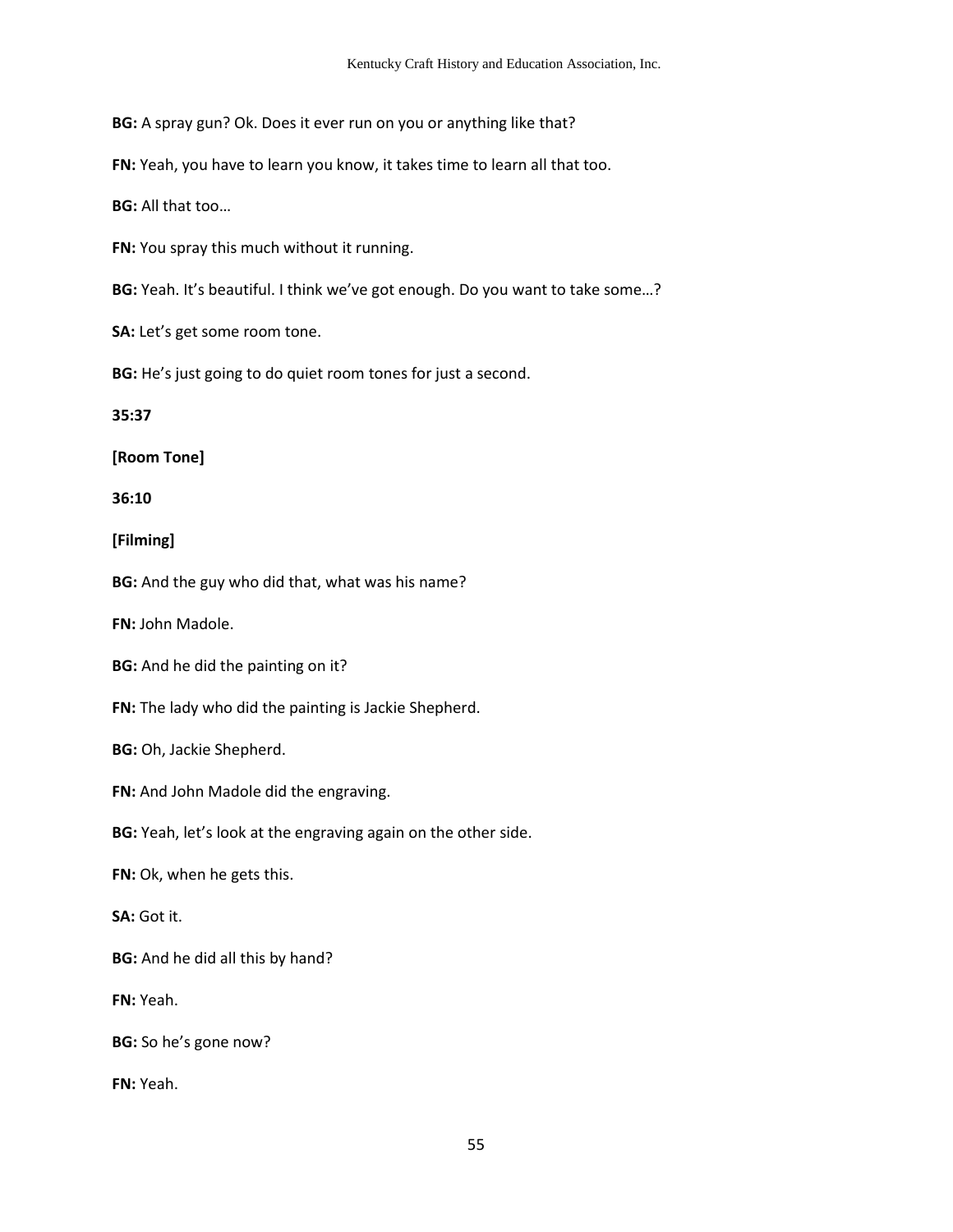**BG:** If you were going to do that again, who would you have do it?

**FN:** I don't know anybody that can do it like that. That's the reason we quite doing the engraving was because you couldn't, there's a guy in Nashville that engraves, but he couldn't do it like this.

**BG:** And he's doing that by hand?

**FN:** Yeah.

**BG:** Does he draw it out before he does it?

**FN:** Oh yeah, he would draw them out. He would put a smoke print on it.

**BG:** Ok.

**FN:** He did it with a smoke print and then cut it by hand.

**BG:** That's amazing.

**FN:** I've seen him sit there with a little knife and a hammer and just peck, peck, peck.

**BG:** So it takes a lot of artists to make one of these things.

**FN:** Yeah.

**BG:** Do different things on it.

**SA:** Ok.

**BG:** So this is your main workbench here?

**FN:** Yeah.

**BG:** And you were showing me this thing before. What is this?

**FN:** That cuts the neck to fit the pot. Cuts the heel of the neck. Puts the same radius on the heel of the neck that's on the pot.

**BG:** And somebody invented this for you?

**FN:** That's the guy who did this engraving.

**BG:** Oh ok. Can we take a little tour of your place then?

**FN:** Yeah.

**BG:** What's going on with this?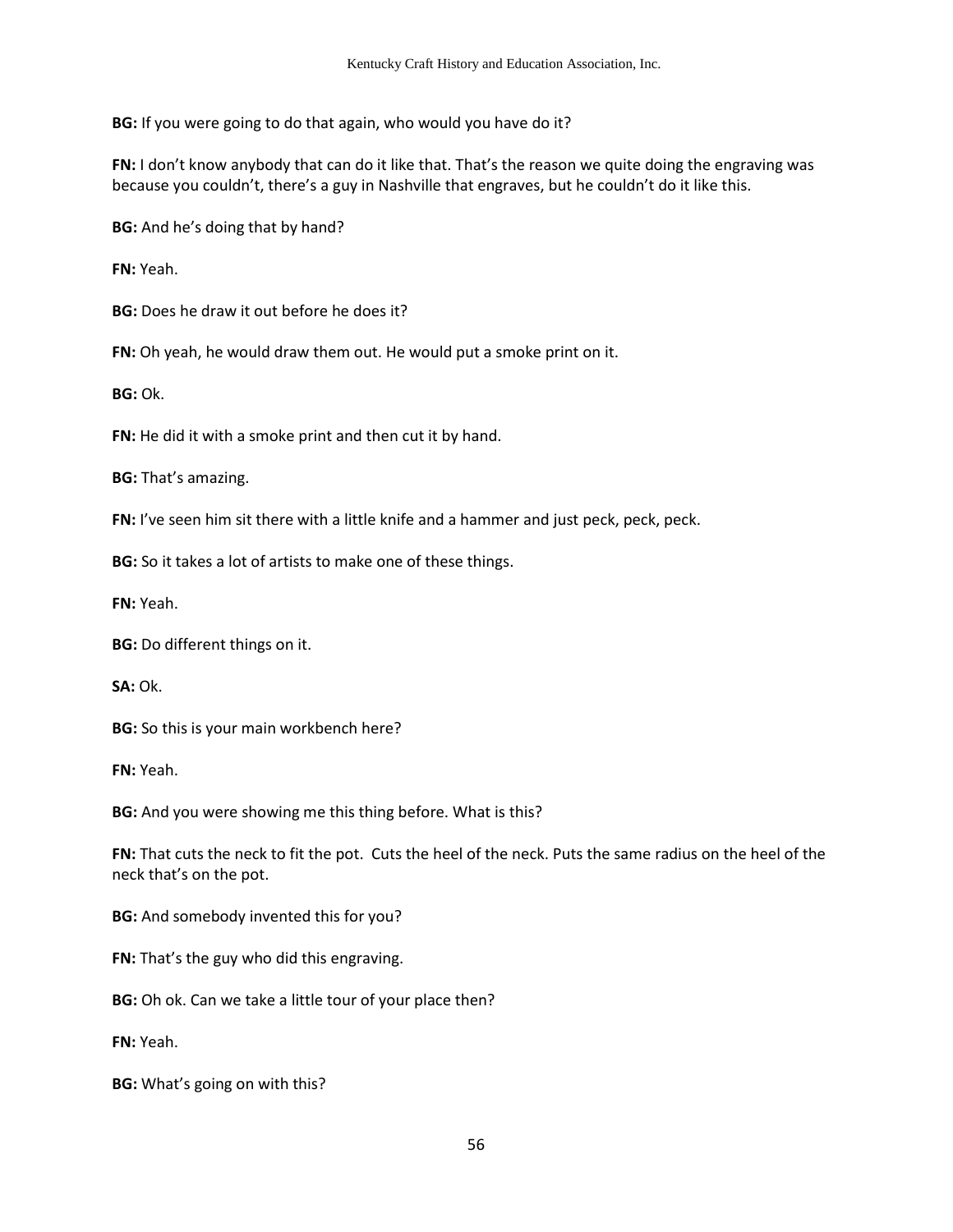**FN:** That's a rim that we are getting ready to finish, and here where the tone ring goes you don't want any finish on it so we take that part of it off.

**BG:** Why don't you want any finish on it?

**FN:** It makes it sound better if they don't have any finishing on that.

### **[Interruption – request for shot of rim – cut in tape]**

### **38:25**

**FN:** The way I am holding it… **[Holding up rim]** That's all that's for.

**BG:** So that's stained, but it's not finished is it?

**FN:** No, it doesn't have any lacquer on it. It's got the stain on it, but it doesn't have any lacquer on it.

**BG:** And you never put any lacquer on it?

**FN:** Yeah, I'll put it on there.

**BG:** Oh you'll put it on later, ok. And what are you doing with this guy?

**FN:** That's one that I've got started and ran through it through the shaper, see to round the sides of it up, and I've got to work the ends of it up, work this out.

**BG:** Where's the shaper?

**FN:** Back in the back.

**BG:** Ok, can we take that over and look at it?

**35:06** 

## **[Film cut – FN, BG, and SA walk to shaper]**

**BG:** Is it a router kind of?

**FN:** Yeah. This does.

**BG:** So you are routing down the...

**FN:** Routing down the sides of it.

**BG:** Ok, and these are…?

**FN:** This is a planer and that's a jointer, and these are all neck blanks that are ready to be sawn out. See how I have them drawn out?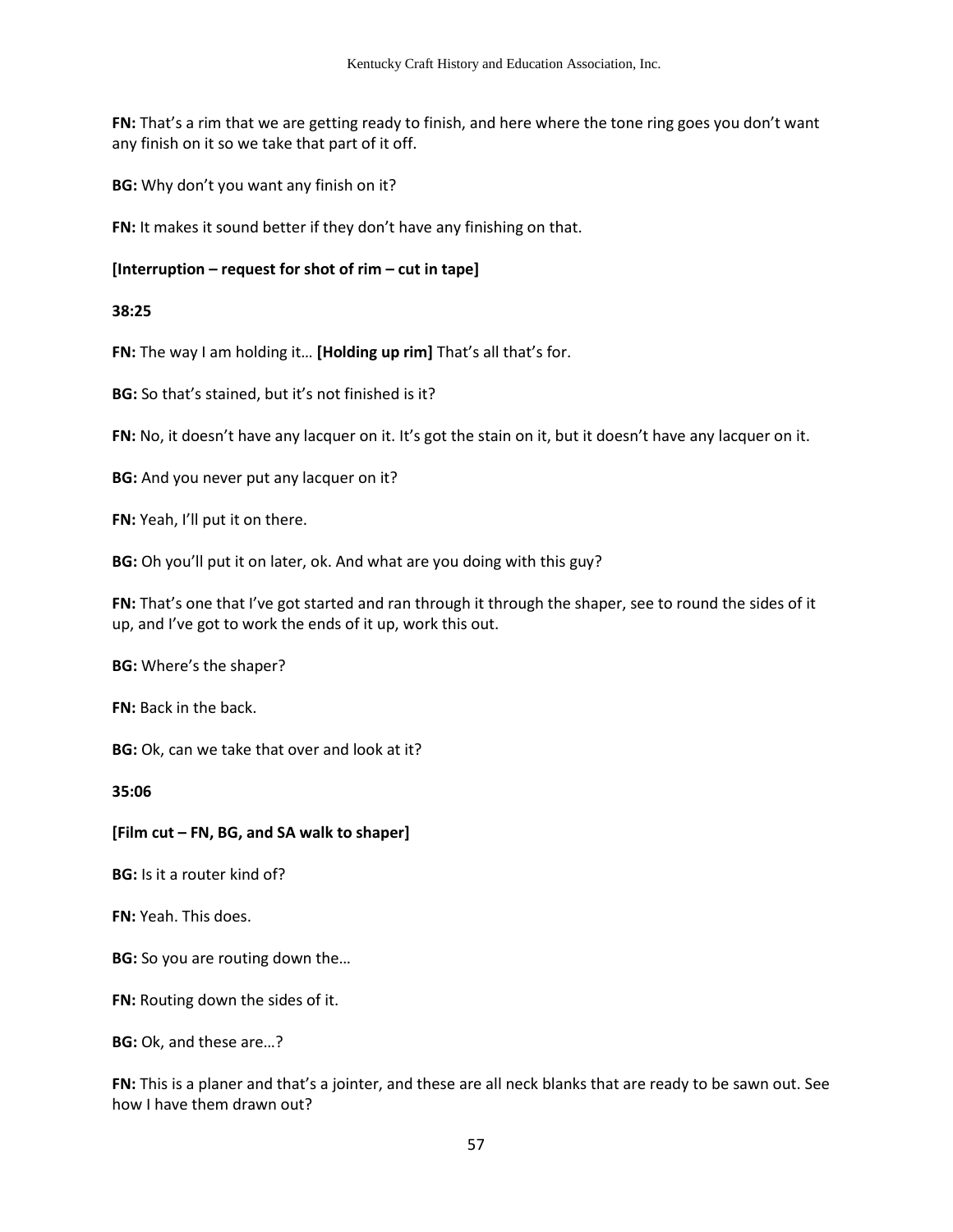**BG:** You draw out the necks on the blanks?

**FN:** I draw the necks off, and then I saw them out with a bandsaw.

**BG:** Inside.

**FN:** Yeah. This is all Mahogany wood.

**BG:** Some are thicker than others. Is there a reason for that?

**FN:** No, some of it was thicker whenever I got it you know, some of it was thicker pieces than others.

**BG**: And you can see in that that it's going to be the... you try to avoid waste on it?

FN: You get it in the rough, and then I have to plane it down, plane all the rough off to where it's good and smooth like that then you can see what you've got and mark them off to cut them out.

**BG:** Ok. So you keep some of your wood in here?

**FN:** I keep some of it in here. I have a lot of wood out in the other garage, a lot of neck wood.

**BG:** Oh you do, in the other garage? We thought the cars were in there. Not cars at all.

**FN:** No. There's a lot of neck wood in there.

BG: Ok. Can we go inside?

**FN:** Yeah.

**BG:** And what do you do with the planer?

**40:29** 

**[Interruption – FN, BG, and SA go to another garage – cut in tape]** 

#### **40:30**

**BG:** This is what you get, right?

**FN:** I get that from Jimmy Cox. I put it on there and turn it, and then I tone ring fit it, and flange fit it.

**BG:** These are not finished yet, right?

**FN:** No, those just have the vining on them.

#### **40:46**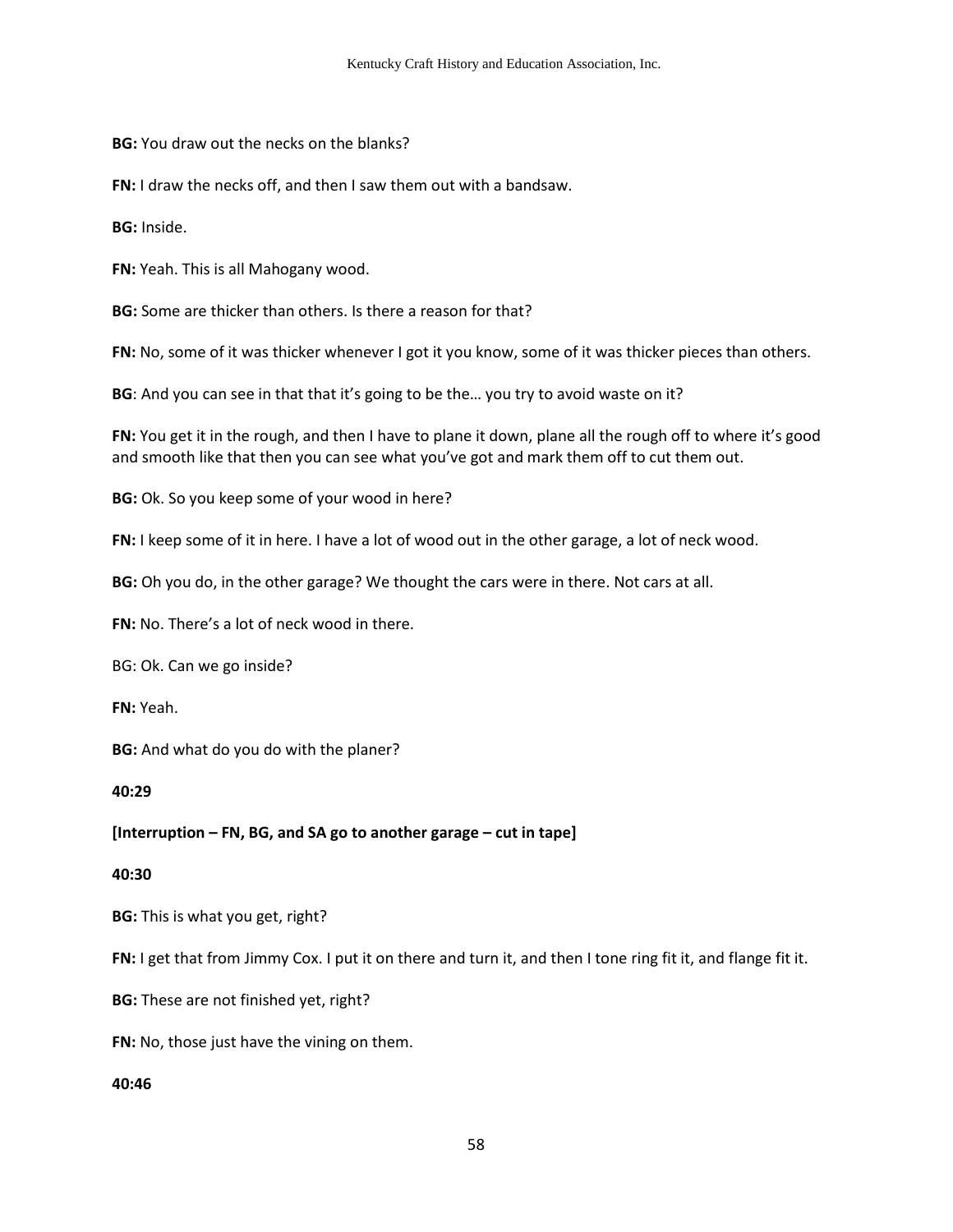## **[Interruption – cut in filming]**

**BG:** The American design, what's going on there?

**FN:** That's Bureau Walnut, that wood is, that's what that is. This is wood purfling. That's something Gibson did years ago and people still want that from time to time.

**BG:** Purfling. What does that mean?

FN: It's a different colored wood that glued up together and it's wood so it's the same color all the way though. You can sand it, and it's still the same color. See, it's different colored wood glued together.

**BG:** Oh ok, and that's what's in here?

**FN:** Yeah.

**BG:** How do you bend it into a circle like that?

**FN:** Very carefully.

**BG:** Really?

**FN:** Yeah.

**BG:** You have to take that straight piece and bend it?

**FN:** You have to bend it. You have to cut the grove to fit this, and then put the glue in it and bend it around.

**BG:** Do you have to water it or something?

**FN:** No. If you do that it will come apart.

**BG:** Oh, ok.

**FN:** So you have to bend it around and push it in that grove as you bend it around.

**BG:** So did somebody order it like that?

**FN:** Yes.

**BG:** Ok.

**FN:** But I've made it, you know, there's a guy that has it on order, but we put these in there.

**BG:** Ok, that's neat. I just want to look at this one machine back here because you were talking to me about it before.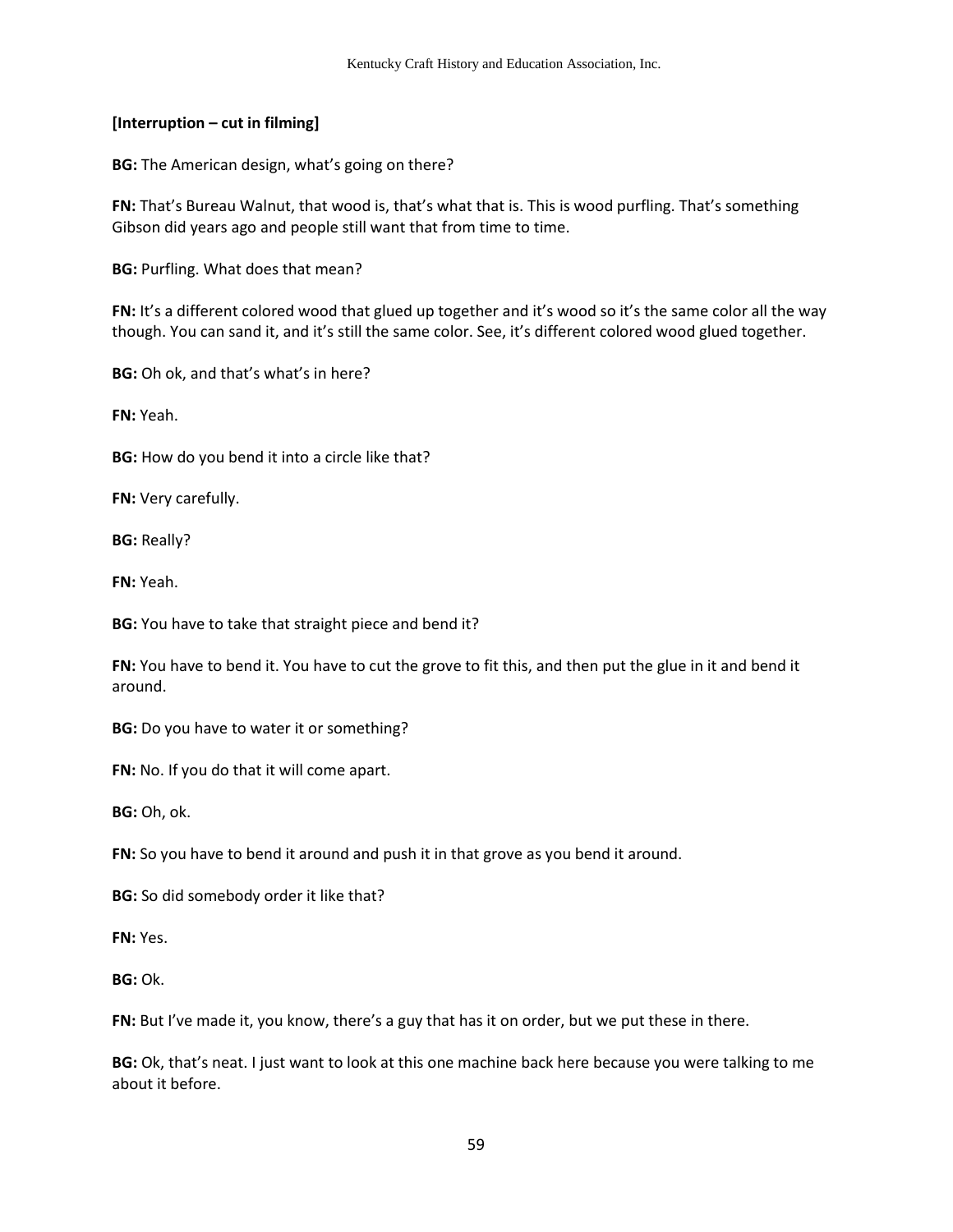**FN:** Let me get this locked up. **[Uncertain of transcription]** Oh, the fret saw?

**BG:** Yeah, the fret saw, this thing here. If we could just get that I think… Is this the fret…?

**FN:** I think it's the one up here...

# **[Interruption – cut in filming]**

# **42:37**

**FN:** Neck blanks. Those are the dates whenever I cut them out. You know, some of them, the ones we did for Sonny Osborne, he wants a special kind of Curly Maple in it so whenever I'm cutting them out if I find one I put his name on it.

**BG:** Ok, so the ones over there that say Sonny, those are the Curly Maple ones?

**FN:** Yeah.

**BG:** And are those resonators down there?

**FN:** Those are resonators that are just stacked down there that we haven't done anything to.

**BG:** Oh ok. And you invented this?

**FN:** Well partly. I invented it, but there was a guy who made the shaft and all that for me to start with. You put that in there like that.

**BG:** Do you have to have it exactly in a certain place?

**FN:** Well no, you just want it to where it will cut, where you got space.

**BG:** You are going to cut off the excess.

**FN:** You are going to cut from there off.

**BG:** Oh ok.

**FN:** You cut that much of it off.

## **43:46**

**BG:** And you've got your frets.

**FN:** It's got the frets.

**BG:** That's where you are going to put your frets.

**FN:** Yeah.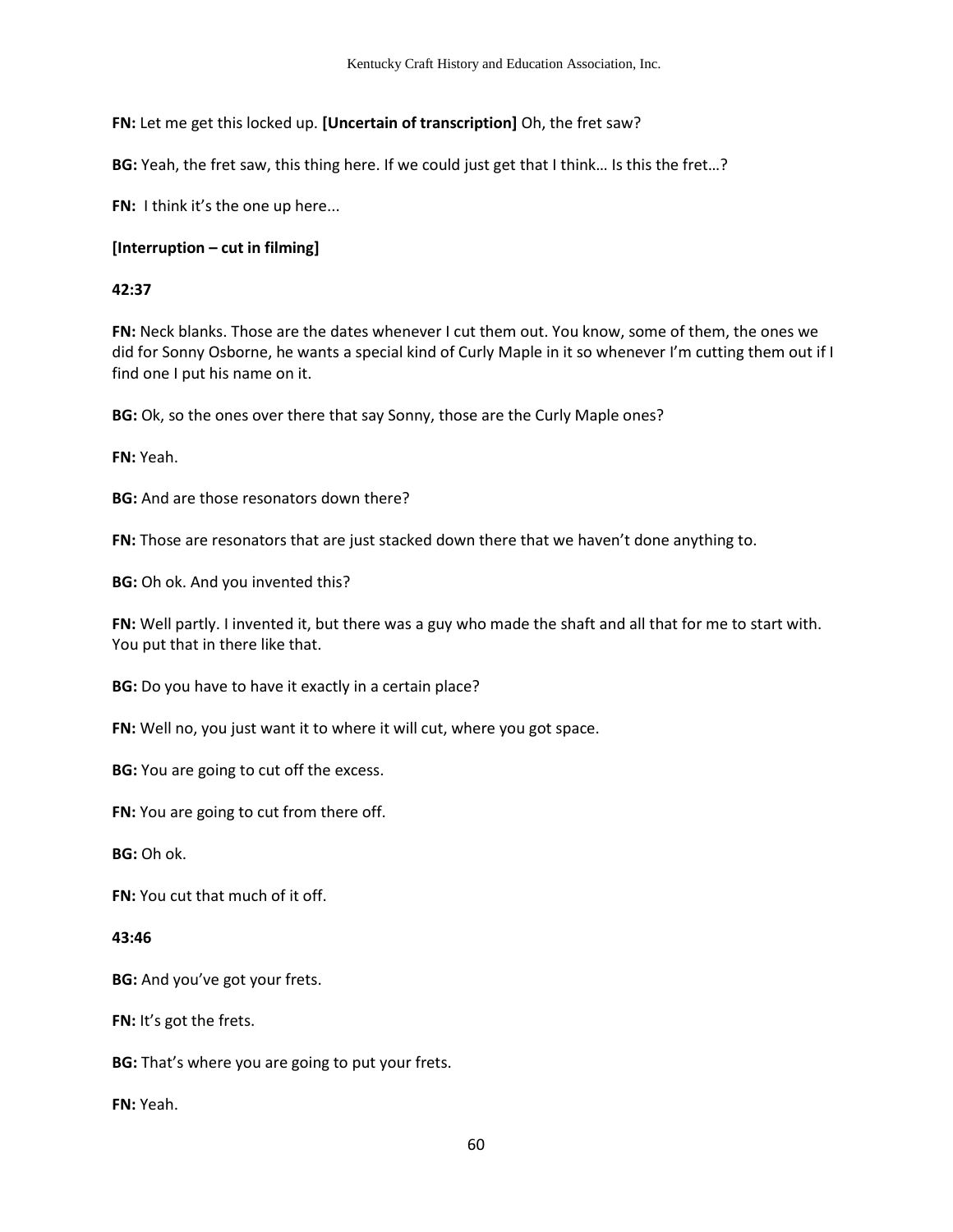**BG:** And they are always straight, huh?

**FN:** They are always straight in some places. They are always in the same place.

**BG:** And then you put your frets in by hand?

**FN:** Yeah.

**BG:** And you dig them out a little bit. Are the frets glued, or how do they stay in there?

**FN:** No, they have a thing on them and they just drive down in there.

**BG:** Oh ok. And this thing here is something else you invented?

**FN:** I did, but we did that so we could put the lines on the back of the resonators, you know, like the lines in the back of the resonator.

**BG:** So you put this in. Can we see that real quick, how you put that in?

**FN:** Yeah. It comes off like that.

**BG:** So you take the resonator and put it over that.

**FN:** You put it over this wheel and then push this up against it so it doesn't come off, and then you can start to turn it and cut your groves wherever you want them.

**BG:** So where you put that…?

**FN:** Yeah, you cut the groves in the back of this and then you put the purfling in the groves.

**BG:** Purfling in the groves, ok. You would make this the size…

**FN:** You would make this the size of, the grove that you cut is the size of your purfling. You've got to have the cutter the size that the purfling is. Then you cut your grove then you put the purfling in it.

**BG:** So you used to do all of this by hand, but then you invented these little tools to help you.

**FN:** Works faster.

**BG:** Works faster?

**FN:** Yeah, it's faster, and easier, and quicker.

**BG:** Cool, but you still do the inlay by hand?

**FN:** We still do the inlay by hand.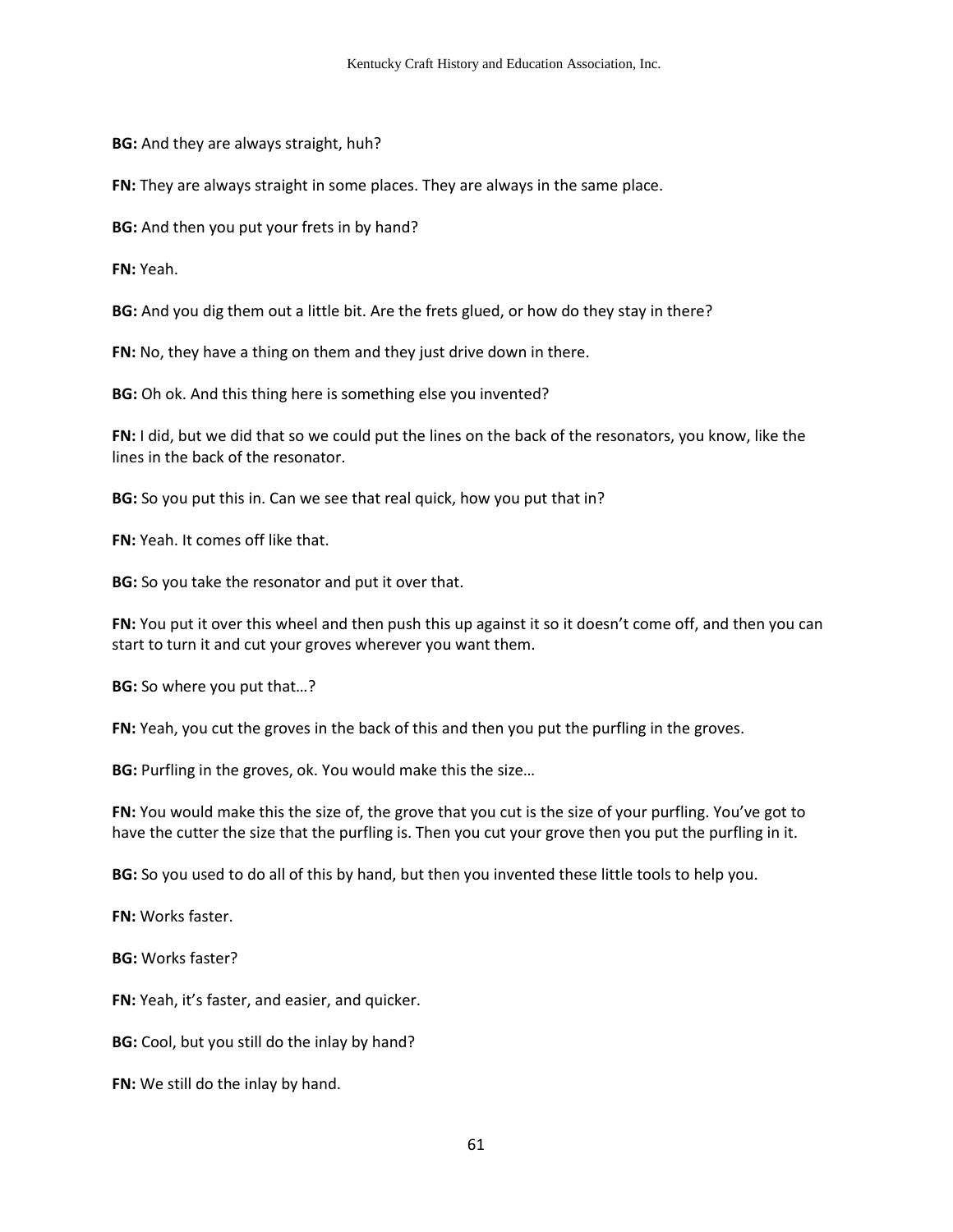**BG:** I know England, is that his name?

**FN:** Brian England? Yeah.

**BG:** He used to do it by hand, but now he does it a lot with computers.

**FN:** He does, yeah.

**BG:** But you'd rather do it by hand?

**FN:** Well, most of the people that we work for wants it done by hand because it looks more like the Gibson. If you do it with a computer every piece looks just alike, and whenever Gibson was doing this it didn't look alike, they were doing it by hand so it would vary from one piece to the other one so that's what people really like.

**BG:** That's kind of the aesthetics of what people want, right?

**FN:** Right?

**BG:** Well, I think we got enough. What do you think?

**SA:** Yeah. We're good.

**BG:** Great. And that's your bandsaw over there.

**FN:** Yeah, I've got the three bandsaws in here.

**45:58** 

#### **[Interruption – cut in film]**

**FN:** I'll show you what I use it for.

**BG:** Ok.

**FN:** You fit that around through there like that, see, that's the right angle.

**BG:** Oh, this piece here is giving you the right angle for that.

**FN:** It holds this piece up here so we can slide it around and then it keeps laying the same angle.

**BG:** So you are just sanding it down.

**FN:** Yeah. It just keeps holding it in the same place.

**BG:** That doesn't need to be done does it?

**FN:** No… It's not plugged up. You just hold it and go around it like that **[Demonstrates with machine].**